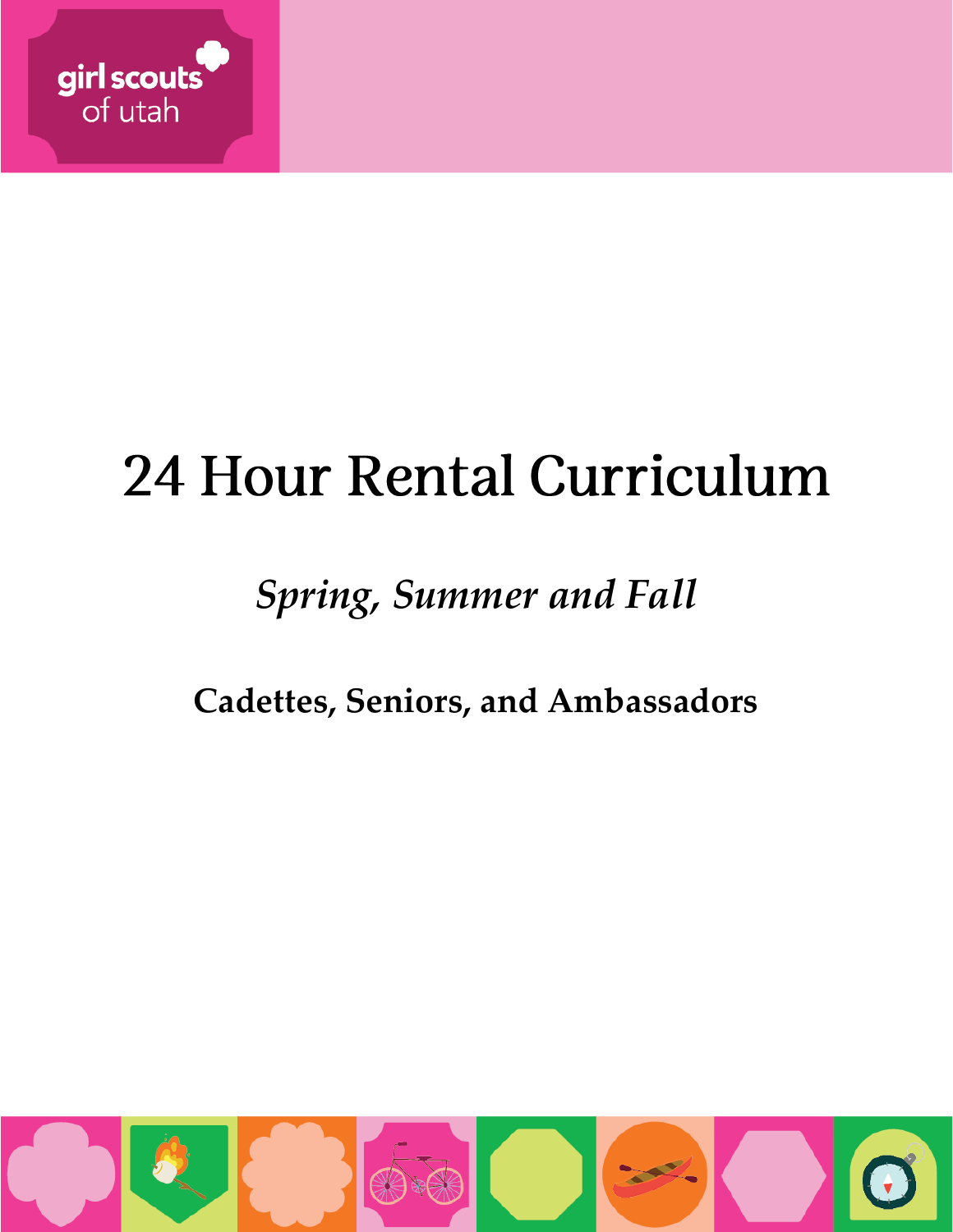## **Table of Contents**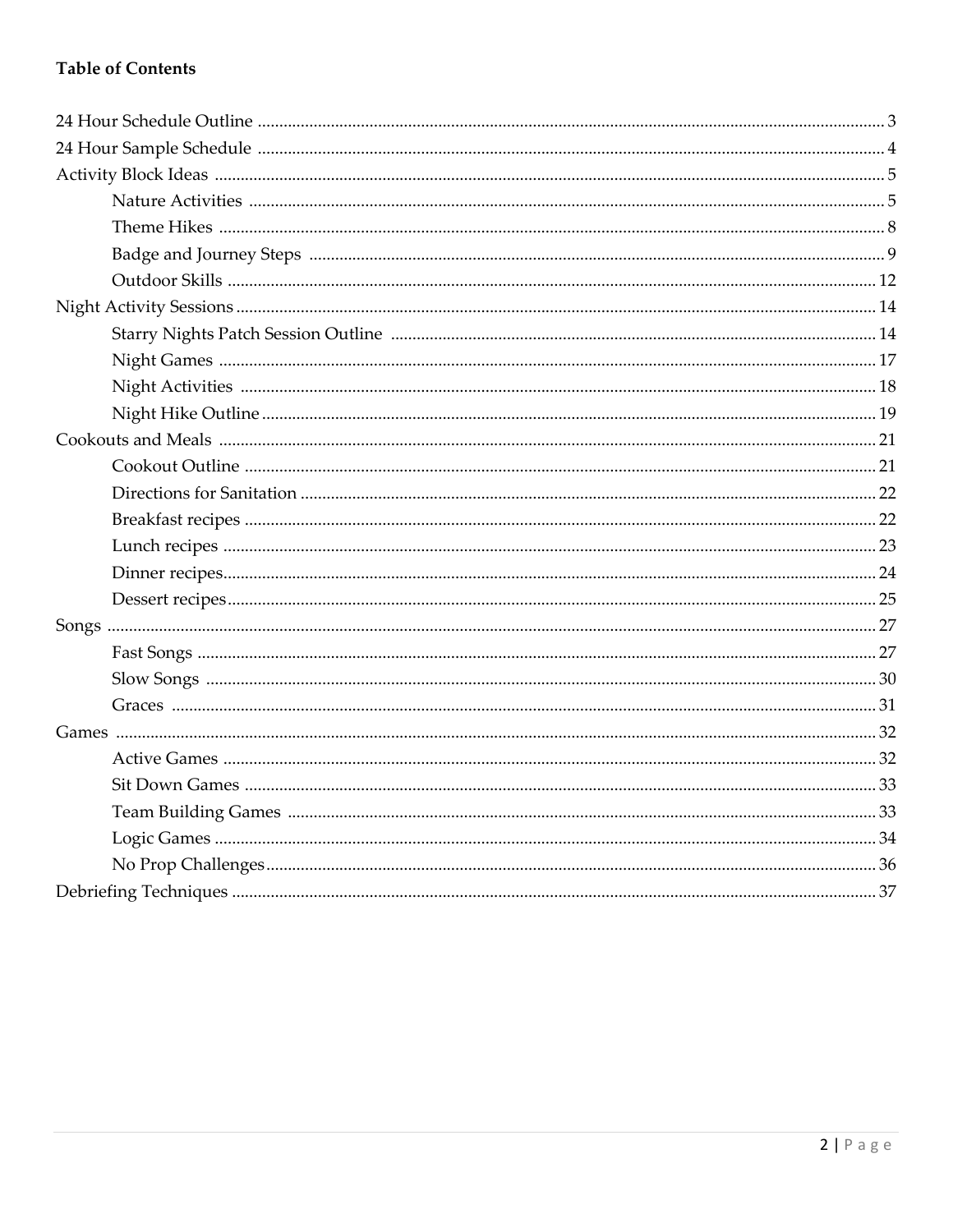## **24 HOUR SCHEDULE OUTLINE**

| Day 1<br>3:00pm    | Arrive at camp. Set up tents, move-in, tour the camp site.                                                                                    |
|--------------------|-----------------------------------------------------------------------------------------------------------------------------------------------|
| 3:30pm             | Activity Block. See activity section for ideas.<br>Recommended Activities: Fire Building, Nature Games, or Team Building Games.               |
| 4:30 <sub>pm</sub> | Dinner Cookout. See meal section for ideas and how to run a cookout.                                                                          |
| 7:00pm             | Activity Block. See activity section for ideas.<br>Recommended Activities: Leave No Trace, Badge/Patch Session, or Nature Games.              |
| 8:30pm             | Night Activity Block. See night activity section for ideas.                                                                                   |
| 10:00pm            | Bedtime.                                                                                                                                      |
| Day 2<br>7:00am    | Wake Up. Pack up personal gear.                                                                                                               |
| 7:30am             | Breakfast Cookout. See meal section for ideas.                                                                                                |
| 9:00am             | Activity Block. See activity section for ideas.<br>Recommended Activities: Hikes, Site-Specific Programming, or Navigation.                   |
| 10:30am            | Activity Block. See activity section for ideas.<br>Recommended Activities: Badge/Patch Session, Outdoor Skills, or Site-Specific Programming. |
| 12:00pm            | Lunch Cookout. See meal section for ideas.                                                                                                    |
| 1:30pm             | Activity Block. See activity section for ideas.<br>Recommended Activities: Team Building Activities, Outdoor Skills, or Badge/Patch Session.  |
| 2:30 <sub>pm</sub> | Debriefing Session. See debriefing section for ideas.                                                                                         |
| $2:45$ pm          | Kapers and Pack up Group Gear. Leave Camp.                                                                                                    |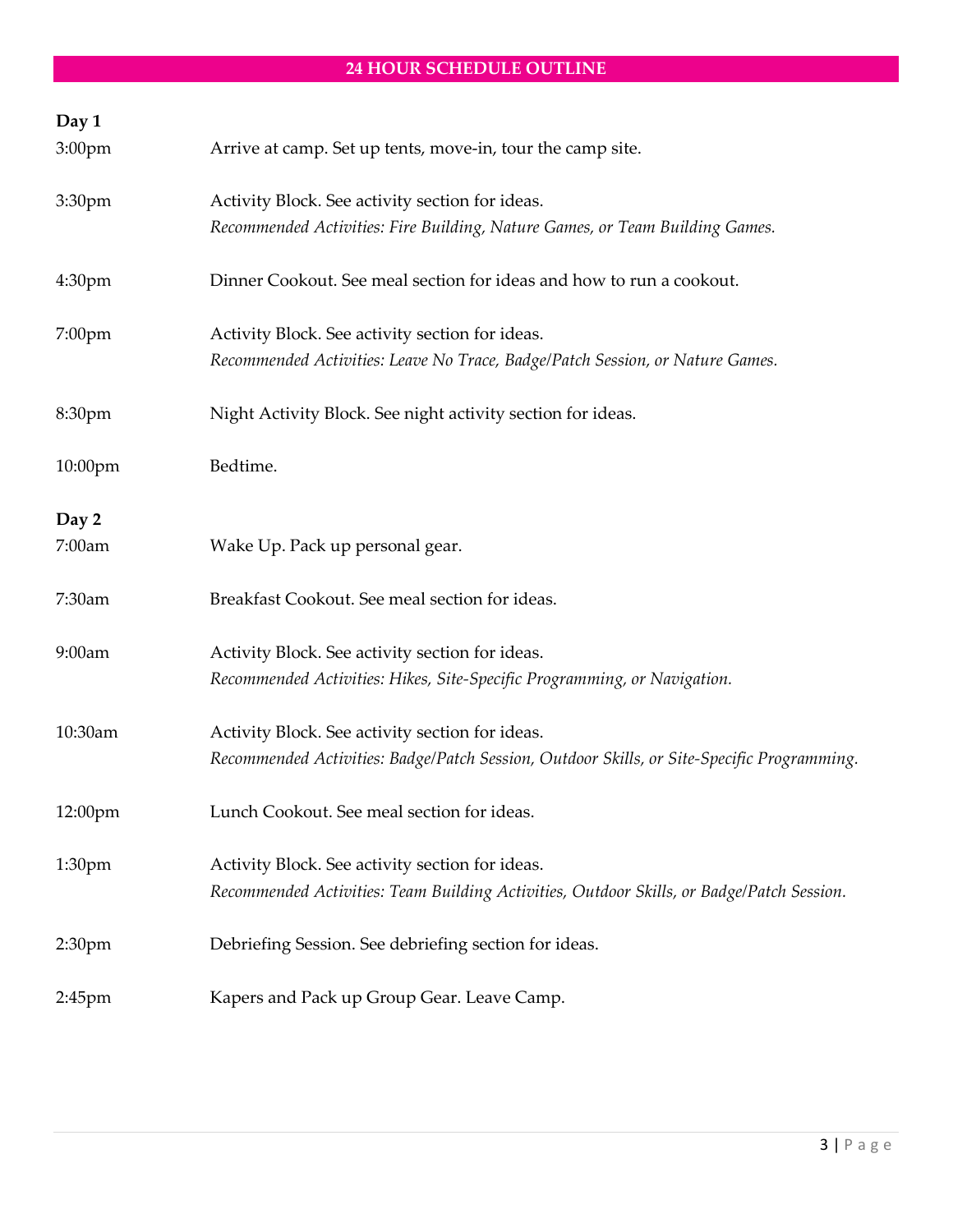## **24 HOUR SAMPLE SCHEDULE**

| Day 1              |                                                                                                                            |
|--------------------|----------------------------------------------------------------------------------------------------------------------------|
| 3:00pm             | Arrive at camp. Set up tents, move-in, tour the camp site.                                                                 |
| 3:30pm             | Activity Block: 1 Team Building Game, Fire Building session                                                                |
| 4:30 <sub>pm</sub> | Dinner Cookout: Foil Dinners                                                                                               |
| 7:00pm             | Activity Block: Leave No Trace - Outdoor Skills Patch                                                                      |
| 8:30pm             | Night Activity Block: Night Hike & Activities                                                                              |
| 9:30pm             | <b>Star Gazing</b>                                                                                                         |
| 10:00pm            | Bedtime.                                                                                                                   |
|                    |                                                                                                                            |
| Day 2<br>7:00am    | Wake Up. Pack up personal gear.                                                                                            |
| 7:30am             | Breakfast Cookout: eggs in a bag, sausage links, bananas                                                                   |
| 9:00am             | Activity Block: Hike with Nature Activities - Sound Tapestry, Paint Chip Hike, and<br>Nature Scavenger Hunt                |
| 10:30am            | Activity Block: Badge/Patch Session - Work on badges that favor your surroundings<br>(trailblazer, trees, first aid, etc.) |
| 12:00pm            | Lunch Cookout: Pie Iron Pizza                                                                                              |
| 1:30 <sub>pm</sub> | <b>Activity Block: Team Building Games</b>                                                                                 |
| 2:30 <sub>pm</sub> | Debriefing Session. Body Part Debrief.                                                                                     |
| 2:45pm             | Kapers and Pack up Group Gear. Leave Camp.                                                                                 |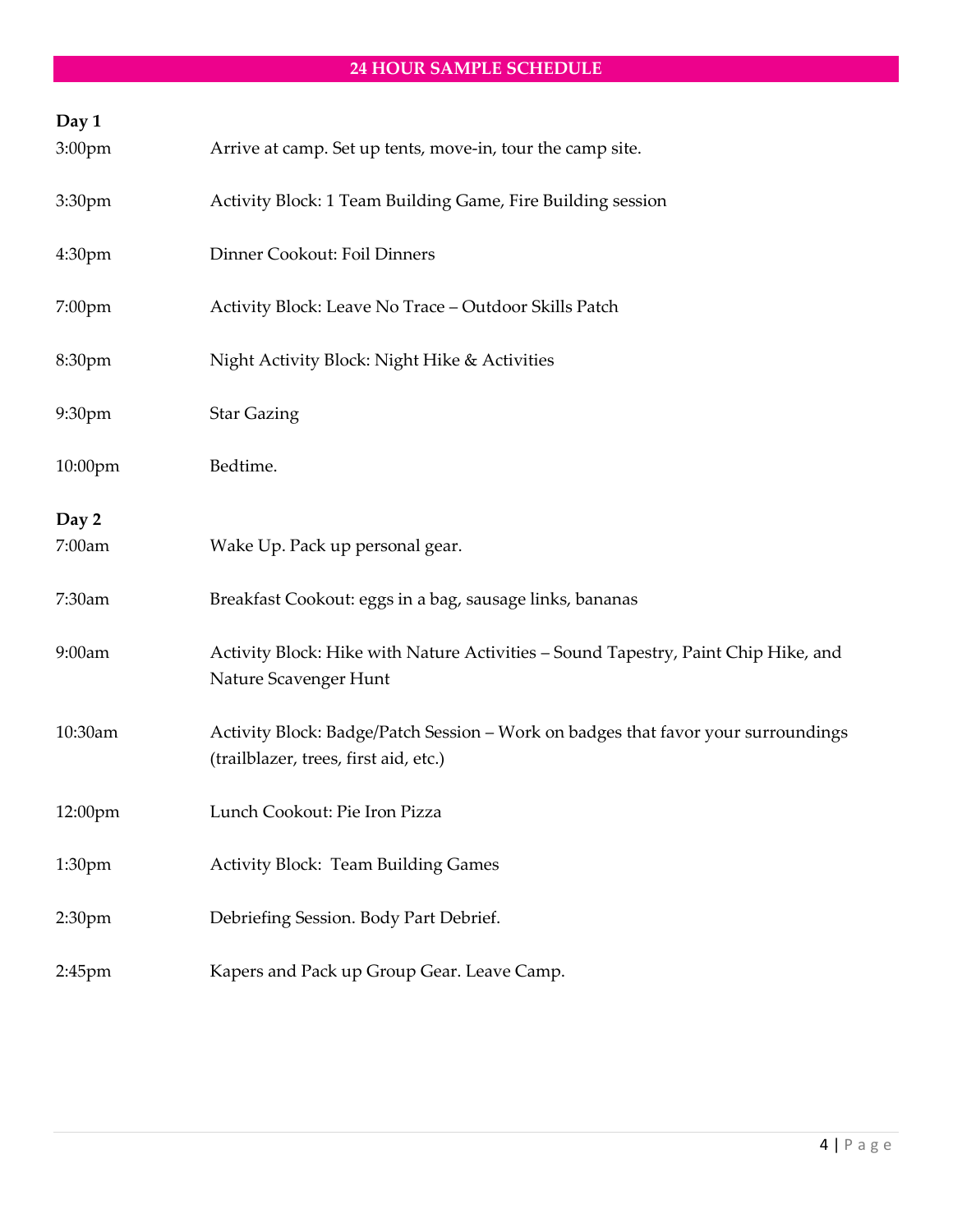## **Nature Activities**

Judge Nature Says

Every player chooses the name of an animal they would like to represent. One player is chosen to become JUDGE NATURE. Animals follow the instructions given by Judge Nature. If animals should happen to die during the game, they go to a designated area called "SOIL". There, they may be given a task by Judge Nature, such as 'hop on one leg for one minute', or 'do a somersault'. Judge Nature calls out one of the following instructions. (Feel free to add to this list!):

1. "SURVIVAL OF THE FITTEST" -players run around a designated tree and touch Judge Nature. The first four players back remain alive -the others die.

2. "DROUGHT" -Players run to an area designated as the water hole (perhaps around a different tree) and touch Judge Nature. The first three back live and the others die.

3. "HUNTER COMING" "ATTENTION ALL GAME ANIMALS" -Those players have five to ten seconds to run and hide from the sight of Judge Nature. If they are seen, they are dead.

4. "ILLEGAL HUNTER" -This hunter shoots every animal he sees, so all animals run and hide. If any are seen, they die.

5. "FAMINE" -Among the remaining players, there must be some sort of animal that each player can feed from (in the natural environment). If there is none, that animal dies.

6. "WINTER" -All hibernating animals live, while the others die. With younger players, it might be necessary to help them in the choosing of their animal, and to review some of the habits of the animals in the game, so that all understand each of the instructions, and their reaction to each instruction.

Interconnection Lap Sit

o Give each player a card printed with the name of an animal or plant that is part of the ecosystem in your area. When everyone is ready, have each player find a join hands with an animal or plant on which he depends for survival. Keep identifying these connections until everyone is joined in a circle. Now, ask the group to perform a lap sit where each person puts her hands on the shoulders of the person standing in front of her, then everyone in the group lowers herself so that she is sitting on the lap of the person behind her in a self-supporting circle. All members of an ecosystem are important. If your players don't believe this fact, have one person representing an animal in the middle of the chain stand up. (101 Nature Activities for Kids, Jane Sanborn & Elizabeth Rundle)

Migration Headache

o This game simulates the challenges that a population of birds migrating between their nesting grounds in the north and their wintering grounds in the south. At either end of the flight, or along the way, the birds (campers) will encounter various hazards. In a large open area, place a line of hula-hoops 3 feet or so apart in a line, and a corresponding number of hula-hoops in a line facing them about 100 feet away. Each hula-hoop is a nest, and can only hold 3 birds (Mommy, Daddy & baby bird). The campers gather at the "wintering grounds", each with one foot touching a hoop. The instructor stands at the opposite end of the playing area near the other line of hoops (the "nesting grounds"), and yells "Migrate!" All the "birds" have to run from their nests to the wintering grounds, and stand in a hoop – remembering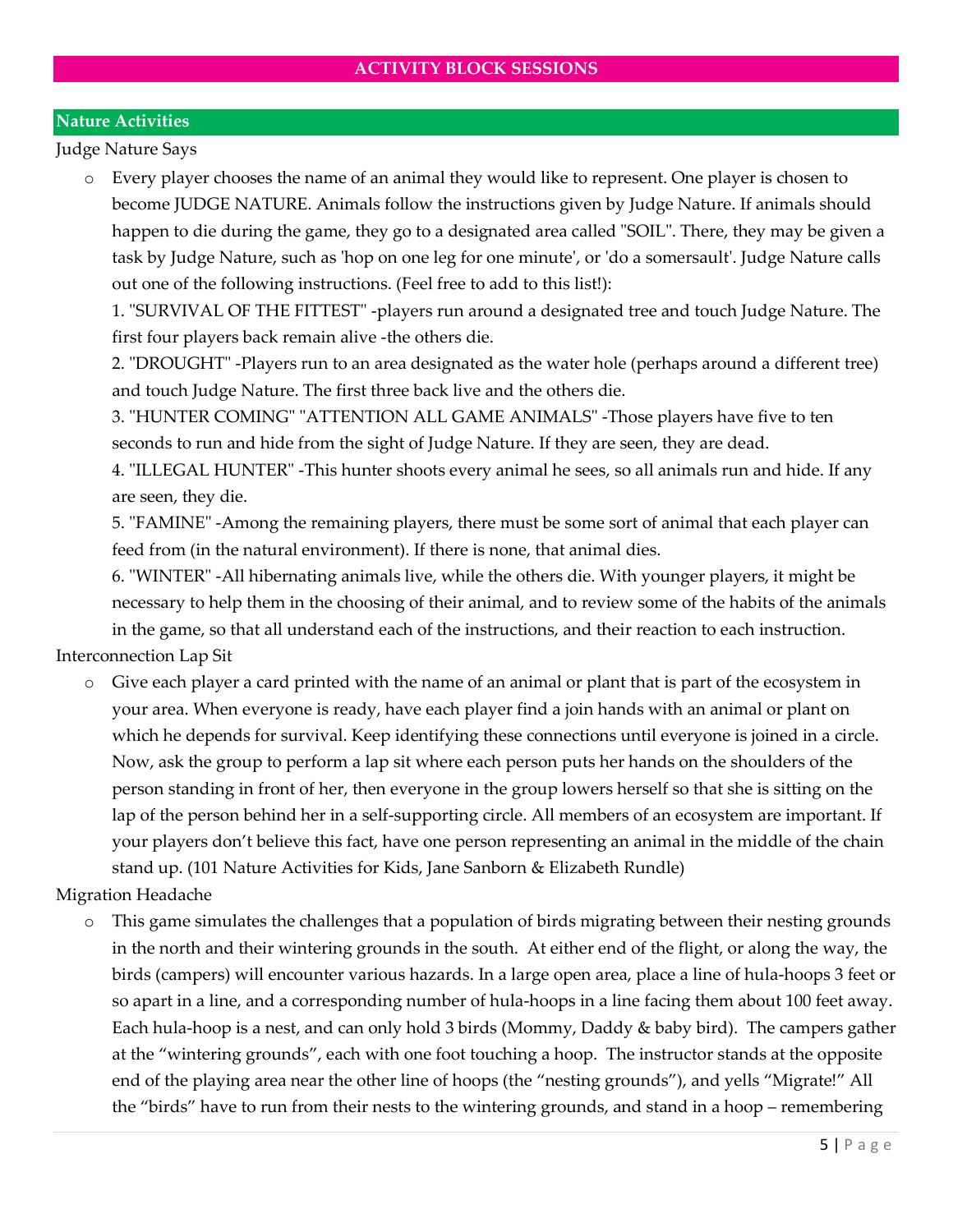that there can only be three birds to a hoop. Have a helper mark down how many birds made it successfully to the nesting grounds.

o Have the birds practice migrating back to the wintering grounds again, and again mark down how many birds survived the trip. At this point you can begin to introduce some of the factors which can affect bird survival. For example, remove two hoops from the nesting grounds and tell the group, "Oh no, developers came and drained a swampland for a new shopping center. MIGRATE!" This time when the birds run to the nesting grounds, not all of them will survive – "dead" birds are removed to the sidelines. On the return to the wintering grounds, remove four hoops from that end and say, "Oh no! The bulldozers came and filled in a pond for a new parking lot. MIGRATE!" Continue this for a few rounds. Every once in a while you can replace a mat at either end, with a statement like, "Oh look, Ducks Unlimited has purchased a wetland for waterfowl preservation!" In these cases, the bird population can increase and some of those standing on the sidelines can return to the game. Repeat the migration runs about ten times so you can chart the results.

## Nature Scavenger Hunt

 $\circ$  A list of things to find in the natural world—great if it is applicable to your camp's theme, the activity you have been doing, or additional goals around connecting campers to the natural world in a directed way. Examples of things to look for: smooth, beautiful, oldest thing, something humans can't live without, makes sound when wind blows.

## Oh Deer!

- o Divide into 2 teams deer and resources. The teams will stand about 20 feet from each other and the deer will turn their backs on the resources. There will be 3 resources represented in this game – food (signified by a hand over the belly), water (signified by a hand over the mouth), and shelter (signified by a tent shape made by the hands above the head). Each resource will represent one of these 3 and each deer will choose a resource that they need for the round. The deer will then turn around and run to find a resource that match the symbol they are doing. If they find what they desire, they take the resource back with them who then becomes a new deer. If the deer can't find the resource they selected or there is not enough, they die and become a resource. This is a Project Wild game so make sure to debrief and process the similarities to nature.
	- o After a couple rounds, add in a twist! Maybe there is a drought so there will be no water amongst the resources. However some deer will still choose water and then be left without this resource to satisfy their need. You can also add in a predator – have one girl be a coyote and tag deer as they are racing for resources. These deer then die and become resources.

## Park Ranger

o This game is quick and simple to learn! Especially when played with a large group of people, this game is a ton of fun! If the group is very large two Park Rangers can exist at once. To play this game you will need a fairly open area (ie: a lawn) and pre-set boundary lines. One player is chosen at random to be the "Park Ranger". This player begins in the center of the lawn. All other players stand in a line (shoulder-to-shoulder) facing the Park Ranger. All of these players choose an animal. This animal becomes your identity and there is no need, though it is not forbidden, to tell anyone else what your animal is. The Park Ranger then says a characteristic that the other player's animals may have (ex: "If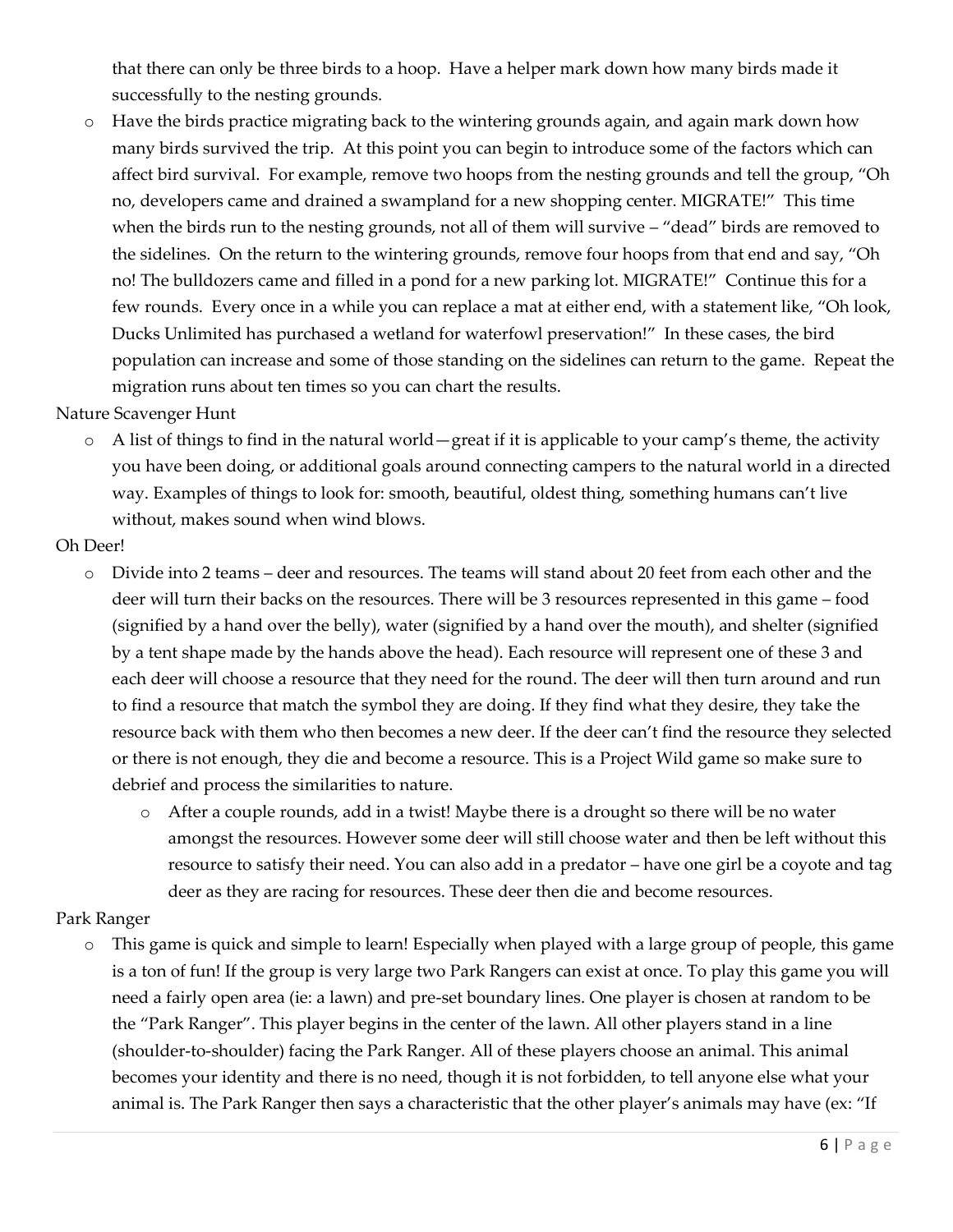your animal has a beak…feathers…four legs" etc.) If a player's animal does have the feature mentioned they must run across the lawn without being tagged or going out of the boundaries. The Park Ranger tries to tag as many people as possible. If a player is tagged they become a "Tree". Trees freeze where they are tagged and though they cannot move their feet they can sway and tag others as they run past. If a Tree tags you, you too become a tree. The last player who is not a tree wins and gets to be the Park Ranger for future rounds.

## Sound Tapestry

o Each girl needs a piece of blank paper and a few colored pencils. Have each individual spread out and find a comfortable place to sit in the natural world. Ask everyone to sit quietly and listen for birds chirping, leaves blowing and other sounds in nature for 10 minutes. As they listen to each distinct sound, ask them to think about what that sound "looks" like. What color is it? Is it smooth, wavy, or rough? Is it loud or soft? Once they have an idea what the sound looks like, they can use their colored pencils to draw a diagram of each of the different sounds they hear. Afterwards, they can share their "tapestries" with the group.

## Special Spots

- o What You Need: A consistent space/area where your campers can spread out and find a "special spot" of their very own for the whole session and/or activity block.
- o How To Do It: A special spot is a place the campers will get to know better than anyone. Explain to the campers that they will be like giants in their special spots, so they will need to inspect them closely to discover what is going on in them. When they enter the special spots, they will be entering little communities that already existed before they arrived, so it is important not to do anything that would disturb or damage the spots. They should use all of their senses to get to know the spot. This is a great place for campers to journal, engage in reflective activities, sketch/draw, or just watch the clouds. They can be in this special spot, alone (but within earshot/eyeshot), for between 10-30 minutes.
- o Why To Do It: Richard Louv, author of Last Child in the Woods believes children need "special places" of their own in the outdoors. These places allow children (and adults) to reflect and connect with themselves and the natural world in a more thoughtful way.

## Team Sense

o Four people act together as a team, and each member has only one sense (i.e., one person can smell, one person can taste, one person can hear, and one person can feel). Another participant acts as the leader. The sensory participants are blindfolded and the leader gives the team an object from nature, which each player experiences then describes to the rest of the team from her sensory perspective. The point of the game is to put all the team's information together in order to identify the object. This can be a game for one team or a race between two or more teams. (101 Nature Activities for Kids, Jane Sanborn & Elizabeth Rundle)

## Web of Life

o Gather a large ball of string. Girls form a circle, while standing. Leader holding ball of wool starts: unravel the string a bit first, then holding on to the loose end, she says "I am the EARTH", then throws the string ball across the circle to a girl on other side. This girl then thinks of something in nature that depends on/connects to the previous thing; i.e. "I am the LAKE(S) that cover the Earth"; She then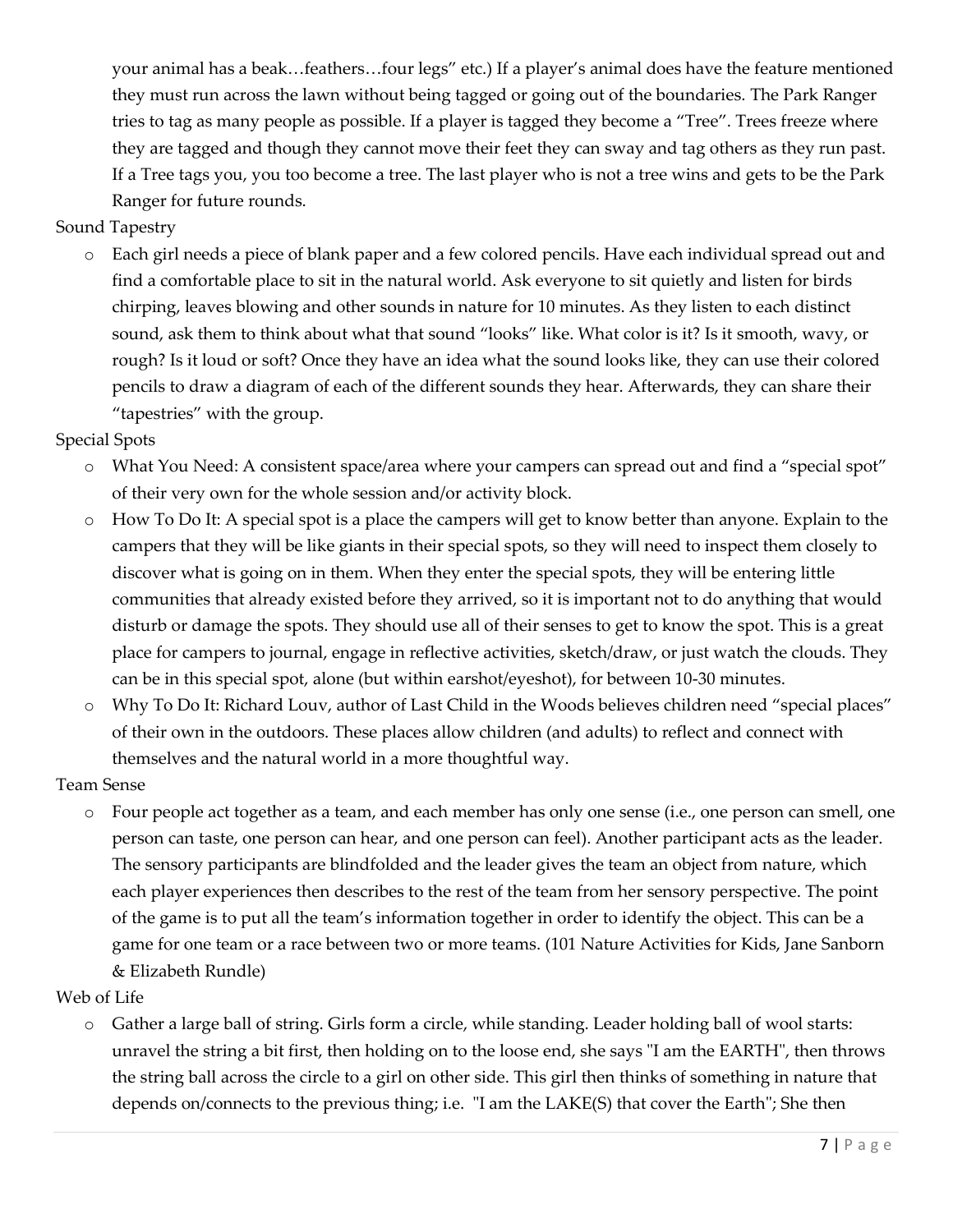(unravels the string a bit first) throws the ball to someone across the circle - remembering to HOLD ON TO THE PIECE OF STRING that connects her to the first person. Play continues like this until everyone has had a turn/is connected, with each player, both by wool and by statements in turn (i.e. "I am the FISH that swims in the lake", "I am the MOSQUITO that feeds the fish", "I am the HUMAN that feeds the mosquito", I am the SUN that shines on the human...) The entire circle is now connected by a crisscrossed web of string. Girls should be reminded to keep their string tight throughout the game.

o Now leader says something like: "THERE HAS BEEN A TERRIBLE OIL SPILL" and tugs on her line of string, and sits down, saying "When you feel a pull on your line: sit down". What happens naturally, is that eventually all participants should be sitting down. Discussion can ensue, as to the interconnectedness of all things in nature, etc. During the game there will naturally be some dropping of the string ball; girls who throw the ball and forget to hang on to their end, etc... but that's what makes it fun too -someone has to climb in/under and retrieve the string from time to time. (101 Nature Activities for Kids, Jane Sanborn & Elizabeth Rundle)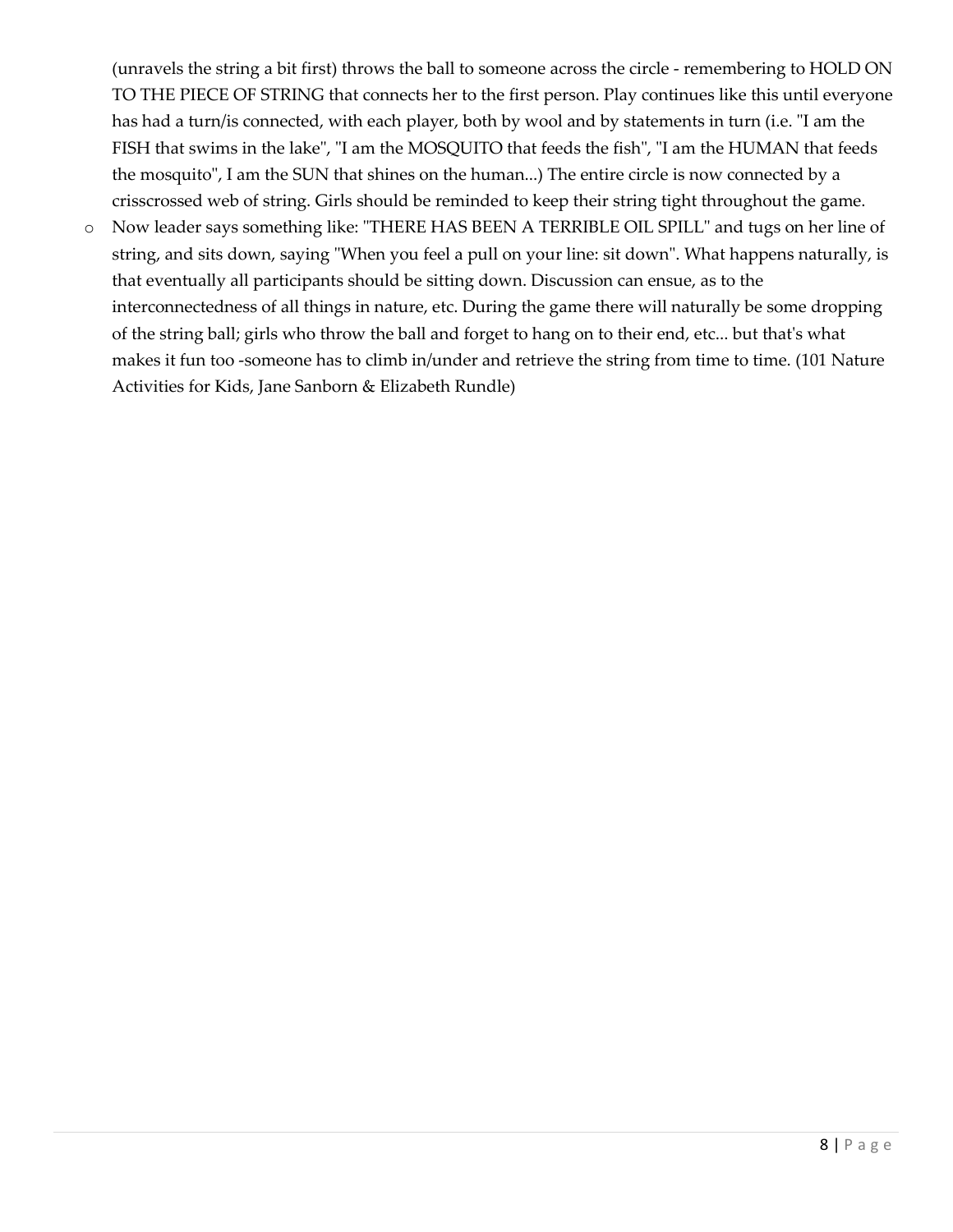## **Theme Hikes**

## 100- Inch Hike

o Give each camper a piece of string 100 inches long. Campers then carefully explore the area along the length of the string. Campers can look for: signs of animals, birds or insects; distinctive characteristics of plants; textures of the soil and sand; different colors, etc.

Animal Hunt

o Find six animals that share your environment and discuss how and where they live.

Blindfold Hike

o Divide girls into pairs, have one blindfold the other and lead her to things that are interesting to feel and then describe the sensation.

Curiosity Hike

o Find some odd or curious object such as bark, stone, stick, etc. By using imagination tell what animal, etc. the object represents.

Exploring or Adventure Hike

o A journey leading to many points of interest, the discovery of unusual things in the nooks and byways of the trail. The group may be divided, each taking a different route in the search of adventure. All may return to a final "stomping ground" and report their findings.

Food Chain Hike

o Take notes on the food chains you see in action as you observe plants and animals that depend upon each other for food. Try for three to five links, then start over with a new chain. One chain, for example, could be: soil, grass, bug, sparrow, hawk.

Onion Hike

o Have one counselor rub an onion cut in half on different trees to make a "sensory trail" through the woods. Camper's then attempt to "stay on the trail" by using their sense of smell to locate the onion scented trees.

Monogram Hike

o Try to find three or more nature objects beginning with your initials.

Mystery Hike

o Leaders carefully chart two or three different routes from point of departure to the goal of the hike. Directions are carefully hidden at several points on the route, which tell, in turn, where the next directions will be found. The groups will finally arrive by different routes to the same place, where fire, food, and fun are provided.

Paint Chip Hike

o Place paint chips face down. Have each camper blindly select one or two different paint chips from the pile. Give them some boundaries and then have them try and find a "perfect," or as close as they can find, match with some item in the natural world.

Penny Hike

o To help girls learn directions, flip a coin after pre-determining whether heads or tails will be east-west or north-south; have girls decide the correct direction.

Silent Hike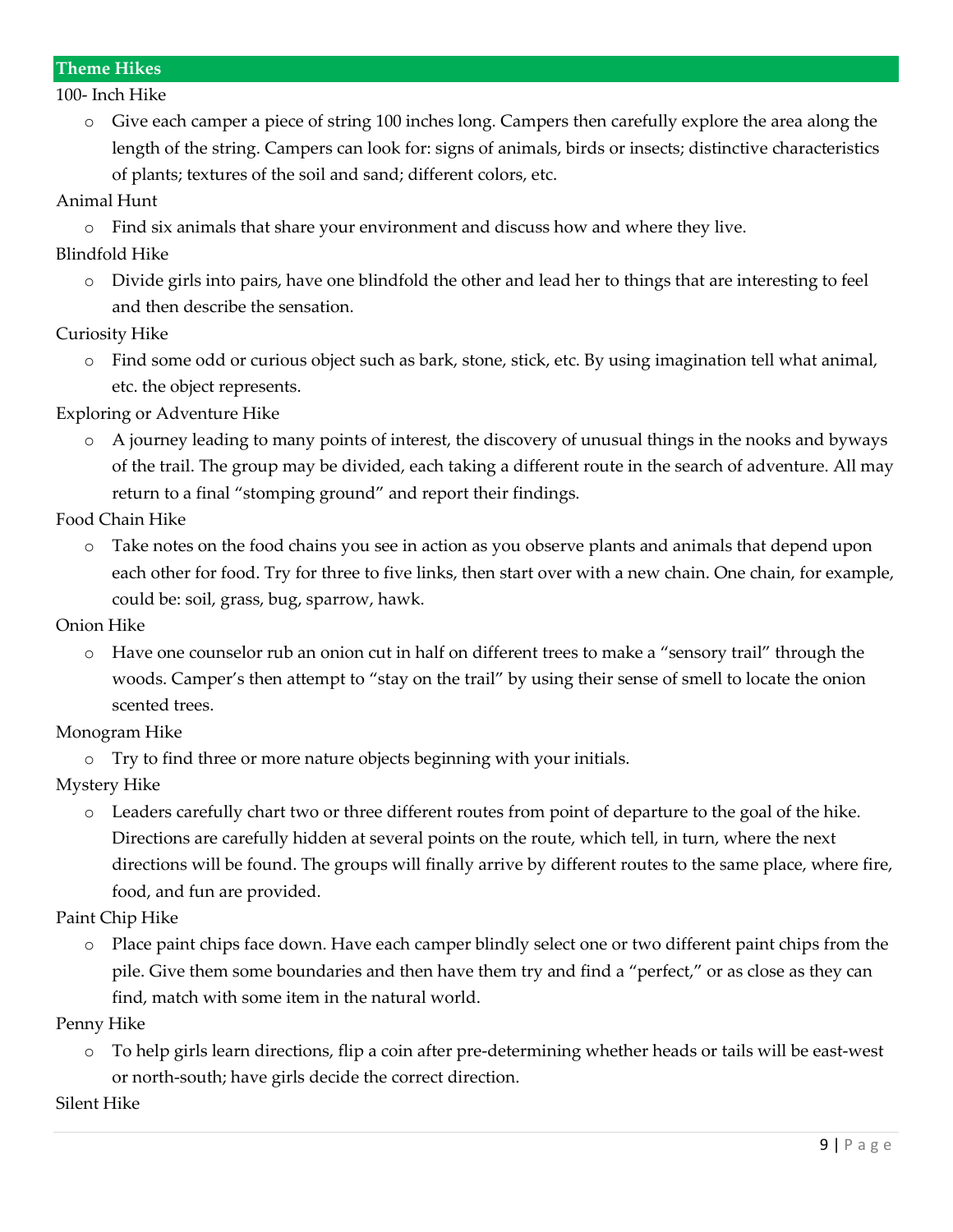- o As the name suggests, participants on this hike should not speak. Instead they will focus on what they can hear as they progress along the trail. Process the different sounds and identify what they heard.
	- o An alternative is to find an area where the group can spread out and sit apart from one another. Allow them 5-10 minutes to just sit and listen to the sounds of nature. If you have paper and pencils available, you can have them make a sound map. They can list the sounds, draw a picture of what it represents to them or map out the direction of the sound.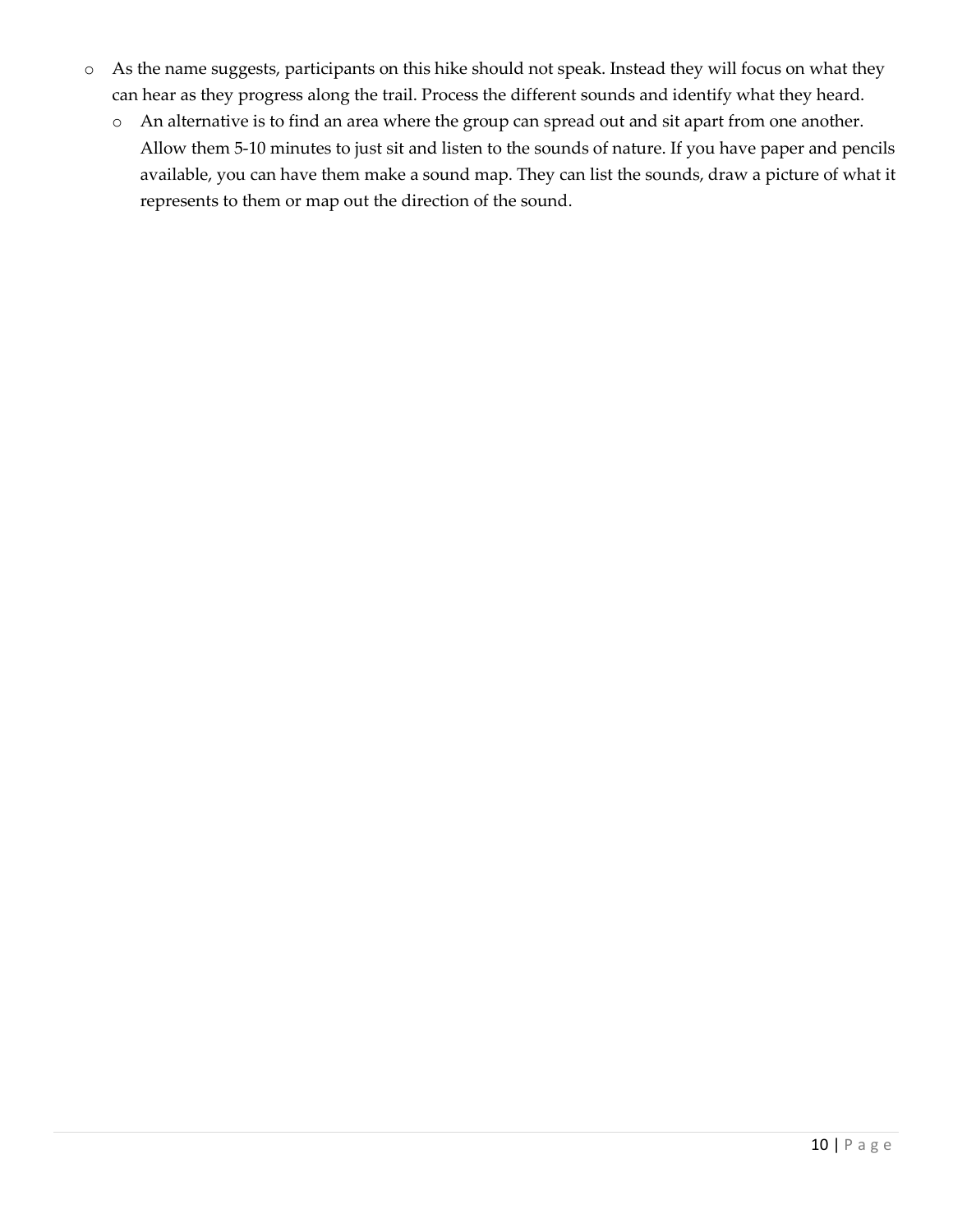**Cadette Badge and Journey Steps**

Finding Common Ground: Step 1

o Difference of opinion. Even friends have different opinions—on foods, songs, movies, books, and games, to name a few! Find a friend who loves something that's not your favorite, and vice versa. Listen to her reasons and try her favorite thing—and have her to the same for your favorites. Then share at least two things you do like about each other's favorites.

Finding Common Ground: Step 2

- o Use one of the methods from the Decision Methods below. Get really familiar with one of the methods so you understand it thoroughly.
- o Use two of the methods. Try the two your group is most eager to use.
- o Try them all! Use each of the methods for different decisions throughout the activity. When you have your post-activity discussion, compare the methods. Did you have a favorite? Is everyone's favorite method the same?

*Decision Methods:*

- o Majority Rules.
- o Consensus or compromise.
- o Pick at random.( Have everyone write her choice on a slip of paper. Put them in a hat, and choose one at random. You could also flip a coin.)

Good Sportsmanship: Step 3

o Play three team-building games. Try three of the classic team-building games sports psychologist Colleen Hacker plays with the U.S. Women's National Soccer Team: Human Dragon, Wolves and Sheep, Human Knots, Scavenger Hunt, classic Trust, Triangle Tag, and others.

Girl Scout Way: Step 4

o Clean up a hiking trail. Before you head out, talk with the camp ranger or another staffer about what work needs to be done. You might take before and after pictures to post on a Girl Scout website or in a newsletter.

Night Owl: Step 2

o Visit a park, trail, lake, stream, or other natural environment. Use all five senses to notice what's different after dark.

Night Owl: Step 4

o Examine the night sky. Take this chance to learn more about an astronomy topic that interests you. You might make a drawing of the Big Dipper and North Star twice in one evening three hours apart as Cadettes in 1963 did to earn their Star badge. Or you could look through a telescope at three or more heavenly objects, such as a star cluster, a galaxy, or a moon, as girls did to earn their Aerospace badge in 1980.

Trailblazing: Step 2

o Build teamwork or endurance. Do three hikes, bike trips, or jogs of at least 30 minutes each with the friends you'll be hiking with. Try to practice on your own as well.

Trailblazer: Step 5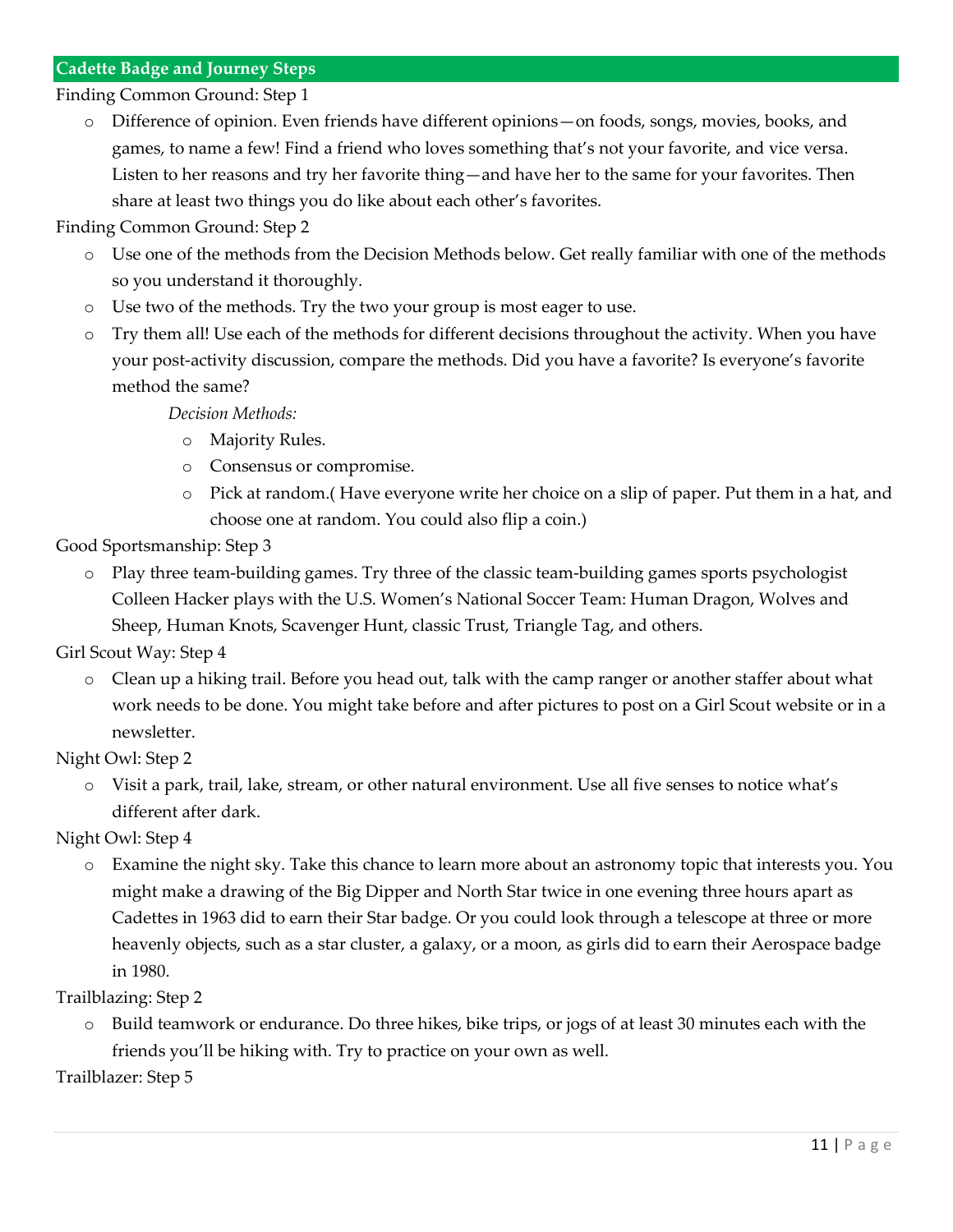o Tell a progressive story. One girl starts the story and tells it for a minute, then the story is picked up by the next girl until everyone has made up a part. You could even act out the story as you tell it, or tell your part in song!

Trees: Step 2

- o Be a naturalist in your neighborhood Take a walk through your neighborhood and identify at least five different types of tress. Then make a "tree map" with each kind of tree and where it's located. How did those trees get there? Were they natural or planted? Native or imported? Include notes in your map for a cool tree reference.
- o Sketch and label the parts of a tree Choose your favorite kind of tree and make an annotated sketch that shows layers and levels, from top leaves to bottom roots. Include how three kinds of plants or animals use your tree – perhaps for food, fuel, camouflage, medicine, or shade?

Trees: Step 3

- o Get tree crafty Try your hand at leaf or bark jewelry; sculpture with acorns, pinecones, or recycled wood; a pressed-leaves book or a waxed-paper sheet collage book cover; leaf coasters; or a carved or decorated walking stick.
- o Capture a tree on your canvas or the page Paint, draw, sketch, photograph, or sculpt a leaf, tree, tree flower, forest, or tree landscape.

Trees: Step 4

o Explore the connection between people and trees. Debate logging, clear-cutting, and deforestation – People cut down trees for a variety of reasons – think lumber, paper, and grazing land. There are pros and cons for both trees and humans here. What are they? Research each side so you understand the issues and then try arguing both sides – with a friend, fellow Girl Scout, or even a teacher or logging expert.

aMaze: Take a Peace Break

o Have a relaxation evening! You can make zen gardens, do yoga, create a music playlist with songs that fill you with confidence, etc.

Breathe: The Sound of Silence

o Take a silent hike. What kind of sounds can you hear? What did you observe? Take a journal with you to record your findings.

Breathe: How about a Media-Manners Manual?

o Since electronics aren't encouraged at camp, this is a good time to talk about how it's good to step away from it all sometimes. Create an "etiquette manual" for cell phones and social media. Take some time to enjoy being away from it all. Examples: silently watch a campfire burn, cloud gaze, enjoy a hot beverage, meditate and imagine a beautiful place you'd like to go to, find a poem/quote/song that inspires you.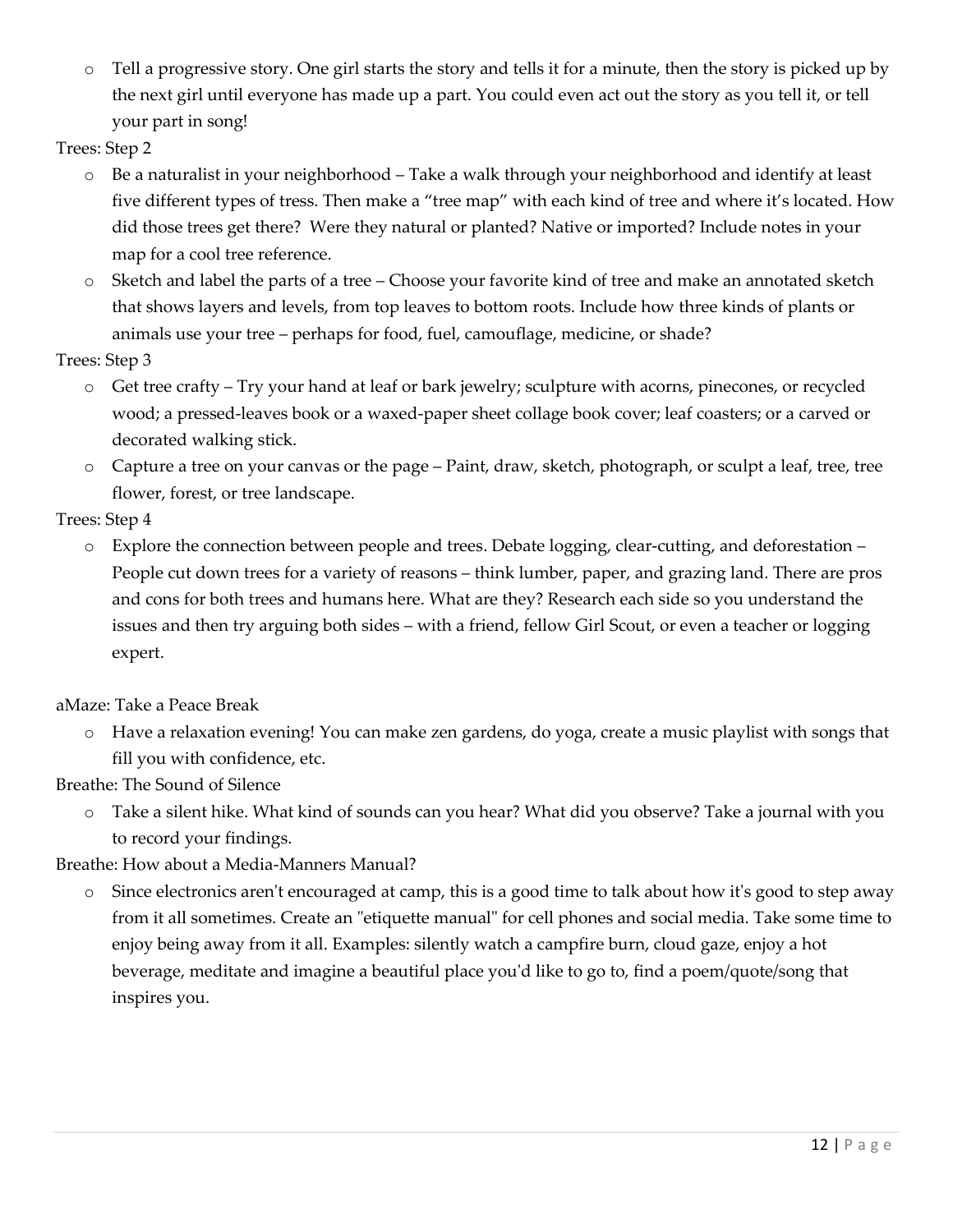Adventurer: Step 2 (trips 2 nights or longer)

o If your adventure involves a new skill or fitness level, work on it together. This could be an entirely new skill, such as learning to spelunk or kayak, or it could be building endurance for a mountainclimbing or biking adventure.

Adventurer: Step 4 (trips 2 nights or longer)

o Help the natural environment. If you'll be in a park or wilderness, work with area managers to find a service project to help the environment. You might maintain a trail or haul out trash. What are the needs of your location?

First Aid: Step 3

o Learn how to use everyday objects to make splints. Practice making splints at a meeting – bring a variety of common materials that you might have with you when hiking/backpacking. With your friends, divide into pairs and go to separate stations. Practice using the materials to make different kinds of splints. When you're finished, share what was easy and difficult about the exercise.

Game Visionary: Step 1

o Rock, paper, scissors tournament. Gather at least eight players to compete in a sudden-death championship. They'll probably know the deliriously simple, fun, and handy game Rock, Paper, Scissors. But you'll have something new in mind: a game that shares the same basic concept as the original, but adds a special twist. What about Airplane, Gorilla, Skyscraper, or Girl Scout, Raccoon, S'more?

Game Visionary: Step 2

o Big-time bingo – Make a bingo card with objects, monuments, or concepts from the area where you'll play the game in each of the squares (the board is a 5x5 grid with a free space in the middle.) For instance, if you're playing at camp, some squares might be "woodpecker," "rainbow," and "rock that looks like a trefoil." Wander the area with at least two others, and in order for you to mark off a square, the other players must agree that you saw the thing in question. The first player with bingo or blackout wins!

Game Visionary: Step 3

- o It's still fun! Take two or three favorite physical games you played as a child (think red light/green light, Simon says, musical chairs, hide-and-seek, etc.), and make them into great games for teens by adding rules, stunts, obstacles – whatever safe activities you can dream up.
- $\circ$  Relay race come up with a few activities to make up a relay course. There could be a rope-climbing portion, a beanbag chase, a three-legged race, a Hula Hoop-off – you decide.

Game Visionary: Step 5

 $\circ$  Super alphabet hunt – Make an area limit for the hunt, and ask participants to take a digital photograph of between 50 and 100 things they describe using a particular letter (or 10 things described with 5 or 10 different letters). The challenge is to first take a photo of the thing, and second to describe it using as many words as possible that start with the chosen letter. So b for "bird" would receive less points than b for "beautiful brown bird beside the barn." Once the time is up players must show their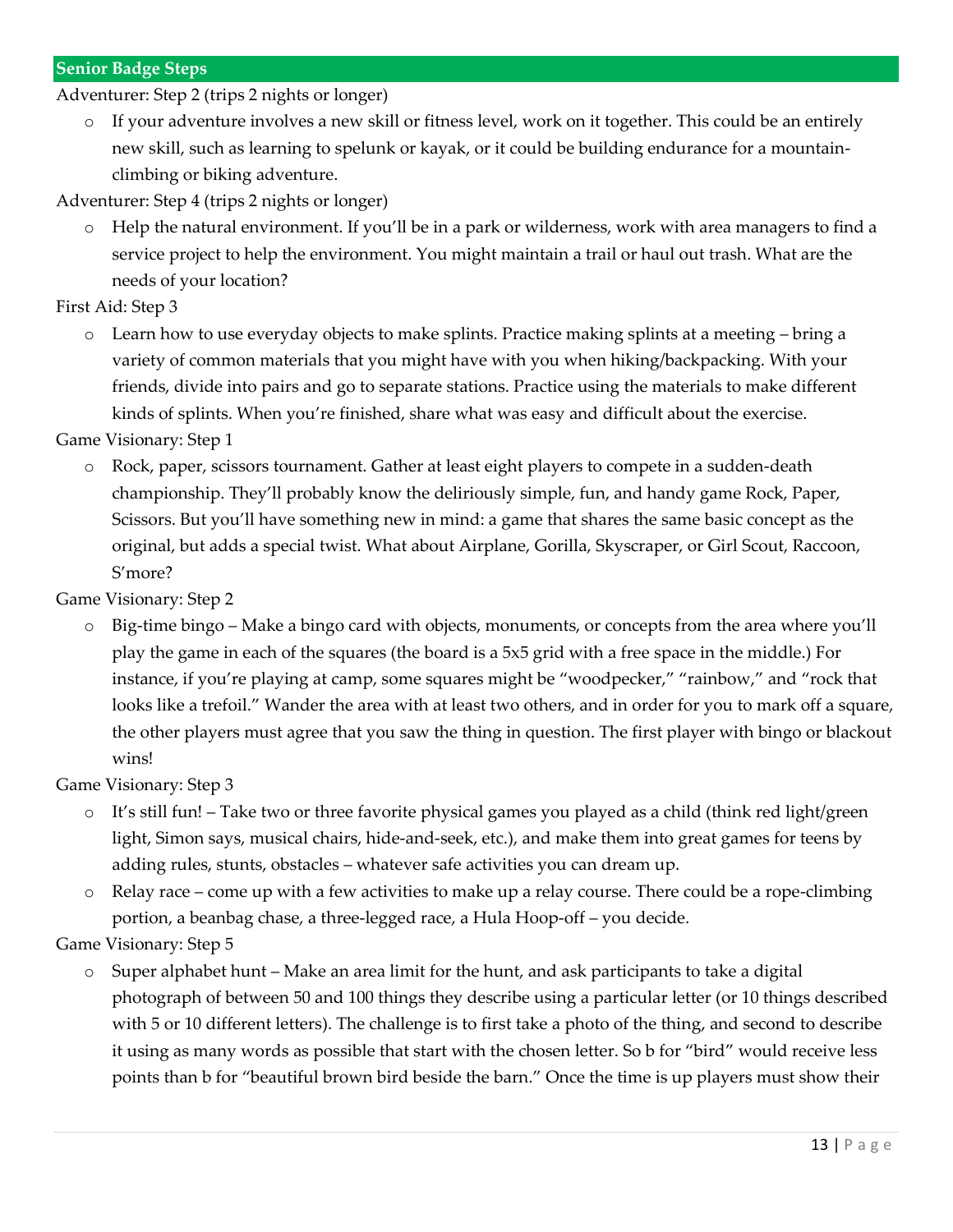photos (on the camera or in a digital slide show) and share their captions – one point for every word that starts with the letter. Most points wins!

o Make your own items – In this hunt, players must create a series of at least 10 items within a given time limit, then bring them to a common place to share. The challenge is in creating the item (and sometimes figuring out how to define it). For instance, items could be a periodic table of Girl Scouts elements, a new species of bird, and "the stuff dreams are made of." Groups might bring a poster that looks like a version of the periodic table filled in with Girl Scout symbols, a stuffed bear dressed up with a paper beak and wire-and-paper wings, and a batch of dreamily delicious chocolate brownies.

## Sky: Step 1

o Focus on the night sky. Identify 10 constellations and 8 noticeable stars, 5 of which are magnitude 1 or brighter. Learn how to find the North Star from the Big Dipper, and then how to use the North Star to find north.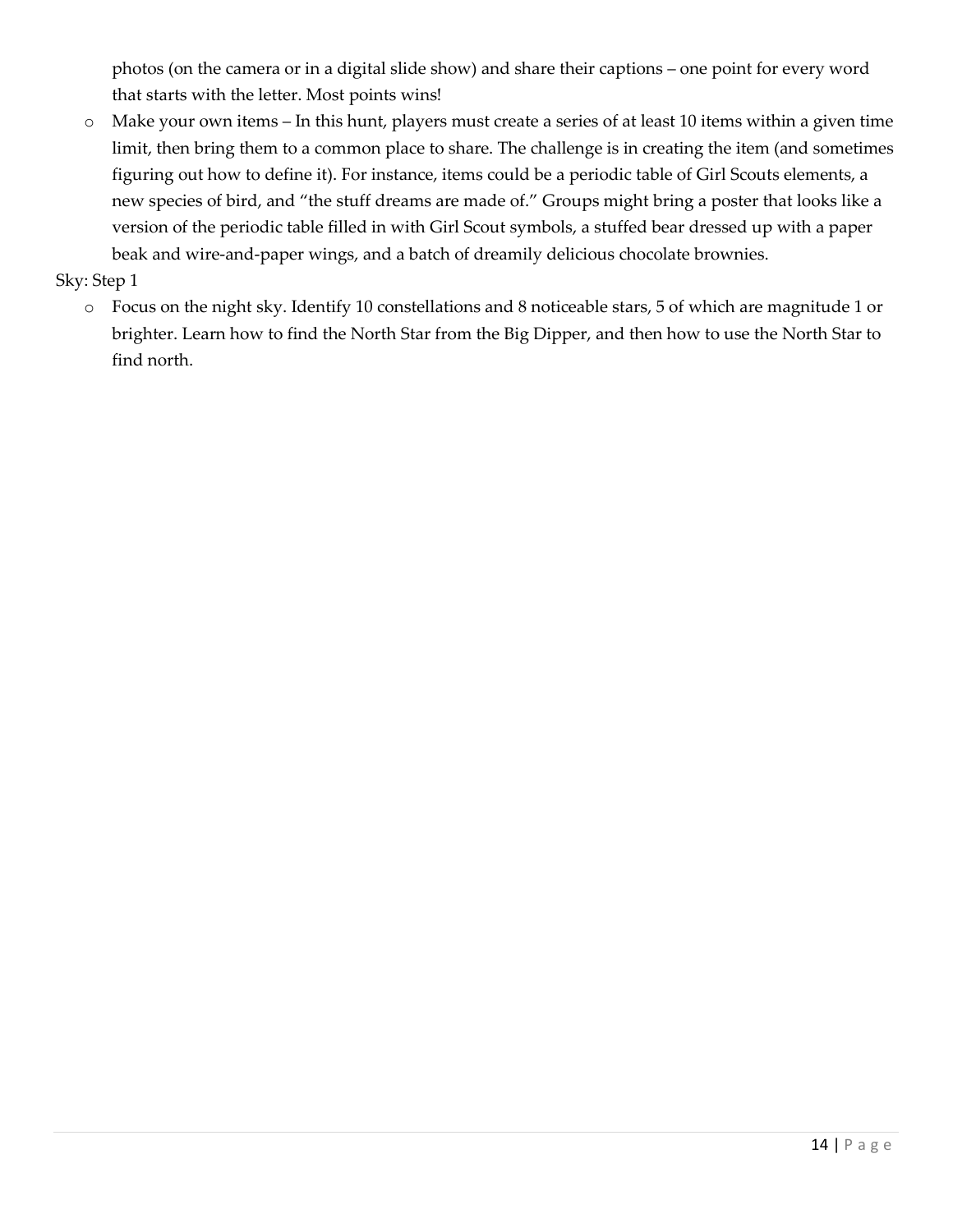#### **Outdoor Skills**

*See GSU Outdoor Skills Patch Handouts at [www.gsutah.org/camp](http://www.gsutah.org/camp) for more information on how to complete these steps.* 

#### **Cadettes**

- o Fire Building
	- o Learn and start 3 different fires for 3 different reasons
		- **•** Fires can be used for heat, cooking, warmth, community, and many other reasons. How will your fires be used?
	- o Start a fire using 2 non-traditional methods
		- Matches are the most common way to light fires. Can you light a fire with a battery and steel wool? How about flint and steel?
	- o Start a fire in non-ideal conditions
		- It isn't always sunny days when you need a fire. Can you light a fire in the rain or snow?
- o Knots
	- o Learn the double fisherman's, trucker's hitch, and sheet bend
		- Knots can be great to join two pieces of rope together as well as tie things down you need to keep safe. Take time to learn these super helpful knots.
	- o Learn the barrel hitch and how to tie a Swiss seat
		- Knots are very useful when you need to improvise in emergency situations. Will your knots pass the test?
	- o Learn the monkey's fist and cobra stitch
		- Use your knot tying skills to make some unique pieces of jewelry.
- o Leave No Trace
	- o Review and tie the 7 LNT principles together
		- Take time to review all the 7 principles of Leave No Trace.
	- o LNT in the frontcountry and at home
		- Leave No Trace isn't something that only exists in the backcountry. You can also do your part at home and on public trails.
	- o Take a day hike and focus on Leave No Trace principles
		- Can you put the Leave No Trace principles you've learned to practice? Test your skills on the trail!
- o Navigation
	- o Learn how to read a topographic map
		- Topographic Maps are the main way people navigate through the backcountry. Take the time to learn a new skill.
	- o Build landforms and create a topographic map
		- How well do you understand topographic maps? Build your own landforms and create a map based on your creation.
	- o Follow a trail using your map and compass skills
		- Put your navigation skills to test. Can you use your map and compass to follow a trail?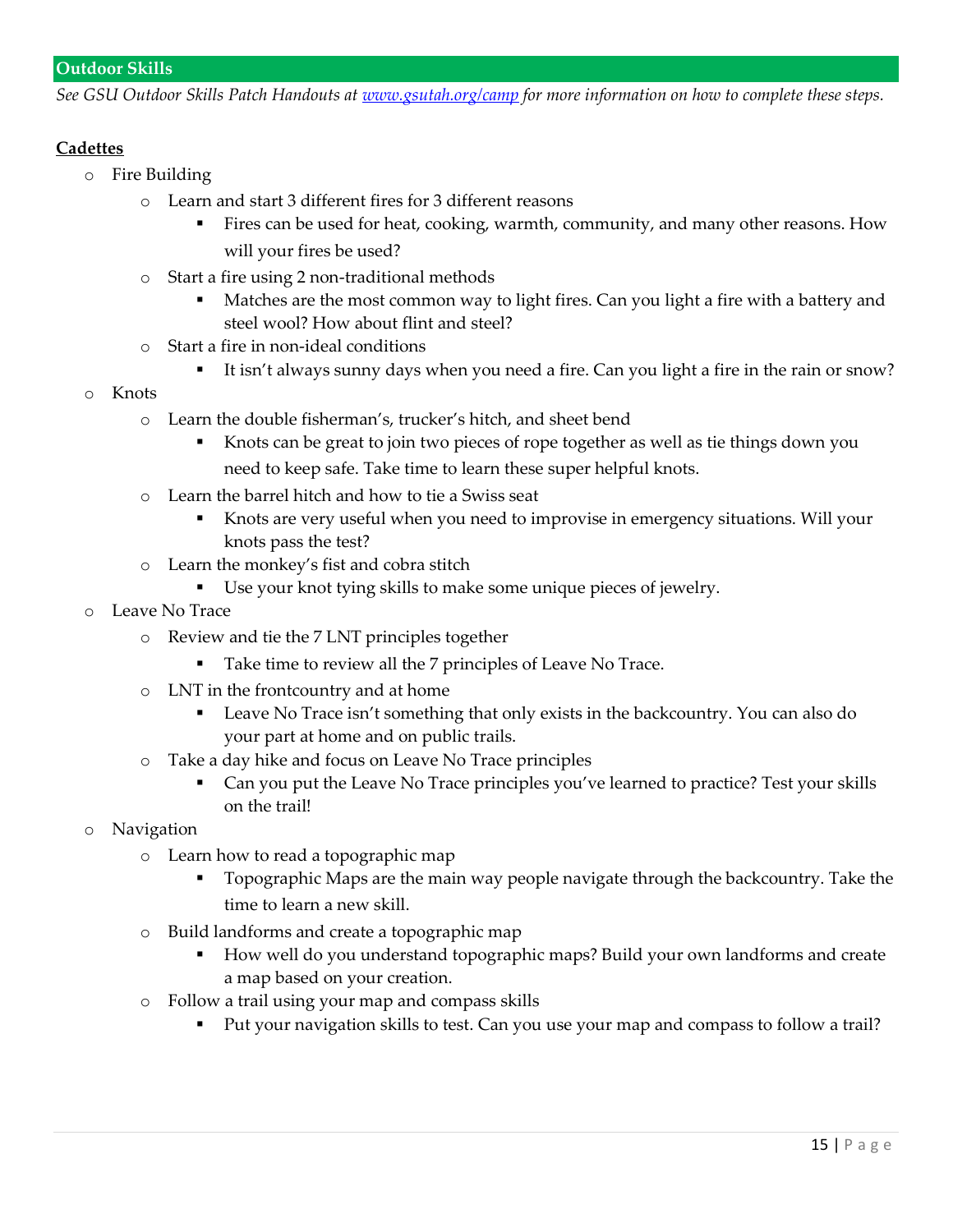## **Seniors & Ambassadors**

- o Fire Building
	- o Start a one match fire
		- You've learned all about fire building, are you able to use your skills to start a fire with only one match?
	- o Teach younger Girl Scouts fire building
		- The best part about learning a new skill is teaching others. Use your knowledge to teach others!
	- o Learn how to use a bow drill
		- The bow drill is an ancient form of a drilling tool commonly used to make friction fire. Travel back in time and see if you can start a fire using a bow drill.
- o Knots
	- o Learn to square, diagonal, and sheer lash
		- Lashing is a skill used to secure and fasten two items together using rope. Learn all the different types of lashing to create new masterpieces.
	- o Lash together a floating campfire
		- Have you ever roasted s'mores in the middle of a lake before? Now is your chance to create your own platform for a floating campfire.
	- o Lash together a table
		- Put your lashing skills to a test. Are you able to create a table that will hold weight?
- o Leave No Trace
	- o LNT on extended trips
		- Leave No Trace becomes harder on a trip that is 3 or more days. Look into what it would take to practice Leave No Trace on a long trip in the wilderness.
	- o Create a LNT activity box
		- Help other girls in your community learn more about Leave No Trace through an activity box focused on the different principles.
	- o Plan and host a LNT fair
		- Now that you know all about Leave No Trace, host an event to help teach others about the principles.

## o Navigation

- o Write a trail plan using a topographic map
	- Now that you have learned how to follow a trail using a topographic map, can you write out your exact path of travel? Can you travel your route using only your trail plan?
- o Learn how to use natural items to help with navigation
	- Did you know there are lots of tips and tricks to help you when you are in a survival situations? Learn how to find North without a compass and how to tell how much daylight is left.
- o Learn how to do Triangulation
	- **•** Triangulation is the process of finding three landmarks and finding where they intersect to help identify where you are on a map. Are you up for the challenge?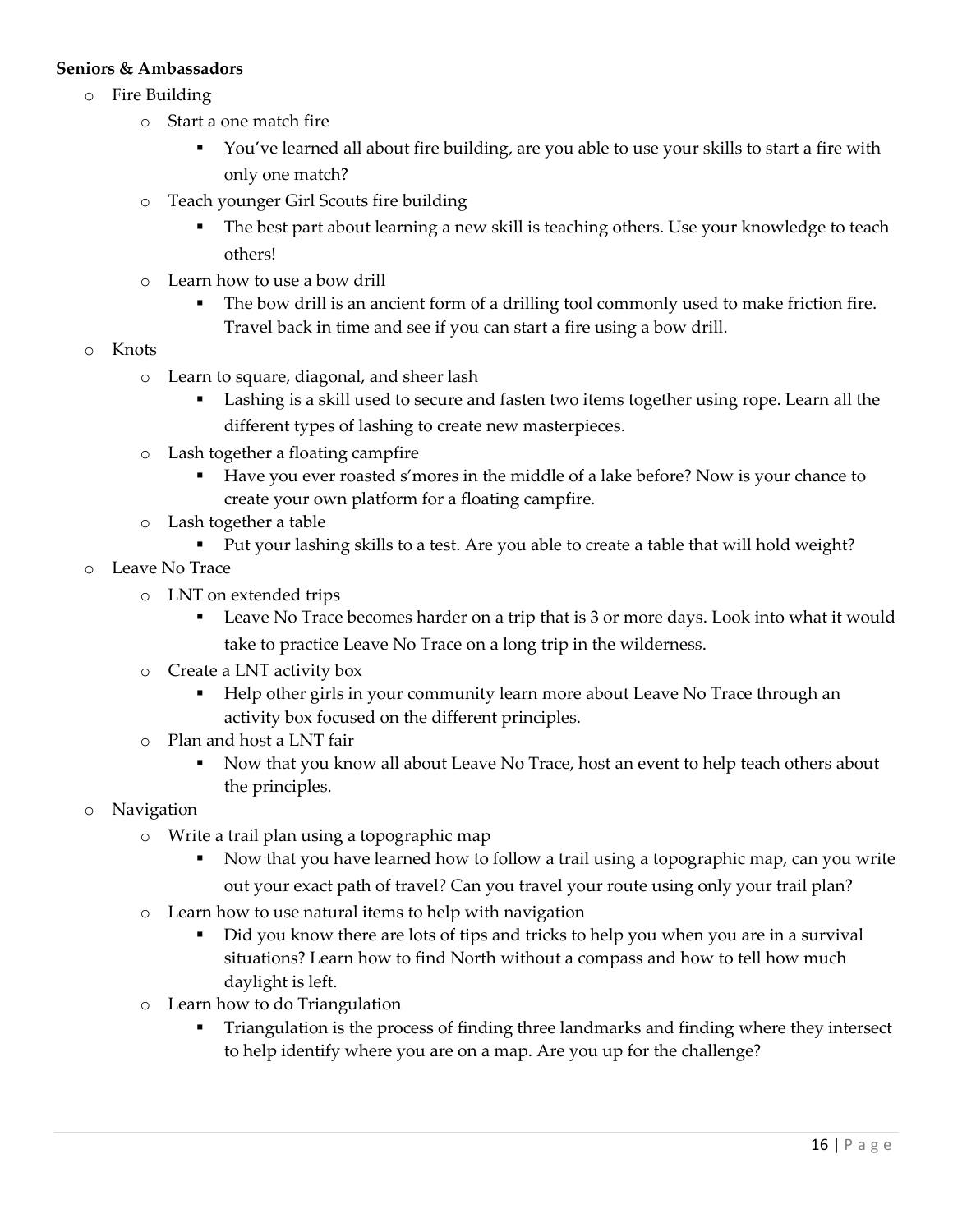#### **Starry Nights – 1 Hour Session Outline**

#### o **Opening Activity & Light Pollution – 10 minutes**

*Discover – Step E. Learn about light pollution and how it affects astronomy. Find an area around you that has high light pollution and an area of low light pollution.*

- Gather Girls outside in an area where there are lights.
- Say that tonight we are going to look at the stars. Invite the girls to look up at the sky and tell you what they observe.
	- o They should have some trouble with this due to the lights around the area.
	- o Ask girls if they are having trouble spotting things in the sky. Their answer should be yes.
- Ask: "Why is it hard to see the stars right now"
	- o Because of the lights. This is what is referred to as light pollution.
- "What is light pollution?"
	- o Light pollution is the brightening of the night sky caused by street lights and other manmade sources, which has a disruptive effect on natural cycles and inhibits the observation of stars and planets.
	- o For the average person, light pollution means that even on a clear, moonless night, only a few stars may be visible.
	- o Normally, about 2,500 individual stars are visible to the human eye without using any special equipment. But because of light pollution, you actually see just 200 to 300 from today's suburbs, and fewer than a dozen from a typical city.
	- o Light pollution affects more than our view of the heavens. Research shows that lots of nighttime light can harm wildlife. Migrating birds sometimes fly over cities and become confused by the brightness, flying in circles until they drop from exhaustion. Sea turtles need dark beaches for nesting and won't approach bright lights. Thousands of deer and animals are killed on the roads by vehicles in the evenings, because the glare of these cars blind them and are unable to run off the streets before they are knocked down.
- "How can we help with light pollution?"
	- o Turn lights off when not in use. Especially outside lights.
	- o Have outside lights shine down and use shields to prevent lighting up the sky.

#### o **Moon Phases – 10 minutes**

*Discover – Step G. Use your flip book to determine which phase the moon is in.*

- Ask girls if they know what phase the moon is in.
- Ask girls "Why do you think it is in that phase?"
- "What are the next 2 phases the moon will go to?"
- "Why does the moon go through phases?"

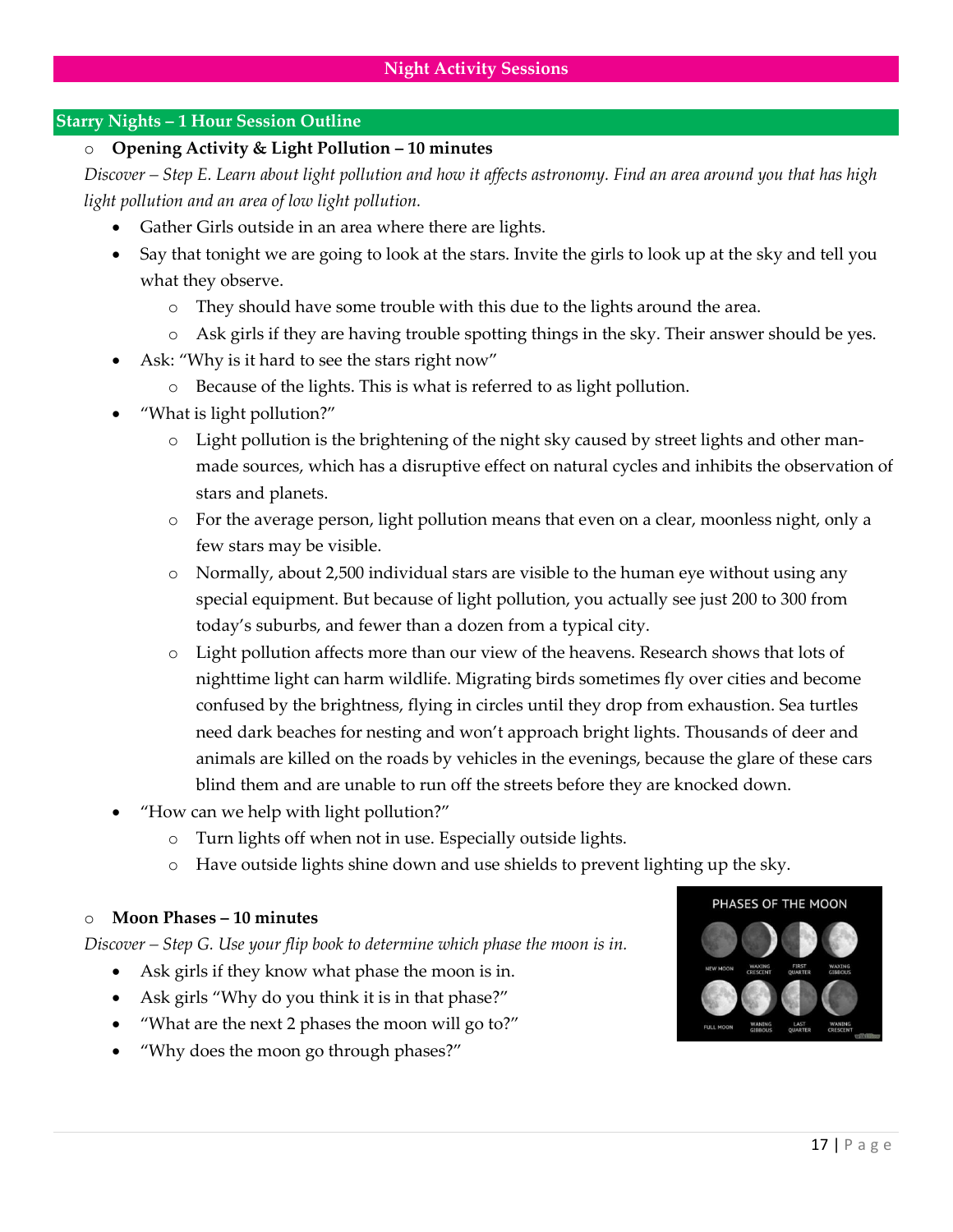- o The Moon has phases because it orbits Earth, which causes the portion we see illuminated by the sun to change.
- o You can create a mockup of the relationship between Sun, Earth, and Moon using a flashlight (sun) and two people (moon and earth). Play with various alignments of the "moon" and "earth" to talk about what is seen.



## o **The North Star – 10 minutes**

*Connect – Step E. Find the North Star. What is the scientific name for the North Star? Why is it always pointing north? If you were lost in the wilderness, how could you use the North Star to help you? Draw and explain how you can find the North Star.*

- "Wow! You girls surely know a lot about the moon. Now let's learn some about the stars."
- Explain that you are going to find the North Star. Talk the girls through the process of finding the North Star.
	- o In order to find the North Star, we first find The Big Dipper. Trace the outline of the big dipper with the laser pointer.
	- o Then we follow the two stars that are on the non-handle side of the cup in a straight line to the star they point to.
	- o This star is the North Star. It is also the beginning of the handle in the little dipper.
	- o The North Star is not the brightest star in the nighttime sky, as is commonly believed. It's only about 50th brightest. But you can find it easily, and, once you do, you'll see it shining in the northern sky every night, from N. Hemisphere locations.
- Does anybody know what the scientific name for the North Star is?
	- o Polaris
- Why is Polaris referred to as the North Star?
	- o It's located nearly at the north celestial pole, the point around which the entire northern sky turns. This means that all the other stars in the northern sky move around it.
- Ask: "If you were lost in the wilderness, how could you use the North Star to help you?"
	- o Whenever you are facing the North Star, you are facing north. Once you know which way North is, you can find the other directions.
	- o Which way is South? West? East?
	- o It can help orient a map correctly if you don't have a compass.

## o **Constellations – 20 minutes**

*Discover – Step A. Find the names of three constellations and research the names of those constellations. How do you think ancient people picked shapes out of the sky? How did they pick the names? Do you think the constellations really look like what they were named (for example the Great Bear, Orion-The Hunter, The Big Dipper)?*

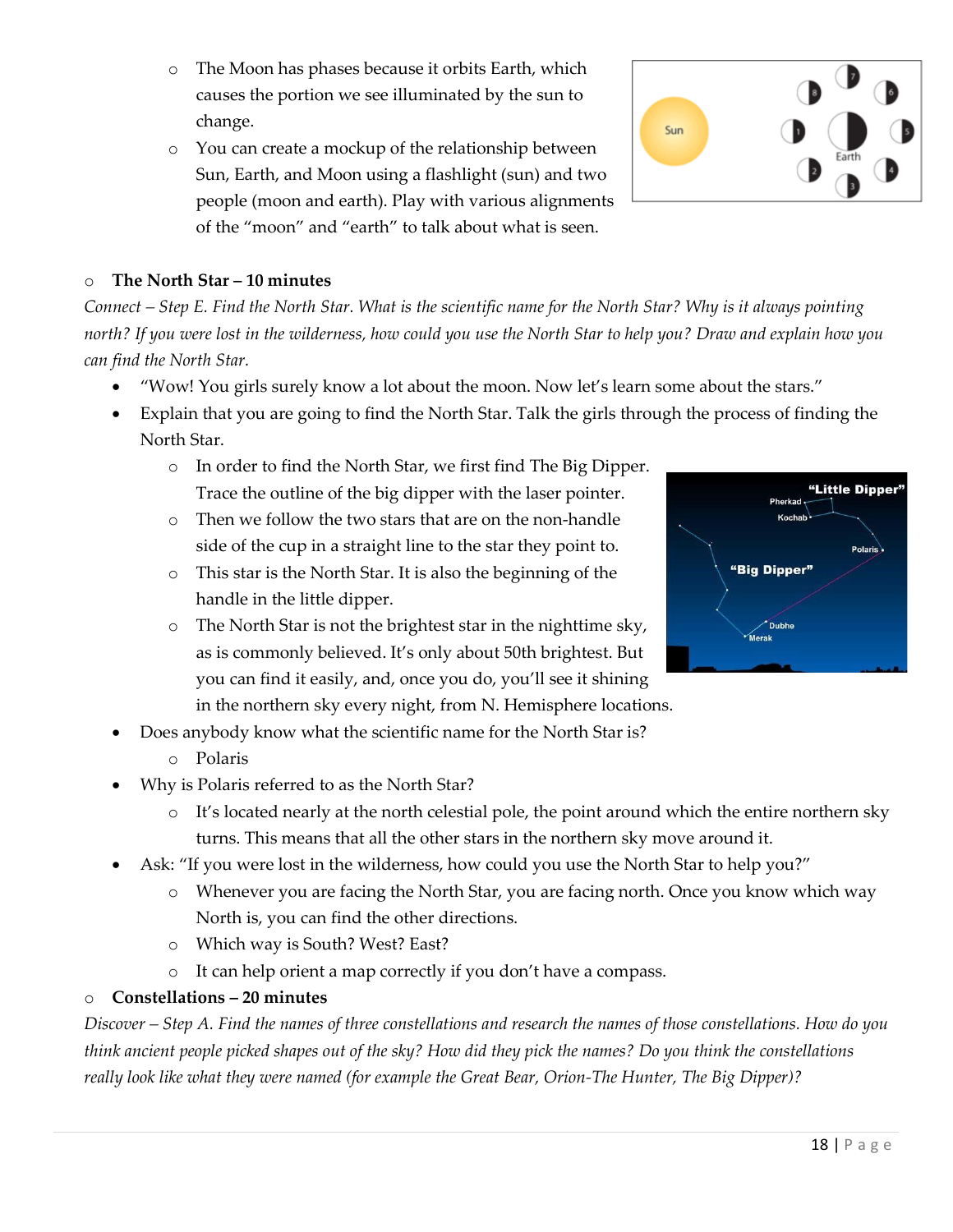- "Gee-Wiz you girls surely are star experts! Now we are going to go one step further. Do you know what stars form in the sky?"
	- o Constellations!
- Great Job Girls. We are now going to learn about 3 constellations.
- The first is the Great Bear or Ursa Major.
	- o In Latin Ursa Major means "greater she-bear." In Greek Arktos is the word for bear, hence the name Arctic, which means bearish and describes the far northern parts of the earth where the Great Bear constellation dominates the heavens even more than in the northern hemisphere. A very large constellation, Ursa Major is best known for its famous asterism or star grouping, the Big Dipper.



- o Trace out the constellation in the sky.
- o The new way of viewing the Great Bear places the bowl of the dipper on the Bear's shoulder like a saddle and the tip of the handle forms the Bear's nose.
- o "Do you girls think the constellation looks like a bear?"
- o "How do you think ancient people picked the shape out of the sky?"
- o The Story of the Great Bear and the Little Bear
	- To the ancient Greeks, Ursa Major represented Callisto, a follower of Artemis, virgin huntress and goddess of the crescent moon. Zeus, king of the gods, fell in love with Callisto and she gave birth to his child named Arcas. Some say Hera, wife of Zeus and queen of the gods, became intensely jealous and changed Callisto into a bear left to roam the forest. One day Arcas came upon the bear. Callisto stood on her hind legs to welcome her son. Thinking himself attacked, Arcas readied his bow. Zeus, who saw what was about to happen, turned Arcas into a small bear. Grabbing both bears by their tails, Zeus hurled them into the safety of the sky, where they still roam close together as Ursa Major and Ursa Minor.
- Our second constellation is Orion.
	- o While the Orion constellation is named after the hunter in Greek mythology, it is anything but stealthy. Orion, which is located on the celestial equator, is one of the most prominent and recognizable constellations in the sky and can be seen throughout the world.
	- o Trace out the constellation in the sky.
	- o "Do you girls think the constellation looks like a hunter?"
	- o "How do you think ancient people picked the shape out of the sky?"
	- o The Story of Orion
		- There are several versions of the myth of Orion, but

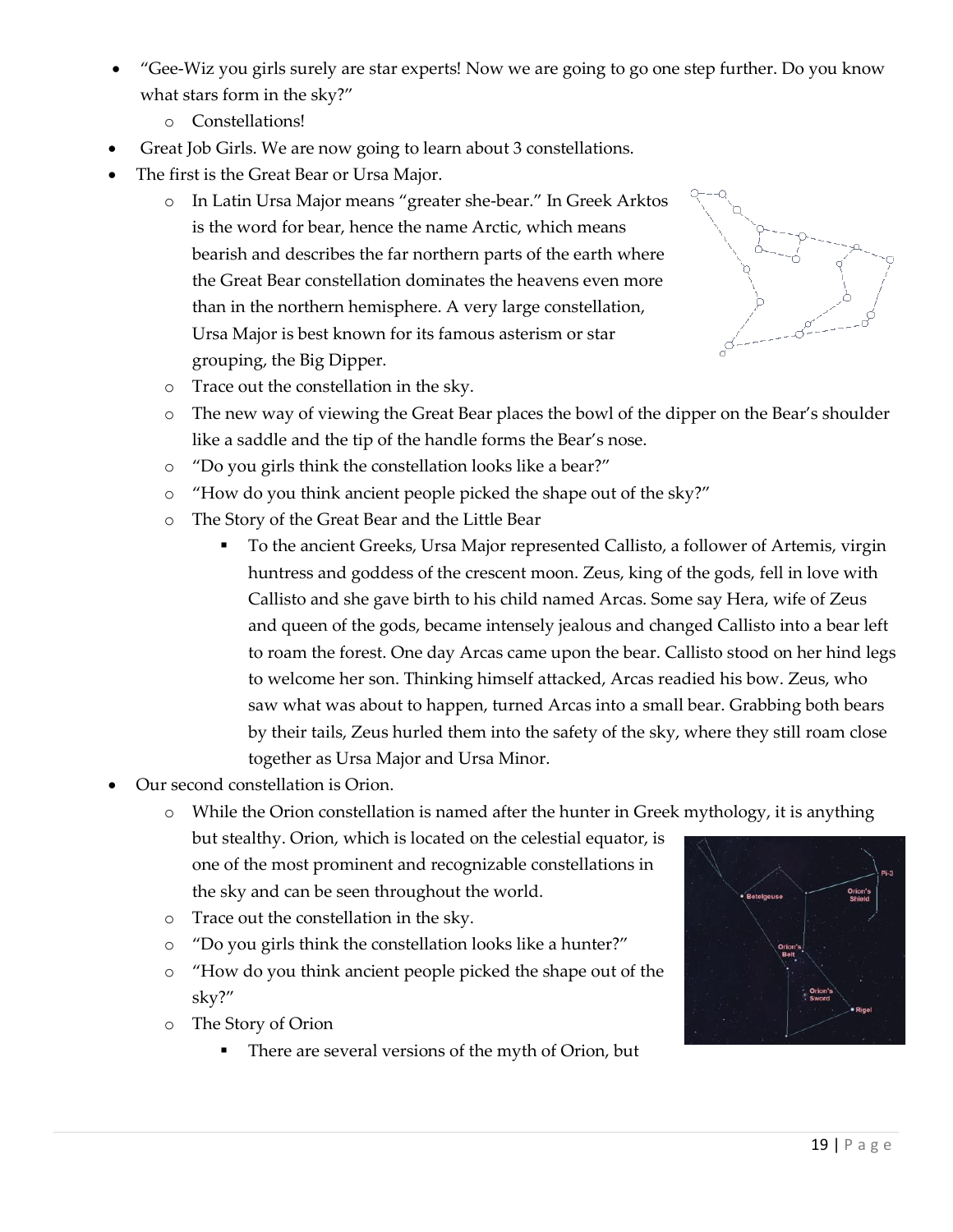one of the more common iterations is that Orion proclaimed himself to be the greatest hunter in the world, much to the dismay of Hera, the wife of Zeus. She had a scorpion kill him, and Zeus put Orion into the sky as consolation.

- Our third constellation is Cassiopeia
	- o Cassiopeia constellation is located in the northern sky. It was named after Cassiopeia, the vain and boastful queen in Greek mythology. It is easily recognizable in the sky because of its distinctive W shape.
	- o Trace out the constellation in the sky. "Do you girls think the constellation looks like a queen?"
	- o "How do you think ancient people picked the shape out of the sky?"
	- o The Story of Cassiopeia
		- In mythology, Cassiopeia was the wife of King Cepheus (represented by the neighboring constellation Cepheus in the sky) of Ethiopia. Once, she boasted that she was more beautiful than the Nereids. The Nereids were the 50 sea nymphs fathered by the Titan Nereus. They were enraged by Cassiopeia's

comments and appealed to Poseidon to punish Cassiopeia for her boastfulness. Poseidon was married to one of the nymphs, Amphitrite. The sea god obliged and sent Cetus, a sea monster, to ravage the coast of Cepheus' kingdom. Cepheus turned to an oracle for help and the oracle told him that, in order to appease Poseidon, he and Cassiopeia had to sacrifice their daughter Andromeda to the sea monster. Reluctantly, they did so, leaving Andromeda chained to a rock for the monster to find. However, she was saved in the last minute by the Greek hero Perseus, who happened to be passing by, saw Andromeda and rescued her from the monster. Perseus and Andromeda were later married. At the wedding, one of her former suitors, named Phineus, appeared and claimed that he was the only one who had the right to marry Andromeda. There was a fight and Perseus, desperately outnumbered, used the head of Medusa, the monster he had recently slain, to defeat his opponents. One look at Medusa's head turned them all into stone. In the process, however, the king and queen were also killed because they did not look away from the monster's head in time. It was Poseidon who placed Cassiopeia and Cepheus in the sky. Cassiopeia, the myth goes, was condemned to circle the celestial pole forever, and spends half the year upside down in the sky as punishment for her vanity. She is usually depicted on her throne, still combing her hair.

## o **Star Observation – 10+ minutes**

- Give girls the opportunity to explore the night sky on their own.
- Have guides and star charts available for them to look at and pick out other constellations in the sky.

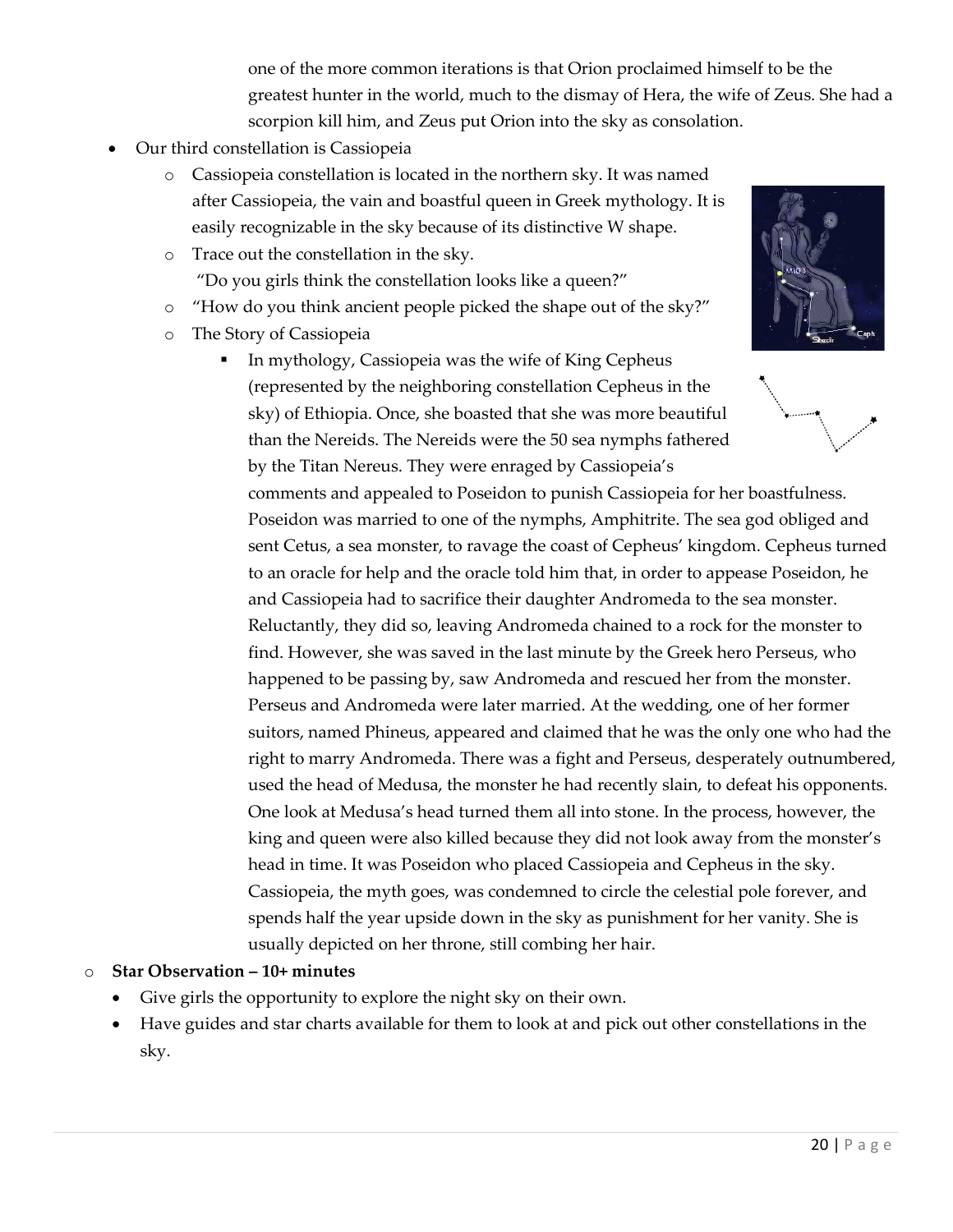Blind Eagle

o Play this game in a large field or meadow. Blindfold one player and stand in the middle of the field, holding a flashlight. One other player stands next to her and acts as her assistant. The other players form a large circle around the edge of the field, and, on a signal, begin to stalk toward the eagle as silently as possible. If the eagle hears anything, she aims her flashlight in the direction of the sound, snaps it on, and yells "Freeze!" All players stop. The eagle's assistant looks to see if there are any players standing in the ray of light. Those caught are out of the game. Remaining players continue staking forward. The first one to touch the eagle is the winner.

Firefly

o Gather all the girls in one spot. Send three or four girls out into the play area with their flashlights. These are the "fireflies". These girls can either walk around the play area or stay in one spot, but either way they must flick their flashlight on-off, on-off, like a firefly. The rest of the girls must try and catch a firefly by stalking up to her. If one of the fireflies sees or hears a stalker, she may stop flashing her light for 30 seconds. Once all the fireflies have been captured, the game is repeated with new girls as fireflies.

Hide and Go Beep

o When it's too dark to play hide and go seek, get out your personal radar for a game of Hide and Go Beep! Locate one another by sound: Hidden players must beep every 30 seconds or so. Just count to 30 and beep. Remember, locate a space where players won't trip or run into unseen objects.

Mission Impossible

o Play in an area where "it" can be slightly elevated above other players. The beam of light on the incoming player eliminates the player from that round. Hiding behind hay bales, and other obstacles, players to make it back to the center before being tagged by the light beam. Usually 'it' needs to count to 60 or so to give players time to run away and hide.

## Owl / Prey.

o Discuss how owls use sound in locating prey. Have two people designated as owls. They stand facing each other on opposite sides of the trail with flashlights. The other people are mice and will try to sneak past (not running) the owls that are blindfolded. When they hear a mouse, owls flash their light on the sound. If the "mouse" is hit by the flashlight beam, they have been caught. (You may have to act as the official for any decisions.) Discuss how different environmental conditions (rain, wind, snow, etc.) would affect the catch rate. Also, discuss the impact of noises from different ground cover (i.e. dry leaves versus hard-packed trail).

## Sardines

o Have participants get into buddy pairs. They must always travel around with this buddy. 'It' goes and hides. Finders need to find 'It'. When they find 'It', they need to hide QUIETLY with it and then other finders will join them. Pretty soon you will have a giggling group of sardines trying to hide from the last finders.

Star Charades

o In this variation of charades, one player pantomimes the name of a common constellation, star, or planet. Other players try to guess what the charade is. Possibilities include: the Big Dipper, the Little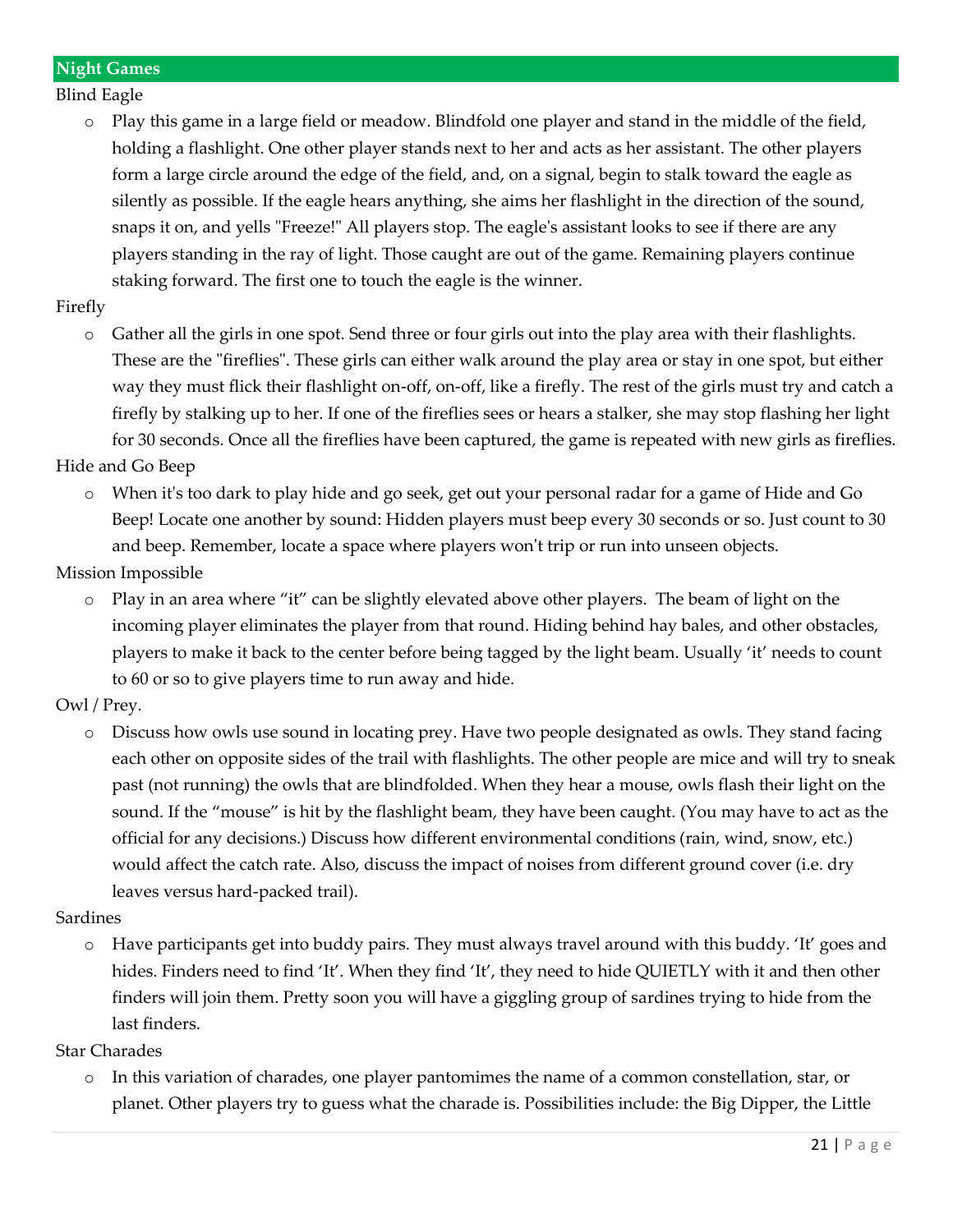Dipper, Leo the lion, Draco the dragon, Taurus the bull, Orion the hunter, Gemini the twins, Pisces the fish, Aries the ram, the Milky Way, Jupiter, Mars, and many more. (101 Nature Activities for Kids, Jane Sanborn & Elizabeth Rundle)

#### **Night Activities**

Are You "Scent" sible?

- o Many animals, especially predators, have developed an acute sense of smell to help them locate prey. Predators that are active during the night such as wolves and coyotes depend heavily on smell to locate food or prey that may be too far away to see. At night, we may be able to recognize the smells of familiar natural features to help give us a sense of where we are. The refreshing smell of pine or the infamous scent of a skunk are just a few of the familiar scents you may encounter on your night hike.
- o Encourage students to smell the night air and see if they can identify any scents. Be alert for the scent of animals such as skunk or even deer musk. Have them find and describe various smells around them such as soil, a rotting log, or different plants.
	- Explanation: The following explanation is from National Geographic, September 1986: Odors are volatile molecules. They float in the air. When you sniff, they rush through your nostrils, over spongy tissue that warms and humidifies the air, and up two narrow chambers where, just beneath the brain and behind the bridge of the nose, they land on a pair of mucus-bathed patches of skin the size of collar buttons. Here, in a process that's still a mystery, the molecules bind to receptors on tiny hair-like cilia at the ends of the olfactory nerves, or neurons, which fire the message to the brain. The signal crosses a single neural connection, or synapse: at the olfactory bulbs. (Sensations of sight, sound, and touch reach the limbic lobe less directly, across more synapses.) The amount of brain tissue in humans devoted to smell is still very great. Although we don't seem to be very aware of smells, they have a very privileged and intimate access to those parts of the brain where we really live. (Dr. Michael Shipley, a neurobiologist at the University of Cincinnati College of Medicine.)

Feel Your Way Around.

- o Without our sense of sight, we often feel disoriented and have difficulty keeping a bearing of where we are. One way to compensate for the absence of sight is by using our sense of touch. If we can feel something with our hands or beneath our feet, it can be reassuring and provide us with a sense of where we are. Also, using our sense of touch can enhance our appreciation of the natural things around us. By feeling the texture of tree bark or a mossy rock, we can experience these natural objects in a way that is more intimate and insightful than simply looking at the object.
- o Featured Tonight. Find a strange geological or biological feature (tree bending around another tree, rock, rotting log). Have the students approach it, touch it, and see if they can figure out what it is or why it is as it is. This is a quick activity to get students to realize that they cannot always trust their eyesight, especially at night where they must use as many of the senses as possible for investigating around them.

The Brightest Match in the Universe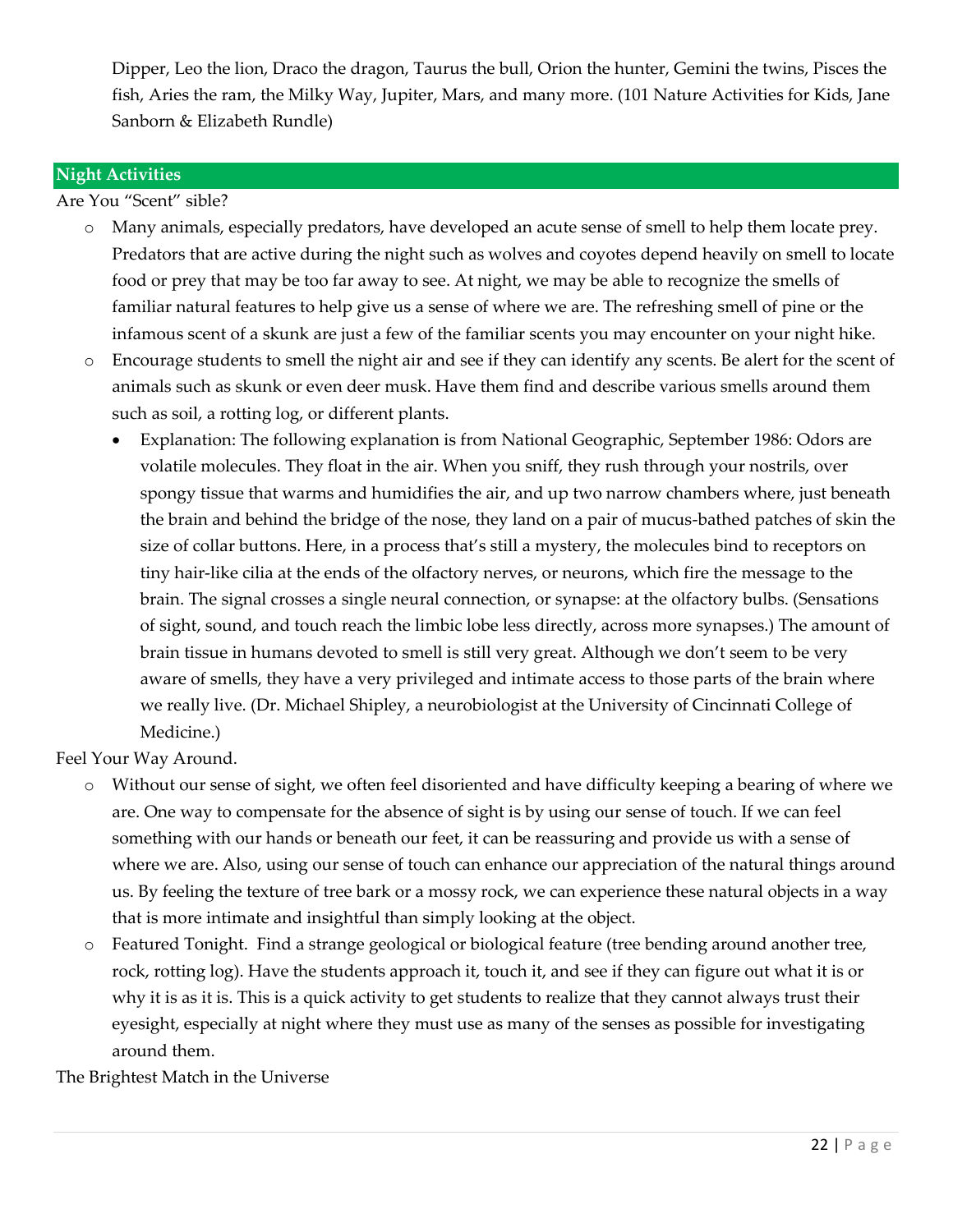- o Tell the students that they are going to see the brightest match in the universe. Have them stand in a circle and cover one eye - it doesn't matter which one. (Tell them to cover it well so that no matter what, no light will enter that eye.) Students should leave the other eye open. Explain that you are going to light a match (or candle) and you want them to stare at the flame until you blow it out (10 - 15 seconds). Light the match. After you blow it out, have the students open and close each eye, switching from side to side. Ask students to describe any differences between what they can see with the eye that was covered and with the uncovered eye.
	- Explanation: Looking with what had been their covered eye, things should appear clearer and brighter. This is due to a chemical called rhodopsin. Our eyes produce this chemical in low-light situations to improve our night vision. In fact, within five minutes of being in the dark, we can see 1000 times better than when we initially went into the dark. When our eyes are exposed to light, all of the rhodopsin we have been producing is instantly destroyed, making our night vision poor again. Our eyes will not be able to produce the rhodopsin again until we are out of the light. This is the reason that pirates wore patches – so when they would go into dark cellars they could switch the patch and see easily.

## **Night Hike Outline**

- o Let the participants know that during some parts of the hike you may ask them to turn flashlights off or to be quiet. Remind them that camp is a safe space and even though the night may seem scary sometimes we'll make sure that you stay safe.
- o Begin by hiking the trail, let the girls converse and use their flashlights for the next couple of minutes.
- o About 5 minutes into your hike, stop the group. Let them know that for the next little bit, you really want them to focus on their hearing. When it is dark, it is harder for humans and animals to see so we rely more on our other senses – like hearing. Encourage girls to turn off flashlights, but they don't have to at this point – cutting down on the light around you will help increase your hearing. Girls can also partner walk with a buddy if they wish.
	- While hiking ask girls to identify 10 sounds that they can hear that they can't see
- o Continue hiking along the trail. Stop about 10 minutes later. Ask girls to name some of the sounds they heard while hiking while talking about the sounds have the girls determine if they are natural (made by animals or plants) or un-natural (made by people). Point out some other sounds that the girls might have missed.
	- Fun Fact: Sound travels more easily through the cool, calm, moist night air. Also, we are more acutely aware of sounds as our attitudes and perceptions change due to the darkness.

Have girls think about animals that are nocturnal (animals that are active at night). Name some animals (deer, fox, owls, etc.) – what is the shape of their ears? Large and they are able to be positioned in different directions. Have participants cup their hands around the back of their ears, with palms facing forward. Ask them to listen for sounds now or have a neighbor say something to them and listen to a response. They should be able to hear louder and notice things they didn't before.

o Continue hiking on the trail. About 5 minutes later stop the group again in as dark as space as you can find. Have everyone turn their flashlights off. Hand each person a small scrap of paper and a crayon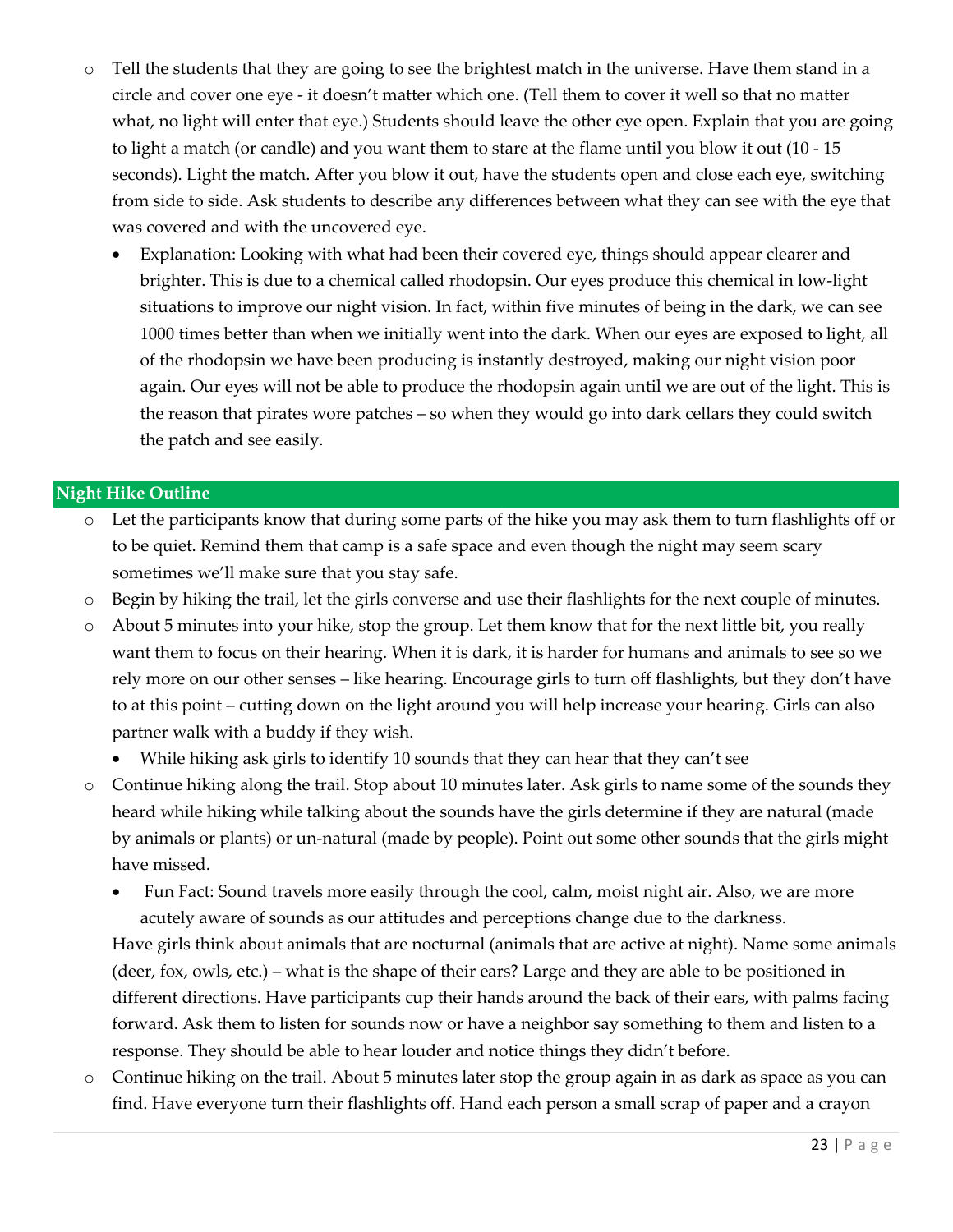with the paper torn off (darker crayons work better for this activity). Have them examine the crayon and determine its color. Ask them to write their answer on the piece of paper. Nine times out of ten they will be wrong. Have participants keep their paper for the duration of the hike, but collect the crayons. At the end you will check to see who was right and who wasn't back at your campsite.

- Explanation: Colors are nearly impossible for humans to see at night. We have two types of cells in our eyes called rods and cones. Rods are light sensitive cells helpful with seeing at night and cones allow for seeing in color. Humans have many more cone (color) cells than rod (night vision) cells; therefore, our color vision is great (during the day) and our night vision is poor. The only other animals that can see colors nearly as well as humans are diurnal (active during the day) birds. How do we know this? Many female birds choose their mates by the bright coloration of the males. Owls on the other hand, have mostly rods in their eyes so their low-light vision is very good.
- o Continue hiking. See if girls can hike without a flashlight and let their night vision kick in as much as possible.
- o After the hike talk to girls about their experience. What was their favorite part? What feelings did they experience during the hike? Etc.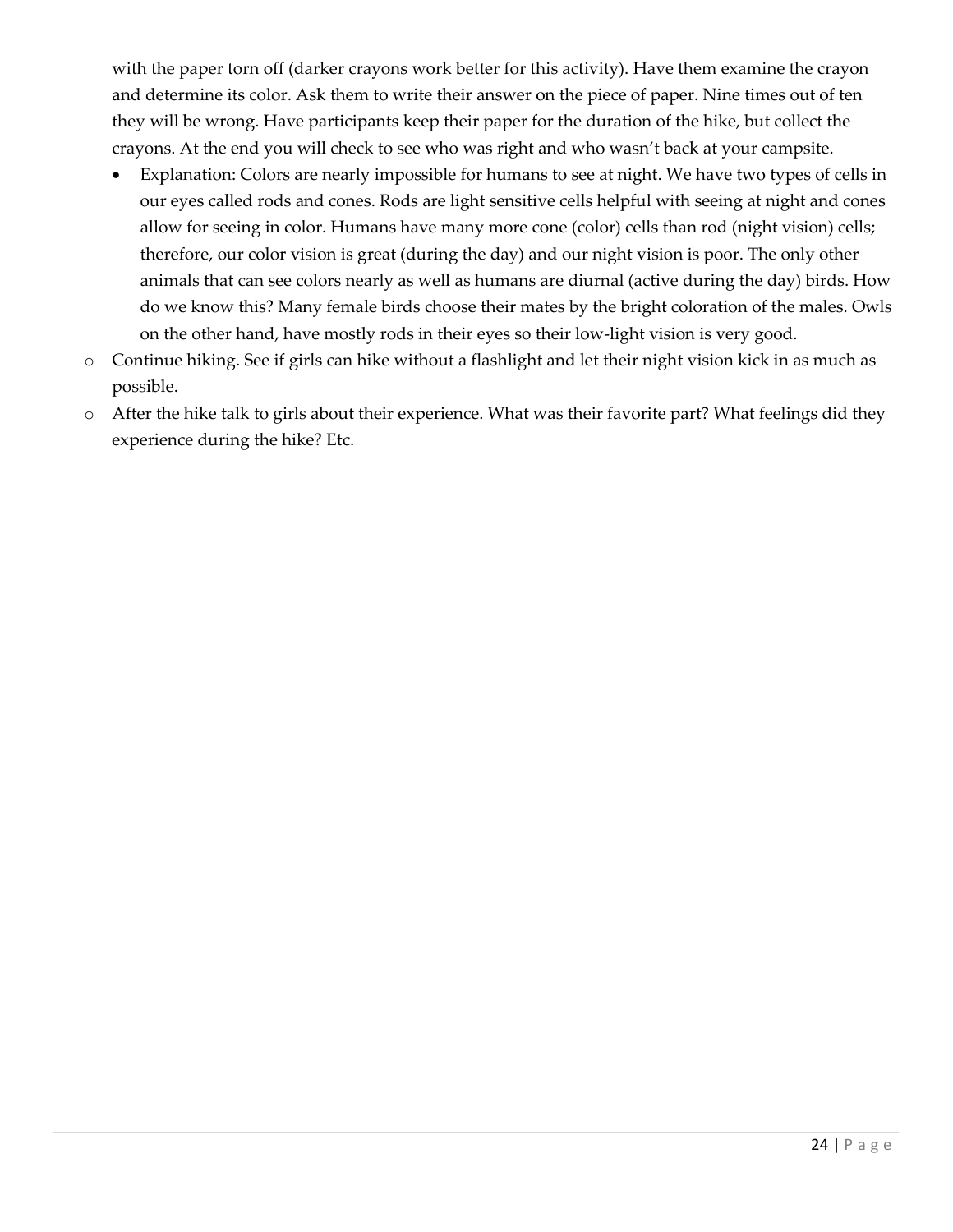## **Cookout Outline**

*Before starting your cookout, gather all the materials you will need for your cookout: food, cookout supplies, and a bucket of water.*

- 1. Have all girls involved in the gathering wood process. This allows you to get the most wood as quickly as possible.
	- Make it a game: see who can collect a handful of tinder the fastest, who can have the biggest stick pile in 73 seconds, etc.
	- Encourage girls to collect wood from further away. Wood collected within 5 feet of the fire circle is always most tempting. Go to a different area, or have girls pick up sticks while walking to the campsite.
	- Have an adult help girls keep wood in separate piles, it's really hard to find all the tinder that's piled under the rest of the sticks!
- 2. Divide girls out into having different tasks. If girls have set things they know they are responsible for, they are more likely to do them and not be disruptive.

| <b>Hostesses</b>                              | <b>Fire Building</b>                   |
|-----------------------------------------------|----------------------------------------|
| Unpack and distribute food                    | Make and maintain fire                 |
| Set tables                                    | Heat water for dishes                  |
| Serve food                                    | Put out the fire                       |
| Clean up dining area                          | Clean up fire area                     |
| <b>Prep Crew</b>                              | <b>Cook Crew</b>                       |
| Clean and cut vegetables/fruits               | Assist with some prep work (as needed) |
| Butter bread                                  | Soap kettles/prep cookware             |
| Any additional prep for food that needs to be | Cook all food over the fire            |
| cooked                                        | Clean cooking equipment                |
| Clean and put away any dishes used for prep   |                                        |

- 3. Distribute adults so all areas are well supervised, typically one with hostesses/prep crew and one with fire building/cook crew.
	- One adult must stay by the fire at all times.
	- One adult must be by girls using knives at all times.
- 4. The role of the adult should be guiding and not doing. If jobs are well explained and assigned, the adults can enjoy the experience more and the girls will have more of a feeling of doing it on their own.

## **TIPS FOR A SUCCESSFUL COOKOUT**

- 1) Plan cookouts WITH the girls, not FOR the girls. Get their input and have them help prepare and cook the meal.
- 2) Allow enough time for food preparation, eating and cleanup. Things will typically take longer than you expect. Remember, girls need to be taught HOW to do tasks.
- 3) Collect enough firewood to keep your fire going for cooking and dishwashing and keep it hot. Remember most ovens cook at at least 350 degrees. You will need lots of wood to maintain safe and fast cooking temps.
- 4) Work with the girls to ensure proper fire building and fire safety, tool safety and cooking skills.
- 5) Girls and adults should all wash their hands at the beginning and as needed. Gloves should be worn at all times while handing food.
- 6) Keep everyone involved. If everyone cannot be preparing some part of the meal, have another fun activity<br>exist as of the some time (and some some) to keep awte side and dirty hands aut of the way. going on at the same time (craft, game, song) to keep extra girls and dirty hands out of the way.
- 7) Soap the outside of any pot to be used over the fire. (except cast iron.)
- This will make dishwashing easier and keep the pots in better condition.
- 8) Prepare meals with an attempt to have everything ready to eat at the same time.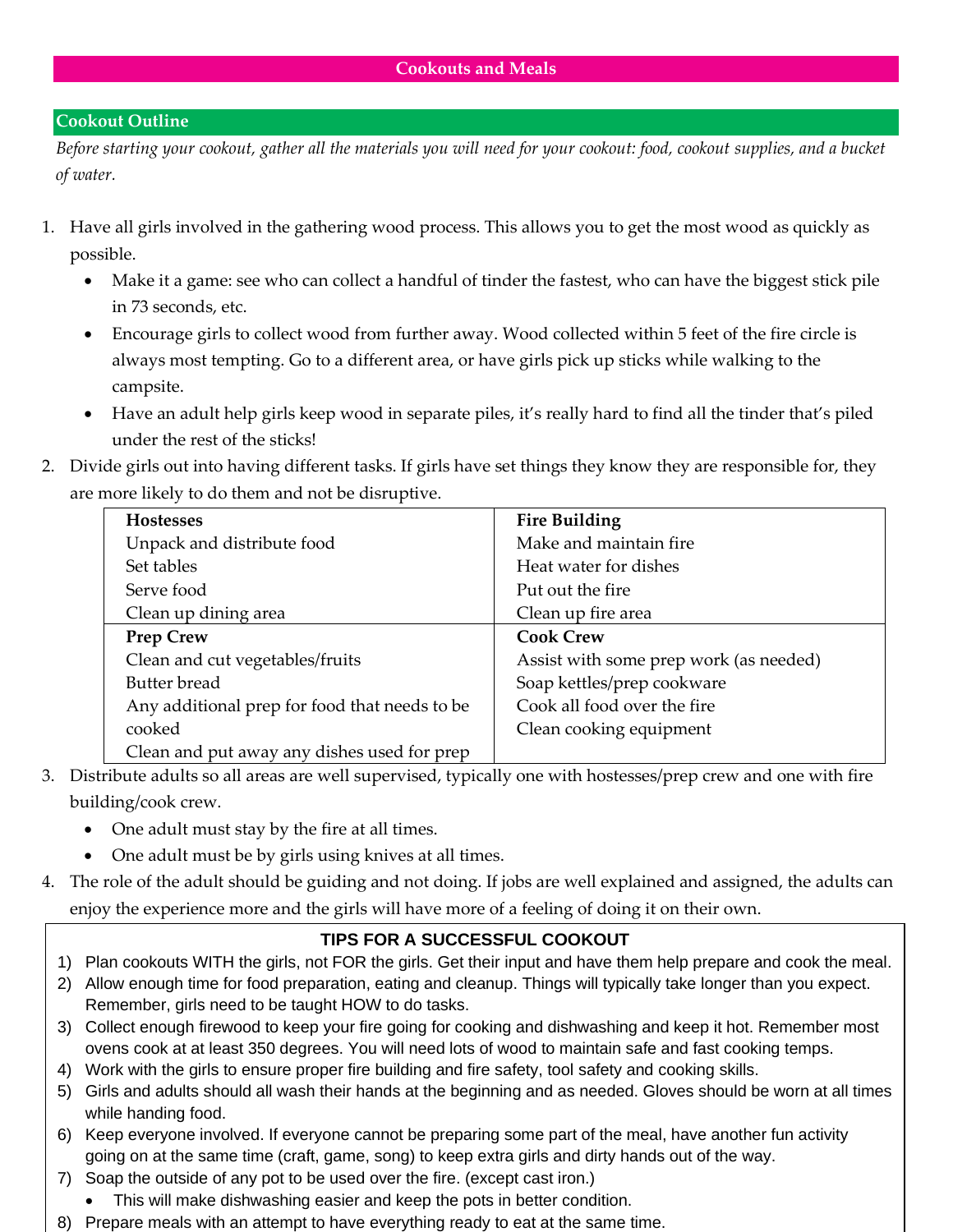#### **Directions for Sanitation**

*Use 3 dishwashing buckets or bins for the three stations.* 

Have girls scrape plates as clean as possible.

1 st bucket: Hot Soapy water

Heat water over fire, pour water into dish tub, add a little bit of cold water if needed, add soap to bucket, (a little goes a long way!) and a sponge. Girls scrub dishes clean.

2 nd bucket: Clean rinse

Place warm water in bucket, girls dip dishes to remove soap and remaining food particles.

3 rd bucket: Bleach Sanitation

Fill bucket with cold water and add a small amount of bleach, about a capful. Girls dip dishes into bleach water to sanitize.

Dry dishes before placing back into cookout boxes.

\*\*Girls should not be allowed to handle straight bleach. An adult must dilute the bleach\*\*

#### **Breakfast Recipes**

It is a good idea to have peanut butter & jelly and/or cereal and milk at every breakfast for girls to help supplement meals.

#### **Pancakes, Bacon, and Oranges**

2 pancakes 2 strips bacon 1 orange

Add water to the pancake mix until it is about the right consistency (add slowly to prevent making it too watery.)

It may be easier to dispense pancake mix if it is placed in a Ziploc bag with a corner cut out. Make sure to butter the skillet well and frequently to prevent sticking. Bacon Caution: Bacon produces a lot of grease that can easily catch on fire if flames reach around the skillet. Do not pour bacon grease into the fire. Have a separate container to pour bacon grease into during cooking.

## **Toad-in-a-Hole, Hash browns, and Apples**

1 slice of bread 1 egg  $\frac{1}{4}$  cup hash browns 1 apple

Have girls fold their piece of bread in half and take a bite out of the center of it. Butter both sides of the bread and place on the griddle to begin toasting. Crack egg into the hole in the center of the toast. The entrée is done when the egg has been cooked to the girl's liking.

|        | Eggs-in-a-Bag, Sausage Links, and Bananas |                    |                 |          |
|--------|-------------------------------------------|--------------------|-----------------|----------|
| 2 eggs | shredded cheese                           | various vegetables | 2 sausage links | 1 banana |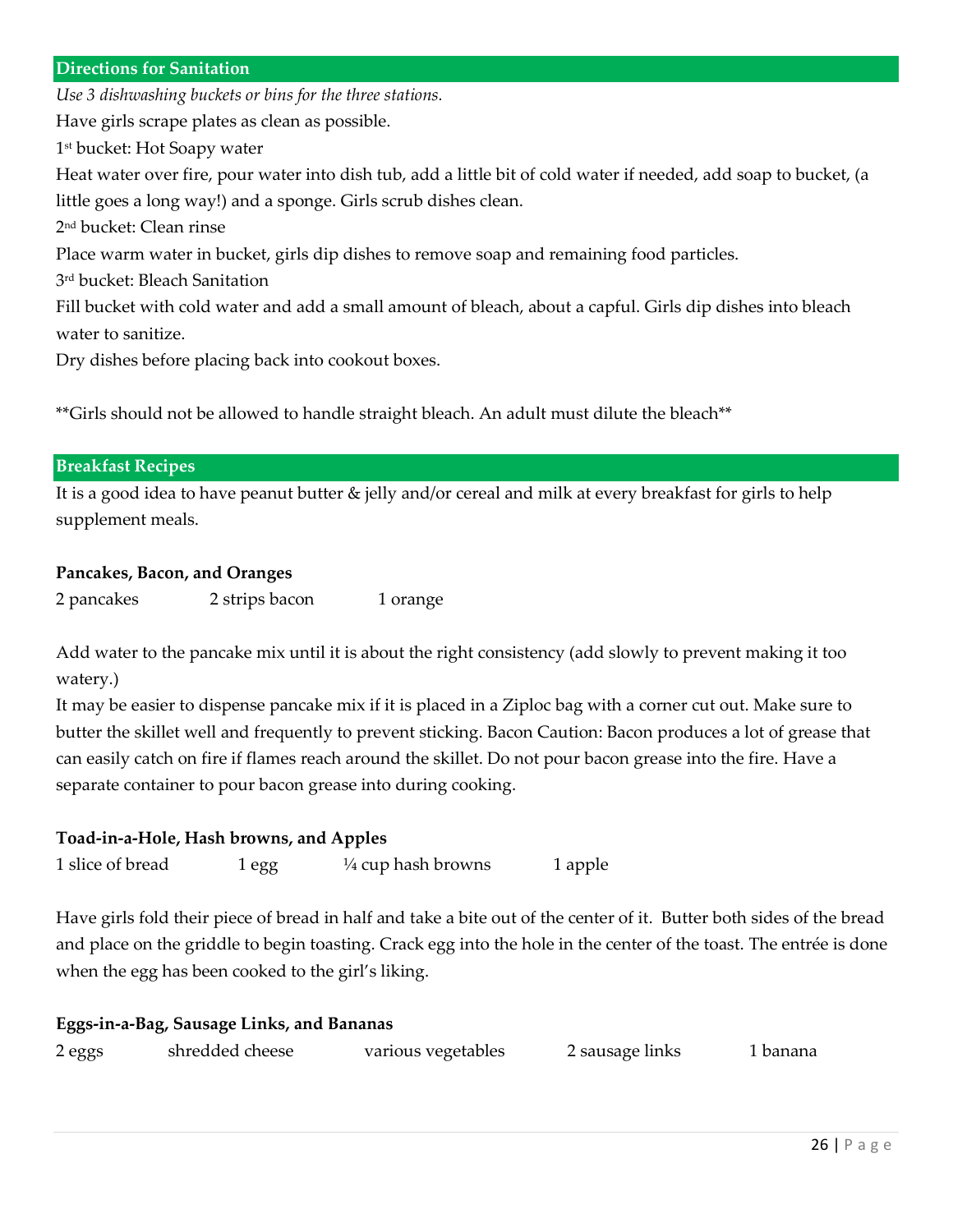Boil a pot of water over the fire. Cut up vegetables. Have girls crack eggs into individual Ziploc bags and add vegetables and cheese as desired. Girls seal their bags and write name on it in sharpie. Bags are placed into the pot of boiling water and cooked until omelet-like. Caution: bags will be very hot. Cook sausage links on a skillet or griddle until warm all the way through. Watch for grease that can easily catch fire from flames.

## **French Toast, Sausage Patties, and Pears**

1 slice of bread 1 egg milk cinnamon 2 sausage patties 1 pear

Mix eggs, milk, and cinnamon in a mixing bowl. Dip both sides of the bread in the mixture. Fry on a skillet or griddle until golden brown on both sides. Cook sausage patties on a skillet or griddle. Watch for grease that can easily catch fire from flames.

## **Bacon and Eggs in a Paper Bag** 2 strips bacon (thick) 1 egg 1 paper lunch bag

Cut bacon strips in two, place at the bottom of the paper bag, covering the bottom. It is important that you have thick strips of bacon as thin ones will stick and adhere to the paper bag when cooked. Crack egg and put in paper bag on top of the bacon. Fold lunch bag down three times and poke a hole through it with the stick, so that the bag is hanging on the end of the stick. Hold over the coals and watch the grease from the bacon protect the bag and cook the meal.

## **Jungle Breakfast**

Cereal in individual containers or Ziploc bags individual milk cartons Fruit Yogurt

Jungle breakfast can be used as a quick breakfast or as part of a fun game. To have a jungle breakfast, hide the cereal, milk, fruit, and yogurt in various places. You can create a scavenger hunt, an orienteering course, or a series of clues to lead to the various pieces of breakfast. Make sure to keep the milk and yogurt on ice for food safety.

## **Lunch Recipes**

It is a good idea to have peanut butter & jelly at every lunch for girls to help supplement meals.

**BBQ Pita Pockets** – serves 8 1 lb. thinly sliced beef or pork from the deli, cut in 1/2 inch strips 2/3 cup barbecue sauce 8 thin slices cheddar cheese from the deli, cut in half 4 large pita bread rounds, split crosswise to form pockets alfalfa sprouts, tomato slices and/or sliced dill pickles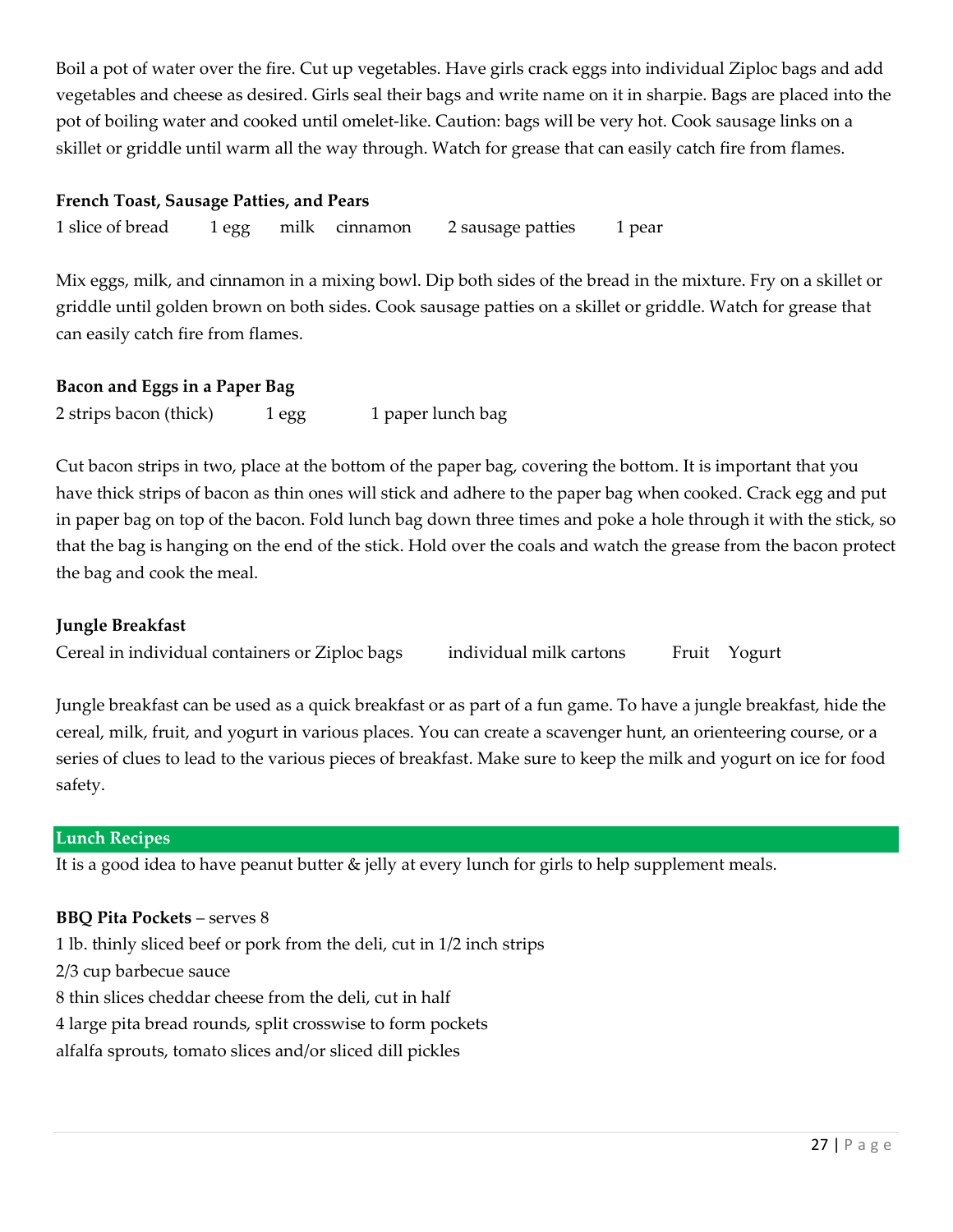In a medium saucepan combine meat and barbecue sauce. Cook, covered, over medium heat till heated through, stirring occasionally. Place a cheese slice half inside each pita bread half. Spoon about 1/4 cup of the meat mixture into each pita bread half. Have each camper add the toppers they choose for a personalized pita dinner.

## **Cheesy Tomato Soup** – serves 8-10

| 2 cans cheese soup | 2 cans tomato soup                         |
|--------------------|--------------------------------------------|
| Saltine crackers   | water or milk according to soup directions |

Wisk together cheese and tomato soup with water/milk according to packaging. Heat and serve with crackers.

## **Cheesy Vegetable Chowder** – serves 8

| 4 cups vegetable broth | 8 stalks celery (sliced) 2 medium potatoes (peeled and cubed) |                                   |
|------------------------|---------------------------------------------------------------|-----------------------------------|
| 4 carrots (sliced)     | 1 large onion (chopped)                                       | 2 cups whole kernel corn (frozen) |
| 1 tsp black pepper     | $1/4$ cup butter                                              | 3/4 cup all-purpose flour         |
| 2 cups milk            | 2 cups cheddar cheese (shredded)                              |                                   |

Add vegetables to the broth and bring to a low boil for about 20 minutes. While vegetables are cooking, melt butter in a skillet. Slowly add flour, stirring constantly. Add milk and stir until thoroughly mixed. Stir in cheese until completely melted. Add cheese sauce to vegetables. Stir. Cook at a medium low heat until vegetables are of desired tenderness.

## **Pie Iron Pizzas**

| 2 slices of bread | pizza sauce |  | mozzarella cheese, shredded pepperoni vegetables |  |
|-------------------|-------------|--|--------------------------------------------------|--|
|-------------------|-------------|--|--------------------------------------------------|--|

Line pie irons with tin foil. Butter the tin foil. Create a pizza sandwich using the sauce, cheese, pepperoni, and vegetables. Place pizza sandwich in pie iron and close. Place pie irons directly in coals, cooking on both sides. Open the pie iron to check the cooking. Pizzas are done once the cheese is melted.

| <b>Walking Tacos</b> – serves 6 |                                      |                          |
|---------------------------------|--------------------------------------|--------------------------|
| 1 lb. hamburger meat            | taco seasoning                       | 1 onion, chopped         |
| lettuce, chopped                | sour cream                           | cheddar cheese, shredded |
| salsa                           | Fritos or Doritos, 6 individual bags |                          |

Brown hamburger meat and onions, drain grease. Add taco seasoning as directed on package. Add a scoop of taco meat to each bag of Fritos. Garnish with lettuce, cheese, sour cream and salsa.

## **Dinner Recipes**

It is a good idea to have peanut butter & jelly at every dinner for girls to help supplement meals.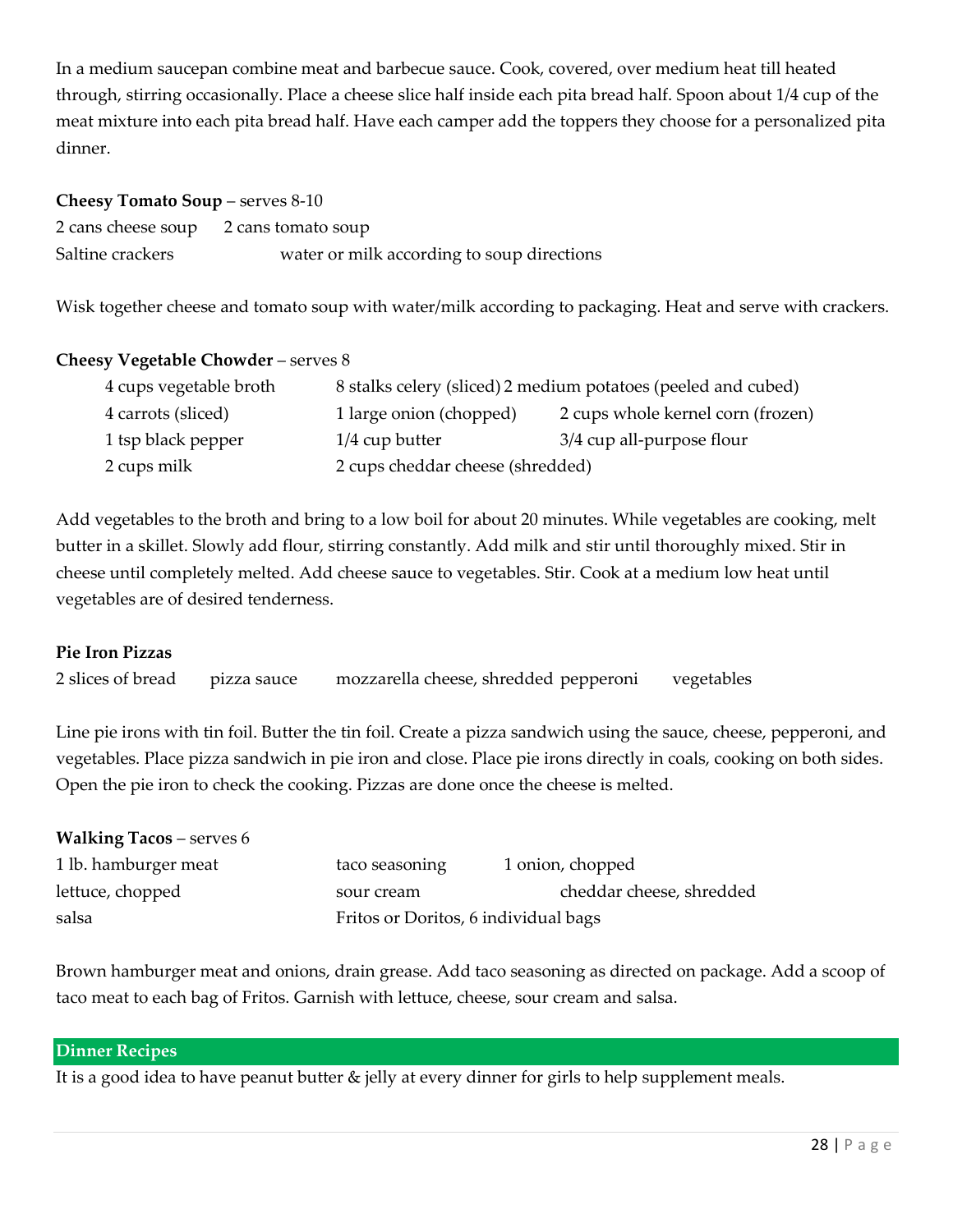#### **BEEF PASTA** – serves 4-6

1-2 lbs. ground beef 1 jar spaghetti sauce 1/2 cup chopped carrots 1/2 cup chopped celery 1 onion, chopped Parmesan cheese 1 box pasta (any kind)salt and pepper, to taste

In a pot, boil water and cook carrots, celery and pasta together for 5-7 minutes. Drain and set aside. In a skillet, brown ground beef with chopped onion. When done, drain grease. Add all ingredients (pasta, ground beef, carrots, celery, onion and spaghetti sauce) back into the pot and heat thoroughly. Salt and pepper to taste and top with Parmesan cheese. Serve with Italian bread and tossed salad.

#### **EASY CHILI** – serves 6-8

| 1 to 1 1/2 pounds ground turkey or hamburger | 1 medium onion, chopped                   |
|----------------------------------------------|-------------------------------------------|
| 1 can Mexican flavored stewed tomatoes       | 1 can red kidney beans (or black beans)   |
| 1 can corn, drained                          | 1-2 cans condensed tomato soup (to taste) |
| 2 tsp. chili powder                          | 1 tsp. cumin                              |

Brown meat with onions. Add all other ingredients. Bring to a boil; then simmer for 10 minutes. Serve! For a vegetarian chili, use more beans (try black and kidney) instead of meat.

## **FIESTA MACARONI AND CHEESE** – serves 4-6

1 lb. ground beef 1 can corn 3/4 cup salsa 1 box macaroni and cheese (plus required ingredients according to box)

Cook the ground beef and drain. Prepare the macaroni and cheese per instructions. Cook the corn and drain. Mix all together and add salsa.

#### **Foil Dinners** – serves 6

1 lb. hamburger meat Butter Potatoes Corn Green Peppers Onions Shredded Cheese Mushrooms Other vegetables as wanted

Fry hamburger in a skillet ensuring it is cooked all the way through (you may leave it slightly undercooked if adding back into the foil to return to the fire). Cut vegetables into pieces and keep in separate bowls. Hint: potatoes will take the longest to cook. Cutting them into very small pieces will help them to get cooked thoroughly. Have girls take one square of foil and butter well. Girls fill with ingredients of their choosing. Wrap and cook directly on coals.

#### **PIG IN A BLANKET**

| hot dogs | biscuit dough | cheddar cheese | condiments |
|----------|---------------|----------------|------------|
|          |               |                |            |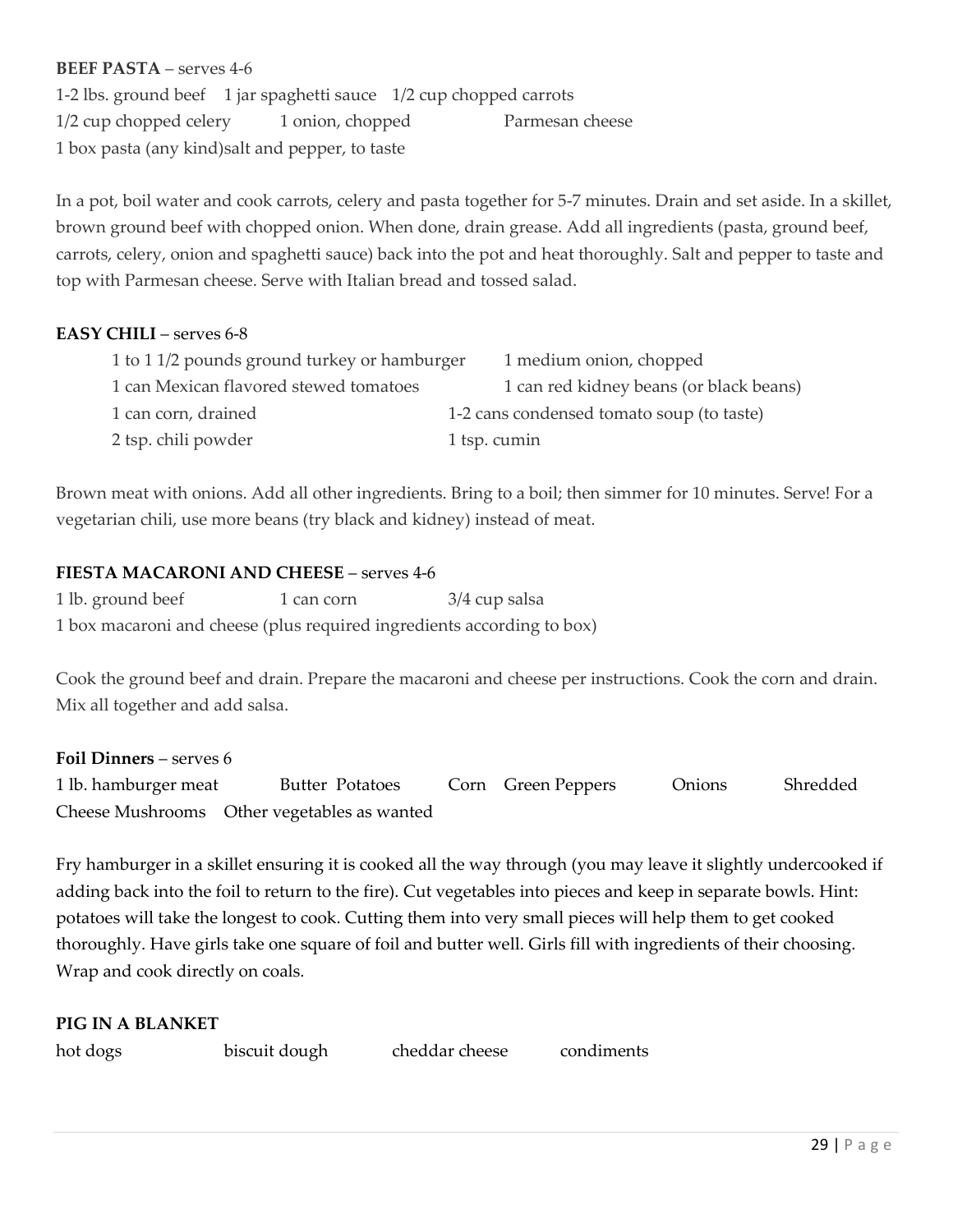Put hot dog on a clean stick, wrap biscuit dough around hot dog. If wanted, add cheese slices around hot dog before wrapping with biscuit dough. Hold over fire and rotate until golden brown.

## **PIZZA CASSEROLE** – serves 12

| 2 lb. ground beef              | 2 (80z) cans pizza sauce          | 4 cups macaroni, cooked |
|--------------------------------|-----------------------------------|-------------------------|
| 2 Tbls. dried oregano, crushed | 2 (4oz) cans sliced mushrooms     | 2 tsp. garlic salt      |
| $11/3$ cup milk                | 4 cups shredded mozzarella cheese |                         |
| salami slices, optional        | cherry tomatoes, optional         |                         |

In skillet, brown ground beef and drain. Stir in pizza sauce, undrained mushrooms, oregano and salt. Bring to a boil. Remove from heat. Combine pasta and milk. In each of two 2-quart casseroles, layer 1/4 of the meat sauce, then 1/4 of the pasta mixture, then 1/4 of the cheese. Repeat layers. Bake at 350 degrees (about 9 coals) for 25-30 minutes. Garnish with salami slices and cherry tomatoes if desired.

## **Spaghetti, Garlic Bread, Corn** – serves 4

1 lb Spaghetti 4 slices of Garlic Bread corn

Boil water and add spaghetti. Stir occasionally until spaghetti is fully cooked. Fry hamburger in a skillet until it is thoroughly cooked. Watch for grease that can easily catch fire from flames. Heat sauce over fire until warm. Heat garlic bread on a skillet or until toasted. Warm corn in a pot with water.

| <b>Desert Recipes</b> |         |        |             |  |  |  |
|-----------------------|---------|--------|-------------|--|--|--|
| <b>BAKED APPLES</b>   |         |        |             |  |  |  |
| apples                | walnuts | butter | brown sugar |  |  |  |

Core out the top half of an apple. Fill with brown sugar and nuts. Place pat of butter on top of sugar. Wrap in foil and place in coals, cored-side up, for about 15-20 minutes. Take out of coals, let cool, and enjoy.

#### **Banana Boats**

Bananas Mini marshmallows Chocolate Chips

Leaving the banana in the peel, slice the banana long-ways ensuring the not to cut through the bottom peel. Stuff cut with chocolate chips and marshmallows. Wrap in foil and cook directly on coals.

**Cake in an Orange** – serves 24 24 oranges Cake mix (whatever flavor you wish) Additional ingredients needed for cake mix

Cut top quarter of orange off and scoop out inside using a spoon. Mix cake mix with ingredients needed on box to create the correct consistency. Fill hollowed orange peel with cake mix about halfway. Replace top of orange, wrap in foil, set in coals. Desert is done when cake has formed.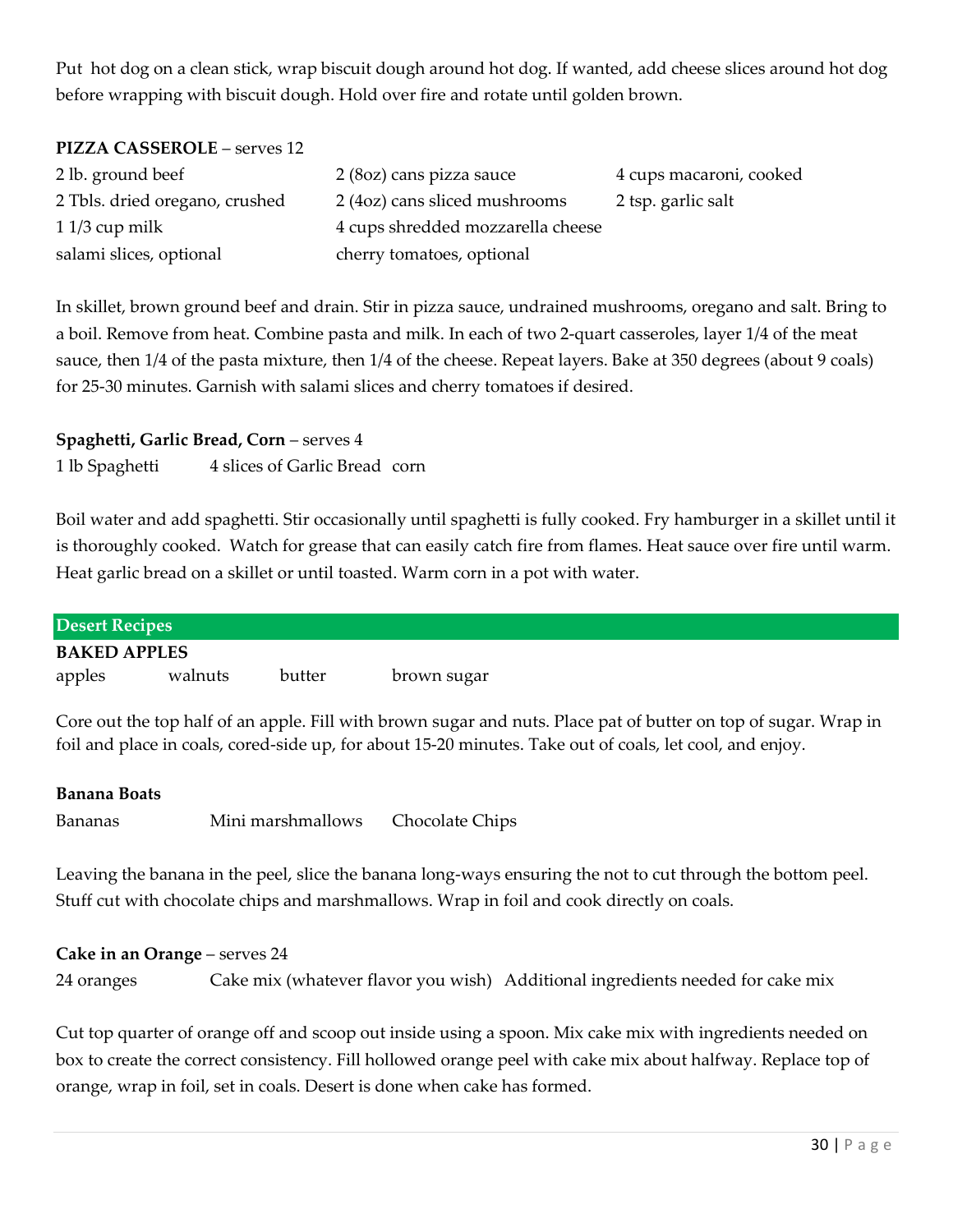## **Dump Cake**

Mix and match pie fillings and cake mixes for an all-time favorite campfire dessert.

Add pie filling (amount depending on size of oven) and cover with dry cake mix. Place in coals for about 30 minutes. Don't forget to line your Dutch oven and lid with several layers of aluminum foil for easy clean up. Note: Some campfire chefs swear that adding clear soda, like 7-Up or Sprite, over the cake mix, or adding pads or sprays of butter/margarine makes the cake better. This may be the case for making cakes/cobblers with canned fruit, but by using pie fillings, the extra moisture from the sauce bubbles up through the cake mix, giving the same results. If you want to be creative, experiment, and see which method you like best.

## **FRUIT SALAD** – serves 12

```
1 can pineapple chunks (keep juice) 1 package vanilla instant pudding 2 bananas (sliced)
1 can mandarin oranges (drained) frozen strawberries, thawed and sliced
```
Open can of pineapple and drain the liquid into a bowl. Next add your package of pudding and mix with the juice. Now you can add your pineapple chunks, drained mandarin oranges, sliced bananas, and strawberries!

## **PEACH DELIGHT**

| canned peach halves | mini marshmallows |
|---------------------|-------------------|
| brown sugar         | pecans            |

You can either make individual packets or a family packet, your choice. Take a can of peach halves and put into a foil packet. Add brown sugar and mini marshmallows. Pecans are optional. Wrap up your foil packet and place in hot coals until marshmallows are melted. You'll have a delicious syrup and melted marshmallows around your warm peach.

## **S'mores**

Marshmallows, Chocolate, and Graham Crackers. You know the drill  $\odot$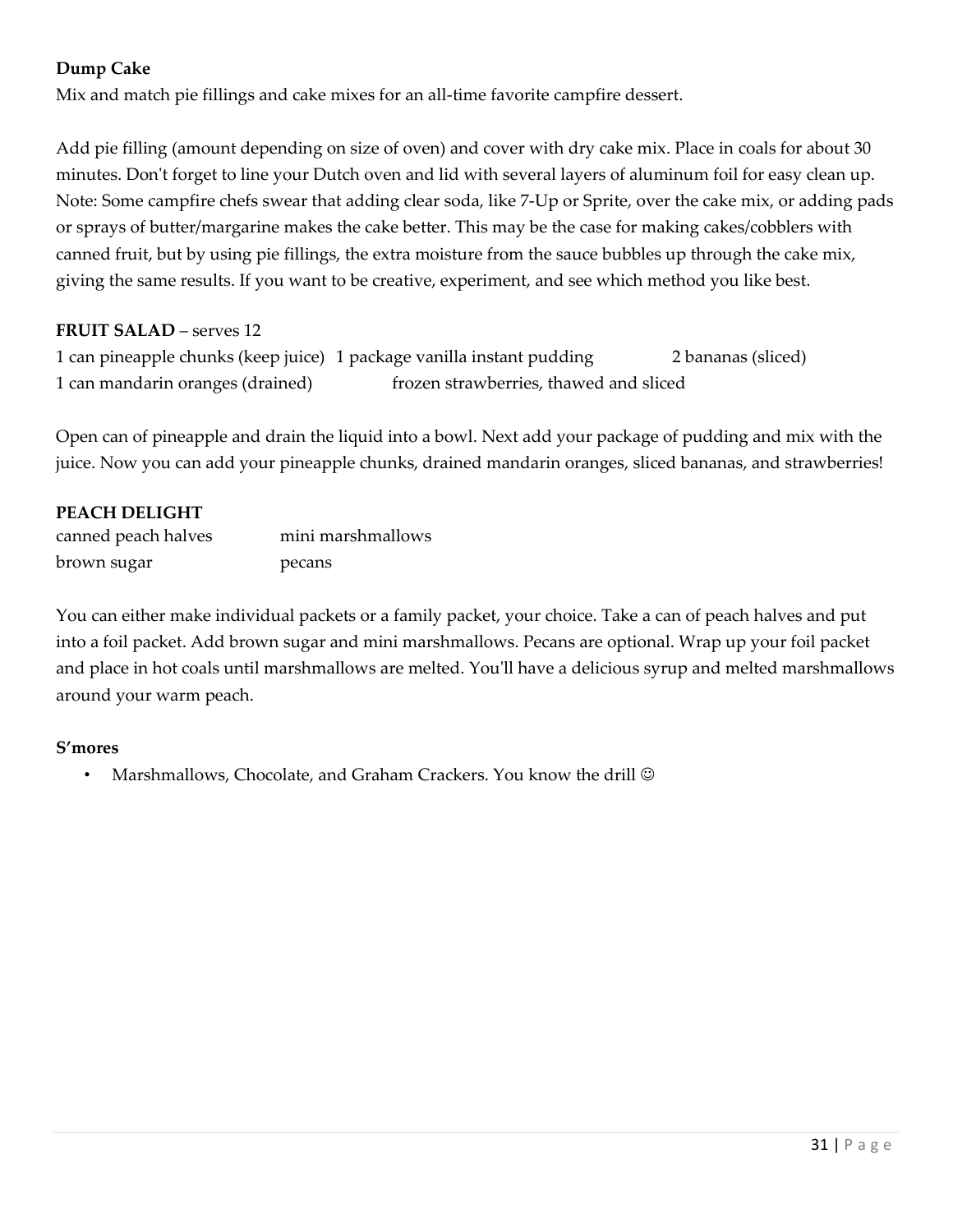#### **Songs**

#### **Fast Songs**

#### **Anne Marie**

Anne Marie, she loves Jean Pierre. It's written on the café sidewalks everywhere. Jean Pierre, he loves Anne Marie. It's written on a heart that he carved upon a tree.

Anne Marie, she said one day, "I love you very much, so let us run away!" Jean Pierre, he said, "Oui oui!" And went to tell his friends he was marrying Anne Marie.

They went out into the park, But they were getting hungry and it was getting dark. They went home before too late, For Anne Marie was seven, and Jean Pierre was eight.

#### **Percy the Polar Bear**

Way up in the land of ice and snow, Where the temperature drops to forty below, Who's the happiest one I know? Percy the pale faced polar bear.

Sleeps all day and then at night, Catches his fish by the pale moon light. Has no worries, has no cares, Percy the pale faced polar bear.

Then one day a hunter came, Caught poor Percy by the snout, Put him in a great big cage. Percy howled and he growled, But he couldn't get out.

Now he's living in a zoo,

Funny thing is he likes that too, Cause he met his girlfriend Sue, And she loves Percy the pale faced polar bear. Who? Percy the pale faced polar bear

#### **Head and Shoulders Baby**

Head and Shoulders Baby 1, 2, 3 Head and Shoulders Baby 1, 2, 3 Head and Shoulders Head and Shoulders Head and Shoulders Baby 1, 2, 3 \*Repeat inserting the following versus -Knees and Ankles -Pick the Apple -Scoop the Cotton -Round the World -Head and Shoulders, Knees and Ankles, Scoop the Cotton, Round the World, Baby 1,2,3

#### **There was a Great Big Moose**

There was a great big moose!\* He liked to drink a lot of juice.\* There was a great big moose!\* He liked to drink a lot of juice.\*

Chorus: Singing whoa!\* Way-o, way-o, way-o, way-o!\* Way-o, way-o!\* Way-o, way-o, way-o, way-o!\*

The moose's name was Fred.\* He liked to drink his juice in bed.\* The moose's name was Fred.\* He liked to drink his juice in bed.\*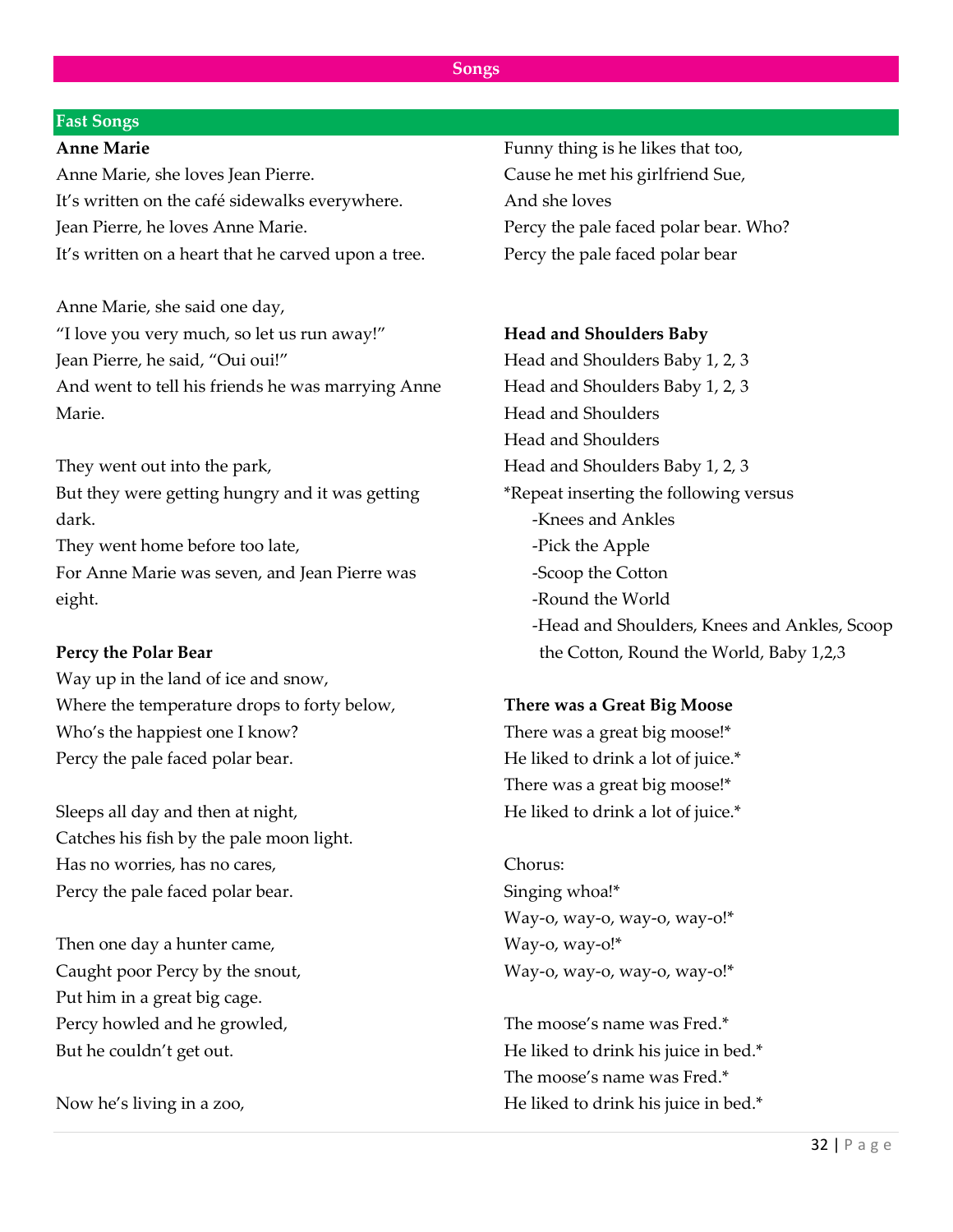## \*Chorus\*

He drank his juice with care,\* But he spilled it in his hair!\* He drank his juice with care,\* But he spilled it in his hair!\* \*Chorus\*

Way up in Canada,\* There is a very sticky moose!\* Way up in Canada,\* There is a sticky moose named Fred!\* \*Chorus\* **Princess Pat** The Princess Pat\* Lived in a tree\* She sailed across\* The seven seas\*

She sailed across\* The channel too\* And she brought with her\* A rig-a-bam-boo\*

Chorus:

A rig-a-bam-boo\* Now what is that?\* It's a something made\* By the Princess Pat\* It's red and gold\* And purple too\* That's why it's called\* A rig-a-bam-boo\*

Now Captain Jack\* Had a mighty fine crew\* They sailed across\* The channel too\* His ship did sink\* And so will you\* If you don't take\*

A rig-a-bam-boo\* \*Chorus\*

Now Princess Pat\* Saw Captain Jack\* She reeled him in\* And brought him back\* She saved his life\* And his mighty fine crew\* And with you know what?\* A rig-a-bam-boo\* \*Chorus\*

## **Bananas in the Sky**

There are no bananas in the sky, in the sky. There are no bananas in the sky, in the sky. There's a sun and a moon and a coconut cream pie, But there are no bananas in the sky, in the sky.

## **Sweet Cream Soda Pop**

Romeo and Juliet, On a balcony they sat. Scram you guys, I got a date. Shakespeare's coming at half past eight.

\*La de dah, my sweet cream soda pop. La de dah, my sweet cream soda pop. La de dah, my sweet cream soda pop. La de dah, dah, dah.\*

Henry Ford was a grand old man. Had four wheels and an old tin can. Put them together and the darn thing ran. Henry Ford was a grand old man. \*Chorus\*

Grandpa's beard is growing long. Growing longer day by day. Grandma chews it in her sleep. Thinks she's eating shredded wheat.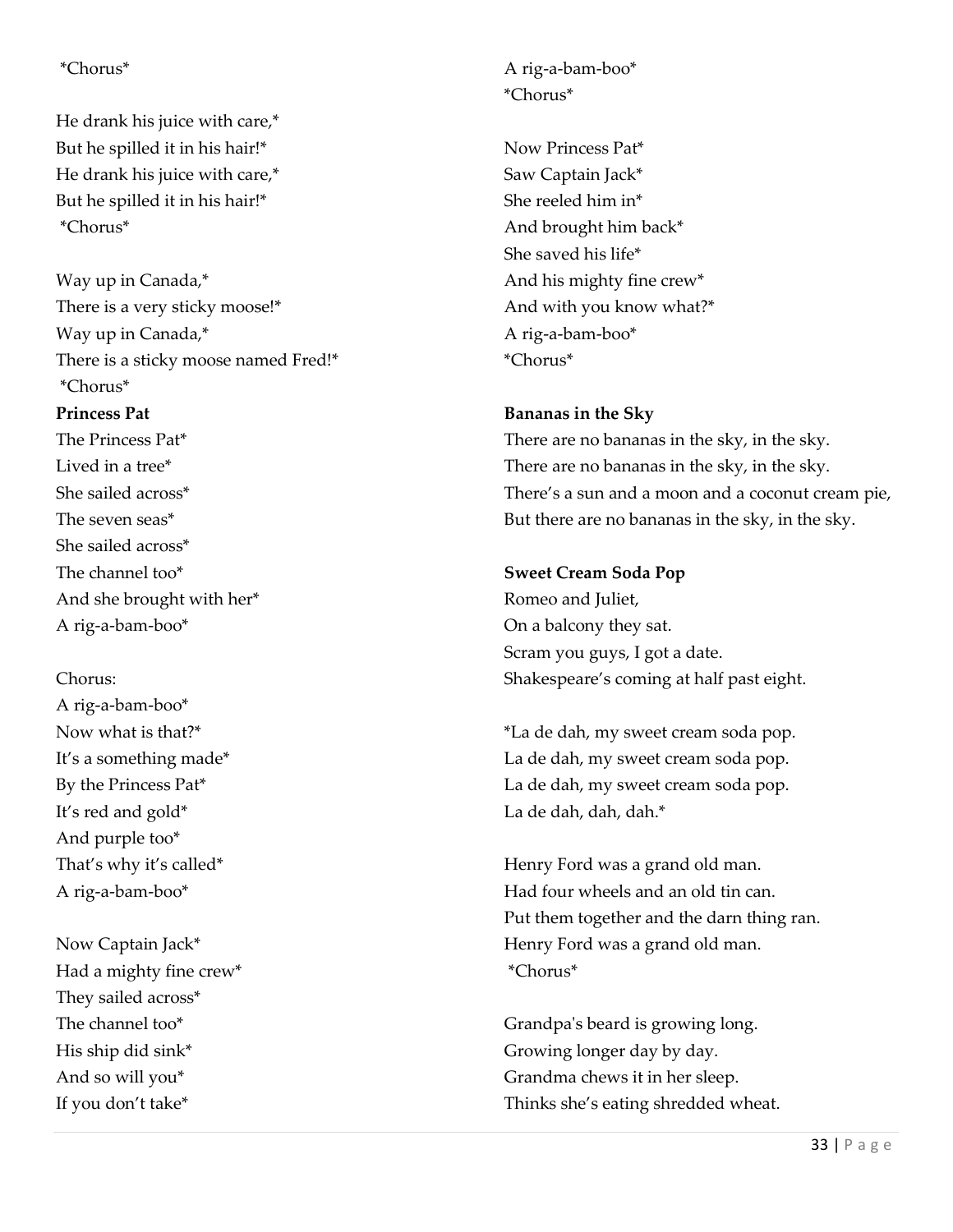## \*Chorus\*

Pepsi-Cola came to town. Coca-Cola shot him down. Dr. Pepper fixed him up. Now we all drink 7-up. \*Chorus\*

## **Washerwoman**

Jungle positions: Huh! Down in the jungle where nobody goes, There's a wishy washy washerwoman washing her clothes. She goes ooh, ahh, ooh, ahh. That's how the washerwoman washes her clothes. Giddy aiii, ootchy cootchy, ootchy cootchy Giddy aiii, ootchy cootchy, ootchy cootchy That's how the washerwoman washes her clothes. Yeah!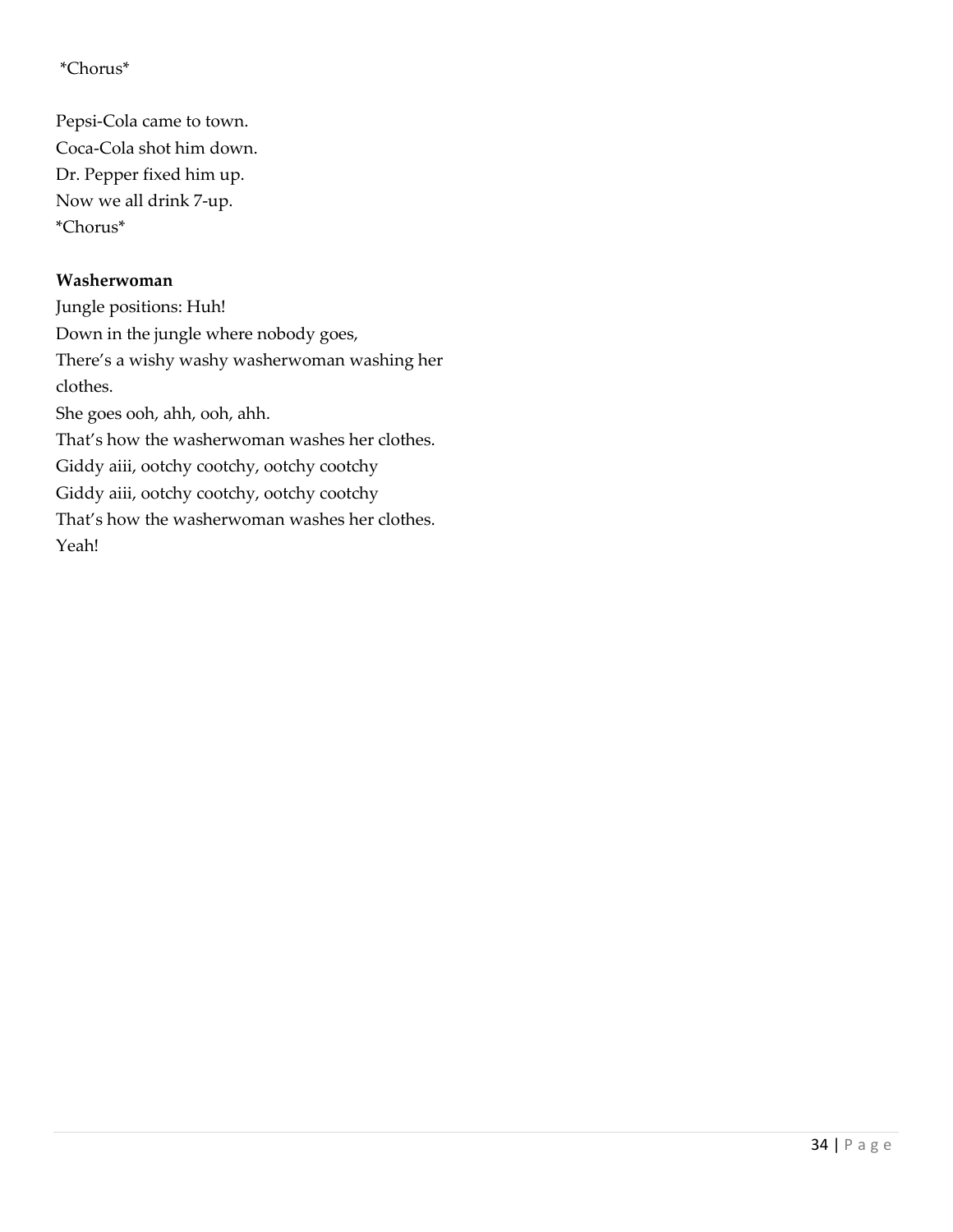## **Twinkie Song**

(To the tune of Do-Re-Mi)

Dough, the stuff that makes the twinkie Ray, the guy who makes the twinkies Me, the girl who eats the twinkie Far, a long long way for twinkies So, I think I'll have a twinkie La-la-la-la-la-la, twinkie Tea, no thanks I'll have a twinkie And that brings us back to dough Twinkie, twinkie, twinkie, dough

## **Tennessee Wiggle Walk**

I'm a bow-legged chicken, I'm a knock kneed hen Haven't been so happy since I don't know when I walk with a wiggle and a giggle and a squawk Doing the Tennessee wiggle walk.

Put your heels together and your knees apart Snap your fingers, ready and start Flap your elbows just for luck Then you wiggle and you waddle like a baby duck.

Come dance with me baby, keep your toes in time Haven't been so happy in a long, long time I walk with a wiggle and a giggle and a squawk Doing the Tennessee wiggle walk Doing the Tennessee wiggle walk

## **Donut Shop**

Well I walked around the corner, And I walked around the block, And I walked right into a donut shop, And I picked up a donut, And I wiped off the grease, And I handed the lady my five-cent piece.

Well she looked at the nickel, And she looked at me, And she said, "Hey honey, can't you plainly see? There's a hole in the nickel, There's a hole right through." "Well Lady there's a hole in the donut too. Thanks for the donut, bye bye!"

## **The Elegant Elephant**

Oh tell me have you seen? What's in the air tonight? It's something great and big It's riding on a bike It is an elephant It is so elegant It has a trunk in front And a tail behind \*Repeat humming one more line at a time. Until all lines are being hummed with the actions.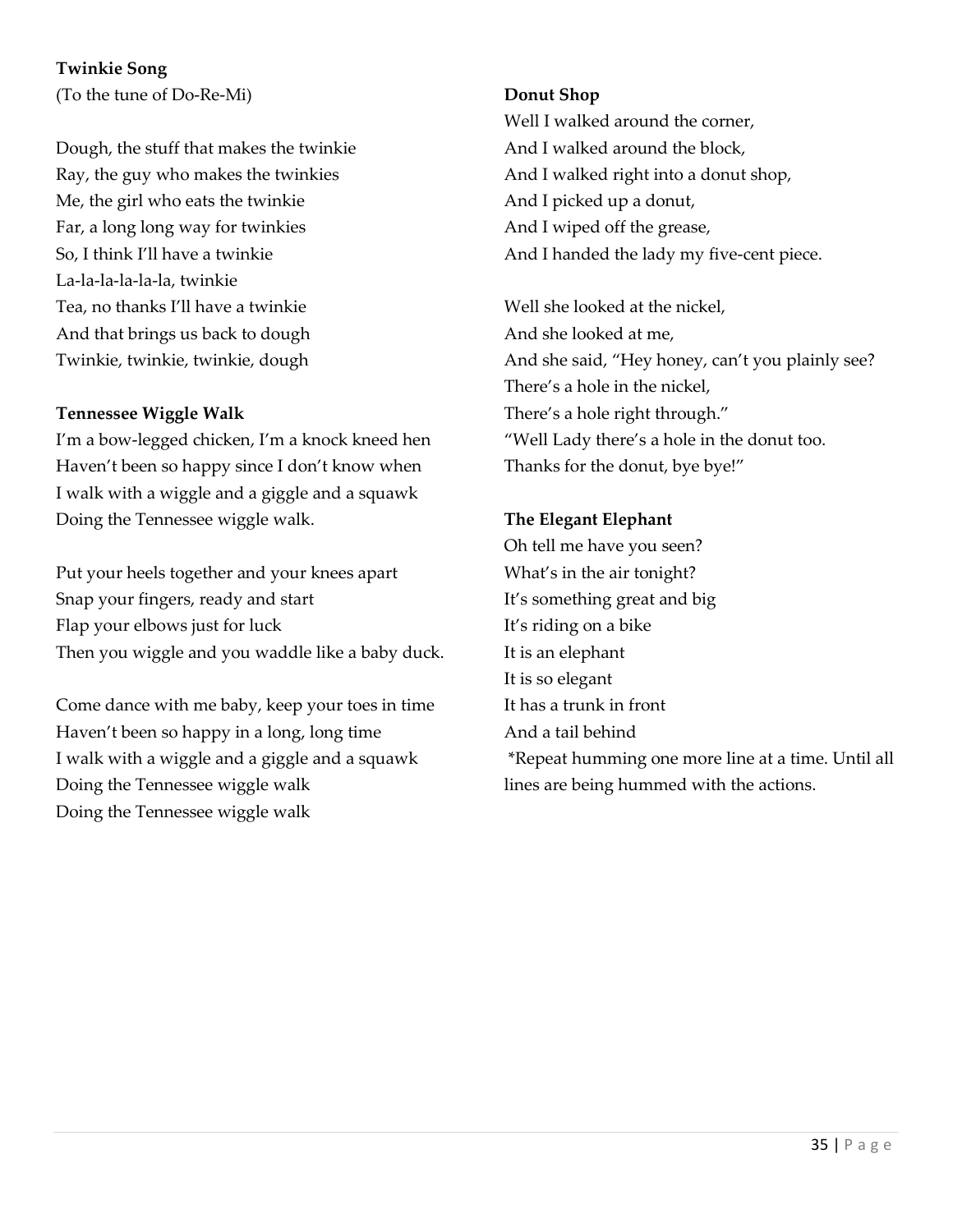#### **Slow Songs**

#### **Moon on the Meadow**

Moon on the meadow, bugs in our ears, Smoke in our eyes, wet wood and tears. Up on the meadow, water somewhere, We were the only ones there.

Wild horse slushing , Dry lakes and Peaks, Finding the love that everyone seeks, Hiking to rainbows, sunsets and stars, Just finding out who we are.

We will return there, some lucky day. Our hearts will guide us, they know the way. People in cities don't understand, Falling in love with the land.

Moon on the meadow, bugs in our ears, Smoke in our eyes, wet wood and tears. Up on the meadow, water somewhere, With you, my friend, I am there.

#### **Linger**

Oo oo I want to linger Oo oo a little longer Oo oo a little longer here with you

Oo oo it's such a perfect night Oo oo it doesn't seem quite right Oo oo that this should be my last with you

Oo oo and come September Oo oo we will remember Oo oo our camping days and friendships true

Oo oo and as the years go by Oo oo I'll think of you and sigh Oo oo this is goodnight and not goodbye

## **Always**

For you are my friend and I'll walk with you always

I'll stay by your side and I'll walk with you always Always, always, I'll walk with you always Always, always, I'll walk with you always

#### **On My Honor**

\*On my honor, I will try. There's a duty to be done and I say aye. There's a reason here for a reason above. My honor is to try and my duty is to love.\* People don't need to know my name. If I've done any harm, then I'm to blame. If I've helped someone, then I've helped me. And I've opened up my eyes so I can see. \*Chorus\* I've tucked away a song or two. If you're feeling low, there's one for you. If you need a friend, then I will come. And there's many more where I come from. \*Chorus\* Come with me where the fire burns bright, We can see much better by the candle's light. And we'll find more meaning in a campfire's glow, Than we'd ever learn in a year or so. \*Chorus\* We've a promise to always keep. And we'll sing "Day is Done" before we sleep. We are Girl Scouts together and when we're gone, We'll still be trying and a-singing this song. \*Chorus\*

**Spider's Web** *Fast version*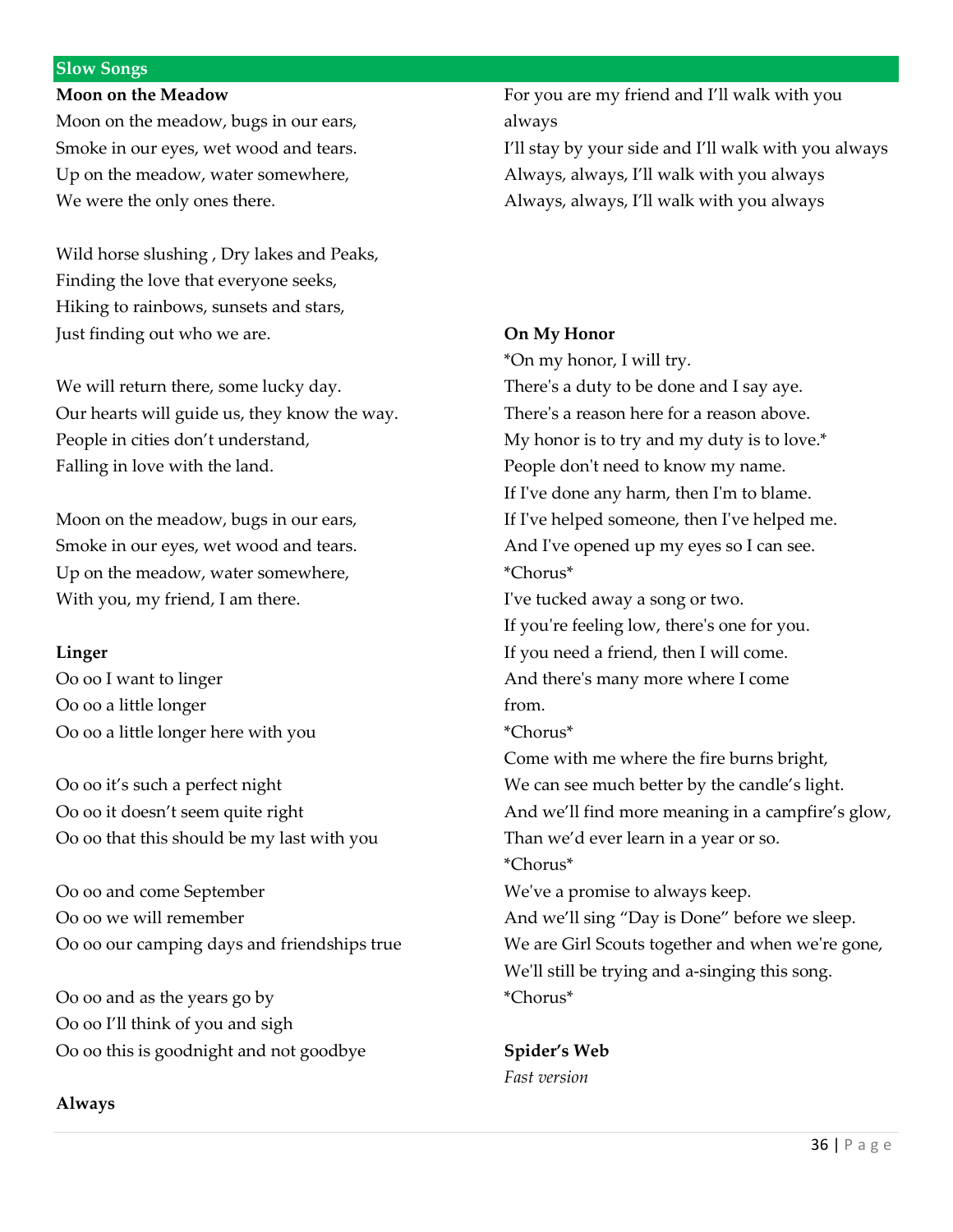It's a web like a spider's web made of silver light and shadow Spun by the moon in my room at night It's a web made to catch a dream hold it fast til I awaken As if to tell me my dream is a view

## *Slow version*

It's a webbbbb like a spider's web Spun by the moon in my room at night It's a webbbbb made to catch a dream As if to tell me my dream is a view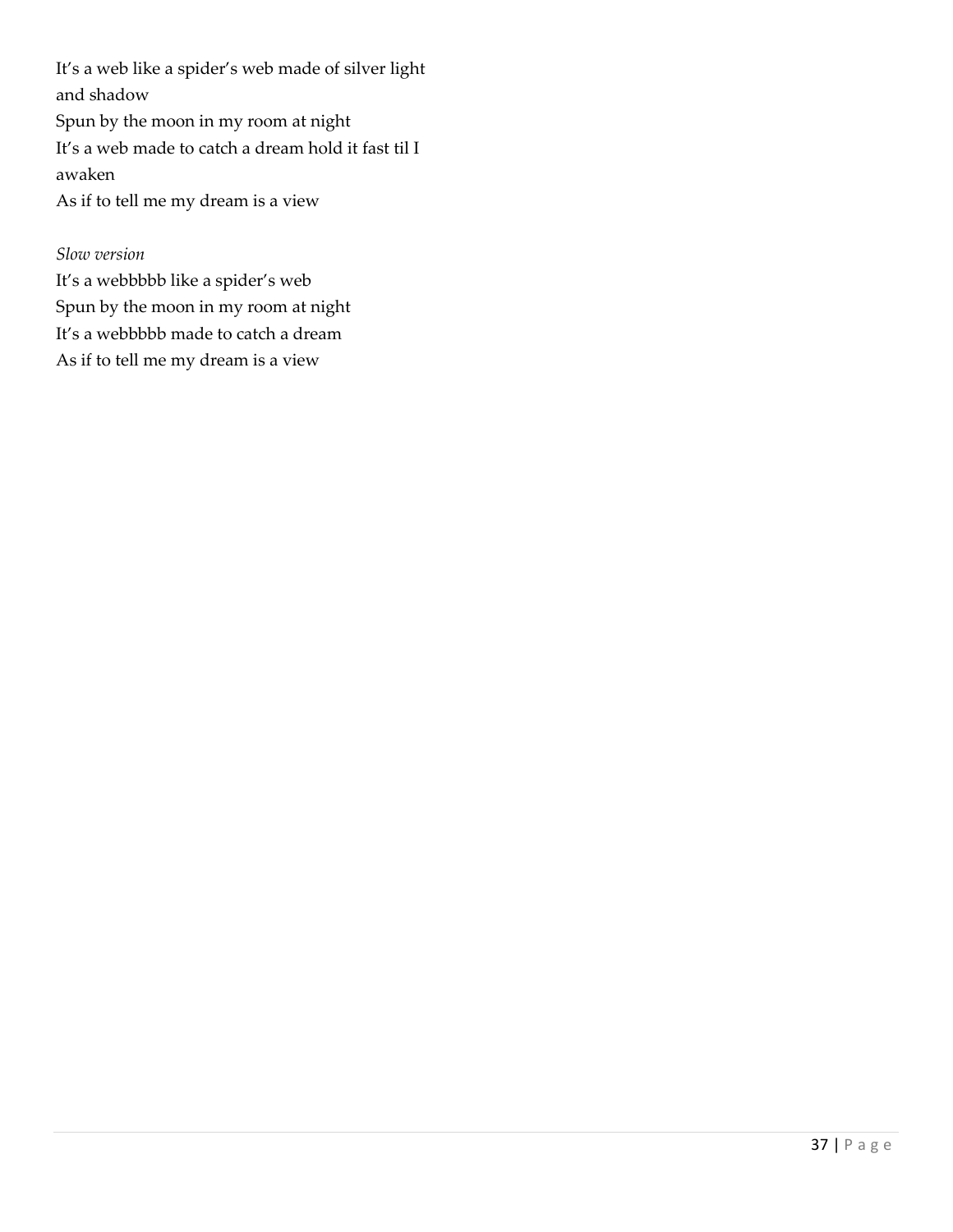## **On the Loose**

\*On the loose to climb a mountain, On the loose where I am free. On the loose to live my life The way I think my life should be. For I've only got a moment, And a whole world yet to see. I'll be looking for tomorrow on the loose.\* Have you ever seen the sunrise Turn the sky completely red? Have you slept beneath the moon and stars, A pine bough for your bed? Have you sat and talked with friends, Though a word was never said? Then you're just like me and you've been on the loose. \*Chorus\* There's a trail that I'll be hiking Just to see where it might go. Many places yet to visit, Many people yet to know.

And in following my dreams, I will live and I will grow. On a trail that's waiting out there on the loose. \*Chorus\* As I sit and watch the sunset And the daylight slowly fade, I'll be thinking about tomorrow And the friendships we have made. I will value them for always And I hope you'll do the same, And forever we'll explore life on the loose. \*Chorus\* So in search of love and laughter, I'll be traveling 'cross this land. Never sure of where I'm going, For I haven't any plan. And in time when you are ready, Come and join me take my hand And together we'll share life out on the loose. \*Chorus\*

#### **Graces**

## **Back of the Bread**

Back of the bread is the flour, And back of the flour is the mill, And back of the mill is the wind and the rain, And the farmer's will.

## **Johnny Appleseed**

Oh the Lord is good to me, And so I thank the Lord, For giving me the things I need, The sun and the rain and the appleseed, The Lord is good to me.

#### **ABC**

A-B-C-D-E-F-G Thank you God for feeding me.

## **Madeline**

We love our bread, We love our butter. But most of all, We love each other.

#### **Addams' Family**

Du-nu-nu-nu (snap snap) Du-nu-nu-nu (snap snap) Du-nu-nu-nu, Du-nu-nu-nu, Du-nu-nu-nu (snap snap)

We thank the Lord for giving. The things we need for living. The food, the fun, the friendship. The Girl Scout Family.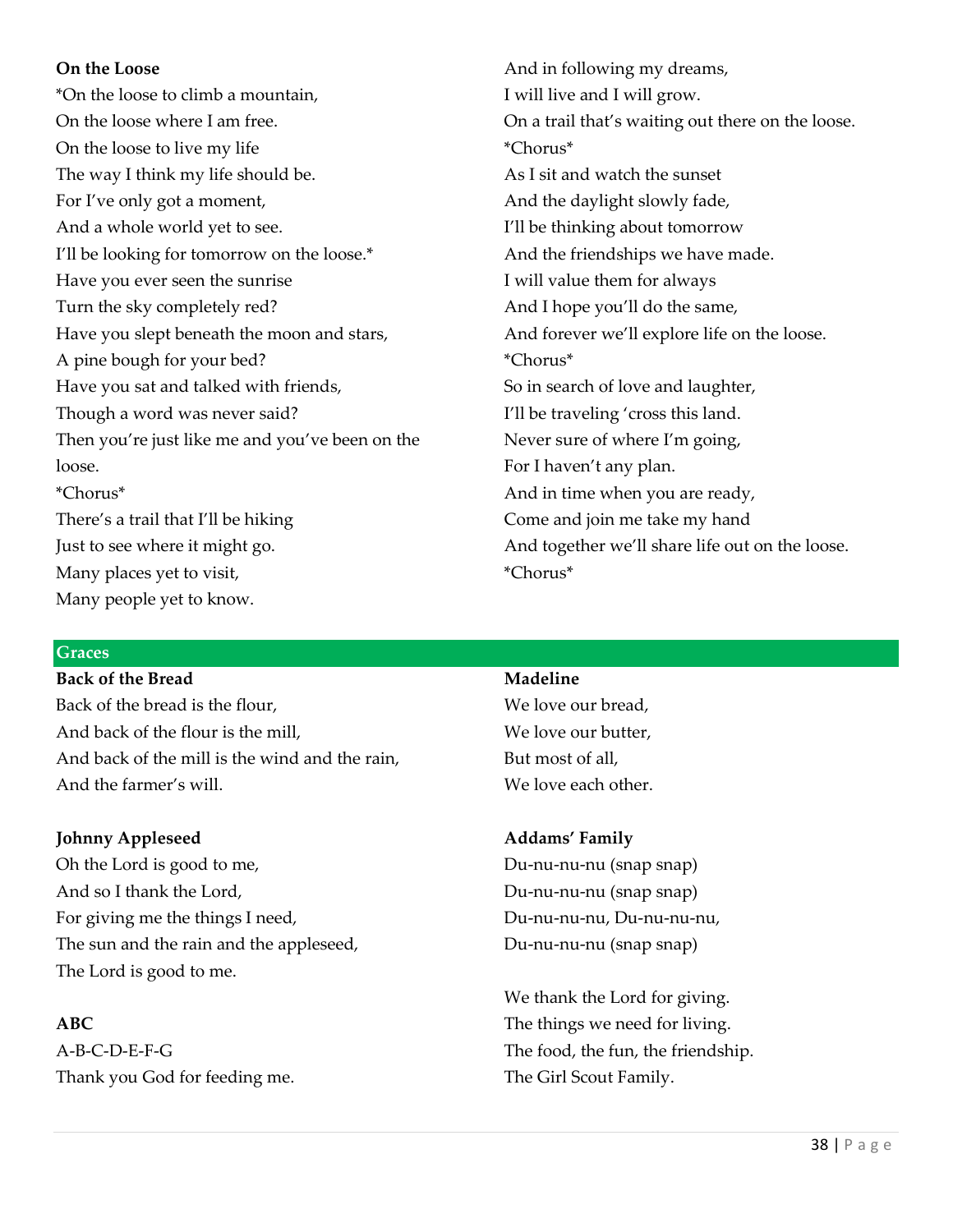Du-nu-nu-nu (snap snap) Du-nu-nu-nu (snap snap) Du-nu-nu-nu, Du-nu-nu-nu, Du-nu-nu-nu (snap snap)

We thank the Lord for giving us food. We thank the Lord for giving us food. For the friends we meet, and the food we eat. We thank the Lord for giving us food.

#### **Superman**

#### **GAMES**

## **Active Games**

## Buddy tag

o Everyone needs a partner. All partners will link elbows and stand within a designated area with some space between each pair. One girl is the chaser and the other is being chased. If tagged, the roles switch. They can only run within the designated area. The girl being chased needs to link arms with someone in the circle in order to be free. However, the girl in the partnership that is not linked to the former chasee is now the one being chased.

#### Thicket

o This game is very similar to hide and seek, and is best played in a woodland environment. One person is the seeker and has to keep one foot in the same spot during the entire game. They can move up and down and stretch their body out, but they cannot move that one foot! The seeker then closes her eyes and counts to 15 slowly. Everyone else goes and hides in a designated plot of area. The seeker opens her eyes and looks around. She calls out everyone she can see. If after a while the seeker finds all the hiders she can see, but hasn't found them all, she closes her eyes again and counts to 5. The players hiding move 5 steps closer to the seeker and hide once more. The seeker opens her eyes and looks around again. This continues until all the hiders have been found. The last one found is the new seeker. This game is from Project WILD, and should have a processing piece at the end. The game correlates to camouflage.

Never Have I Ever

o One girl stands in the middle of the circle and says, "Never have I ever \_\_\_\_\_" and fills in the blank with something she has never done. For example, "Never have I ever been out of the country". Anyone in the circle who HAS been out of the country now needs to find a new place in the circle by switching places with someone else who has been out of the country. The girl in the middle will try to take one of these positions. Whoever is left without a place is now in the center.

#### Ninja

o Players stand in a circle. Players take turns, going around the circle. The player who is up can make one quick motion in order to slap the hand of another player. The motion must last not much more than 1 second. The player freezes in the position he or she ends in. The player being assaulted must try, also with one quick move, to evade being hand-slapped. This move must also last not much more than 1 second and the player then freezes in whatever position he or she ends in. If a players' hand is slapped,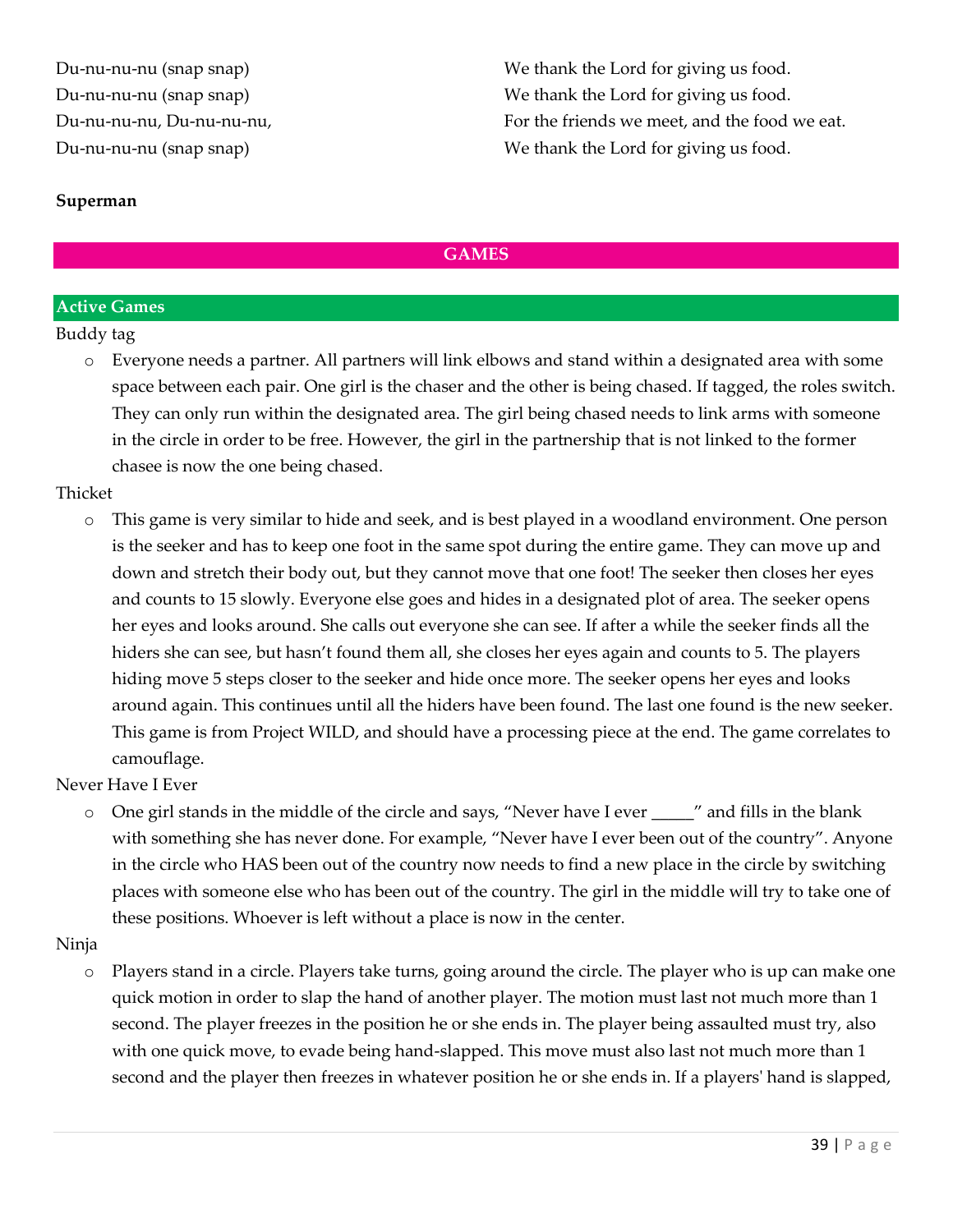they are eliminated from the circle. If a players' move is not swift and quick, they are eliminated from the circle.

Rock, Paper, Scissors Battlefield

o Split a large group into two teams. Draw a line where the teams will meet and compete. Set boundaries of a playing field. Each time will decide if they will choose rock, paper, or scissors. They will approach the line and play each other at the common game. Whichever team wins then chases the other team, tagging as many people as they can before the other team gets safely over the boundary line. Everyone who was tagged joins the other team. Continue playing as long as you want or until one team wins!

Ultimate Rock, Paper, Scissors

o Everyone finds someone else to play Rock, Paper, Scissors against. Whoever loses now becomes part of the winner's team and will follow them around cheering for them. Winners will find someone else to play against and again any losers and followers become part of this winner's team. It will end with a standoff of 2 teams and one winner with everyone cheering.

Birdie wants a Perch

o Girls should pair off into partners. One girl will be the birdie, the other the perch. You might want to suggest that the person who is the birdie needs to either be somewhat smaller or the same size as the perch. All of the birdies make a circle and walk counter-clockwise. Meanwhile, all of the perches make a larger circle around the perches and walk clockwise. After a few seconds call out "Birdie wants a Perch!" and the partners must find each other and the birdie must get off the ground using the perch. (jump on the back, be carried, stand on shoes, etc). The last pair to get their birdie off the ground is out. Continue until there is only one pair left. If possible with your group, consider switching once or twice without warning and yell "Perch wants a Birdie!" (in this case, the perch must get off the ground using the birdie).

Group Juggling

o Groups of five or more. Group passes a ball around, establishing a pattern (who they threw it to, and who threw it to them). When everyone has received the ball, start the pattern again, then add more balls. This is also a great "name game." Just add names every time you receive and throw the balls.

All Aboard

o Materials: 2' by 2' board (bandana or T-shirt will substitute). The whole group must get on the board or bandana and stay on for a specified period of time (have girls sing a song). All participants must have at least one foot on the board/bandana, and no feet on the ground. No stacking of participants. Make up a story to add incentive (raft in shark-infested waters, the top of a mountain, etc.)

## **Sit Down Games**

Frogger

o First have everyone sit in a circle. Choose one person to be the detective and have her leave the circle. Then pick a "frogger" from the remaining group. The frogger's role is to stick her tongue out at people without getting caught by the detective. Call the detective back and give her 3 guesses to find the frogger. If the frogger sticks her tongue at you while you are both making eye contact then you fall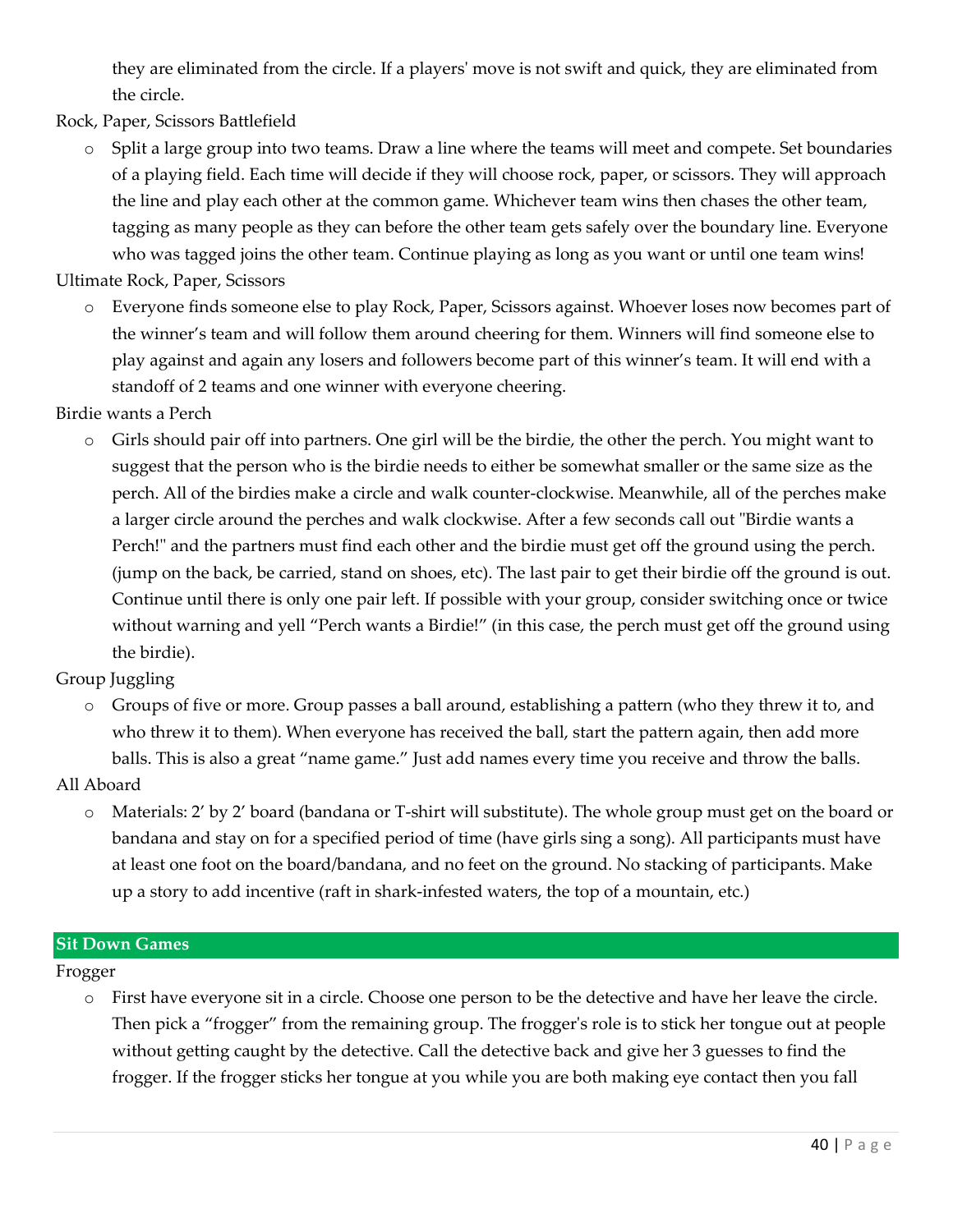asleep dramatically. The game continues until the frogger sleeps everyone or the detective either triumphs or runs out of guesses.

## Rainmaker

o Everyone is in a circle. One camper closes her eyes or steps out of the room. A secret leader is chosen (the Rainmaker). Be sure to choose quietly so the "guesser" can't hear you. The Rainmaker begins an action such as snapping fingers, patting the tummy, or slapping knees, and everyone in the circle imitates this. The guesser returns and tries to figure out who the leader is within three guesses. As the guesser looks around, the Rainmaker should change the action without being detected.

## **Team Building Activities**

## Hula Hoops

o A classic team builder. Stand in a circle and have everyone hold hands. One girl will start with a hula hoop over her arm. The objective is to get the hula hoop all the way around the circle and back to its origin without letting go of one another's hands. Start with a simple round so they can get used to the process, but then add challenges. Time them, go in reverse order, stand in a different order, have 2 hula hoops going in different directions at the same time, etc.

## Human Knot

o Arrange group members in a circle, standing shoulder to shoulder. Tell everyone to put their right hand up in the air, and then grab the hand of someone across the circle from them. Everyone then puts their left hand up in the air and grabs the hand of a different person. Check to make sure that everyone is holding the hands of two different people and that they are not holding hands with someone directly next to them. Tell group members to untangle themselves to make a circle without breaking the chain of hands. If group members break the chain they need to start over.

## Peanut Butter Swamp

o If you have a large number of girls, you may want to break into smaller teams. The objective is to safely get the whole team across the swamp. If you are feeling particularly creative you can create a backstory as to why they are crossing the swamp. Create 2 lines about 20 feet apart – between the lines is the swamp. Give the team a number of papers or pieces of cloth that equals one less than the number of team members they have. Explain that these are marshmallows and they are the only safe way to cross the swamp. If anyone accidentally steps in the swamp, they have to start their task over. Marshmallows must be in contact with a human at all times or they are lost to the hungry swamp monster and they must continue only with the remaining marshmallows. Give them a few minutes to discuss strategy, and then impose talking or sight limits as you see fit. Another challenge you can add are sink pits (i.e. hula hoops) that the group has to travel around on their way across. Allow the team to be creative and think outside the box!

## Circle Game

- o Have a rope or chord that is tied into a circle. Challenge the girls to get everyone in the group inside the circle. Depending on your rope size, it could be all the way inside or at least have a foot inside.
- o If your circle of rope is big enough for everyone to comfortably fit inside, challenge them to get back out without using their hands.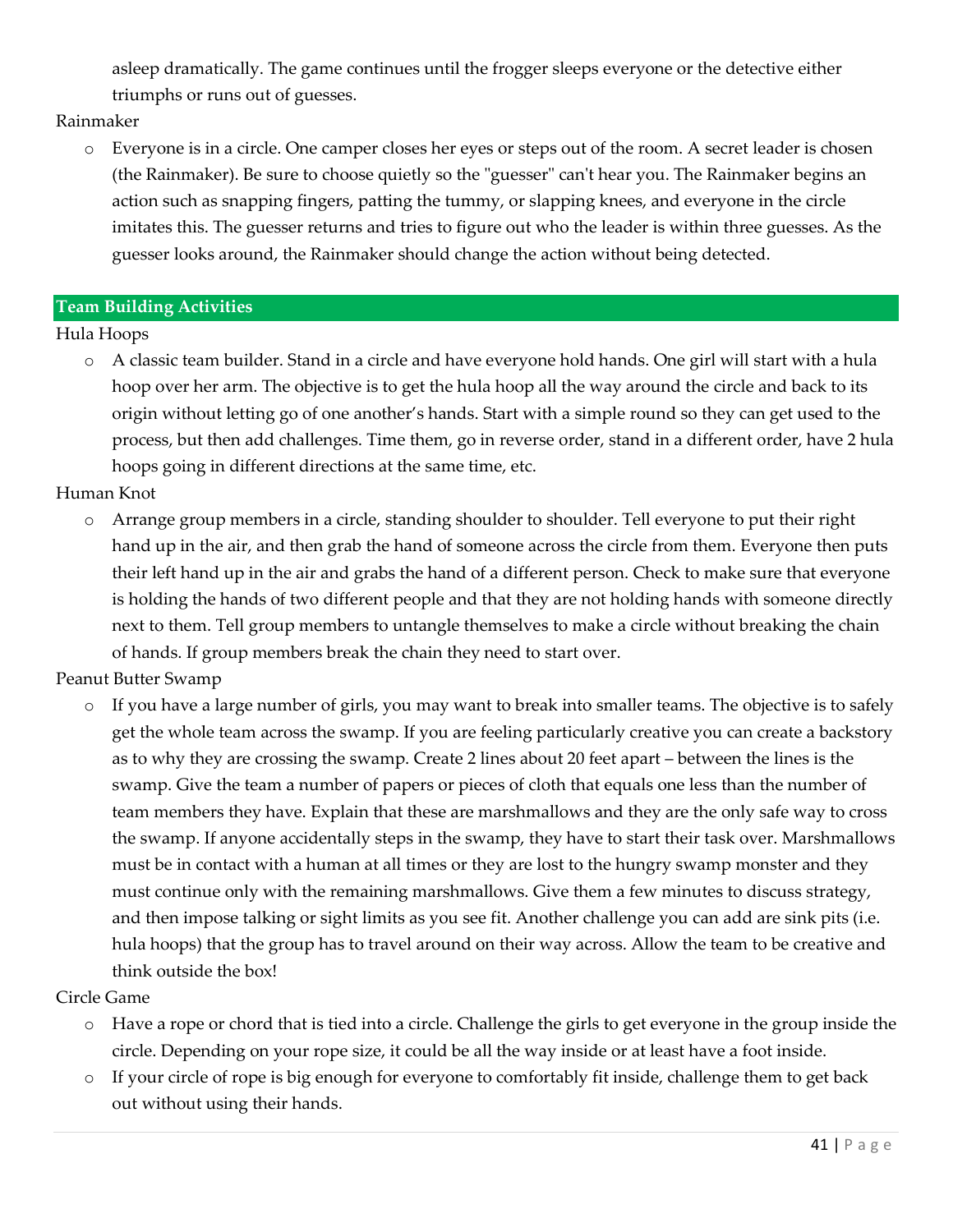## Magic Carpet

o Place a tarp on the floor. Have the group stand on the tarp (they should be only slightly packed on the tarp). Then, give them the challenge: turn the tarp over (flip it over) without anyone stepping off. (So no leaving the tarp, leaning on walls, etc.) Some groups may take longer than others, allow the group to take as long as it takes. If the group steps off the tarp or someone steps on the ground, start over again. It's a very do-able task!

## Helium Hoops

o The beauty of this game is its simplicity. Present the group with a hula hoop. Tell them they must lower the hoop to the ground quickly and evenly. Each member must hold out a finger on each hand. Those fingers must maintain contact with the bottom of the hoop at all times. Hands must stay parallel with the ground and participants cannot hook the hoop/pole. The second the facilitator lets go of the hoop/pole it will start to rise and the participants will start blaming each other. Because it is so lightweight the participants keep trying to push up in order to maintain contact with it. With everyone having the same idea the hoop will rise upward like magic. It's really funny to see the reactions to this phenomenon. It's a great activity for going over communication and placing blame.

## **Logic Games**

Black Magic

o You need two counselors who know the secret to play this game. Start by telling your group that the other person is "psychic" and can identify an object that the first person is thinking of. Have the "psychic" leave the room. The group then picks an object in the room. Call the "psychic" back into the room. The first person then asks a series of yes or no questions. (Ex: Is it Beth's glasses, Is it the clock on the wall, Is it the green paper, Is it cupcake's black shoes…)The secret: the object you ask the psychic about before the real object is always black.

Crossed-Uncrossed

o You need two sticks. Have group sit in a circle. Pass the sticks and say "I pass these sticks crossed" or "I pass these sticks uncrossed." You can pass the sticks however you want (overlapping, parallel, separately, etc.). The secret: it's not how the sticks are passed, it's how your legs/feet are when you say the words. (Legs crossed = crossed, legs straight = uncrossed)As the sticks are being passed tell the girls whether or not they are doing it "right"

Green Glass Door

o Say "I'm going through the Green Glass Door and I'm bringing \_\_\_\_, but not \_\_\_\_). Give an example then have girls try and guess what they can and can't bring through the door. Tell girls if they are allowed to go through the door or not. The secret: Objects that can go through the door have double letters in them, those not allowed don't. (Ex: Trees/Leaves, Books/Pages, Green/Blue, Pool/Water).

## My Peculiar Aunt

o Sit the girls in a circle. Tell them that they need to correctly identify what your "Peculiar Aunt" bought on her recent shopping trip. You can give them an example: "My peculiar aunt went shopping and she came home with some earrings." Have each girl try making up her own version of this story (e.g., "My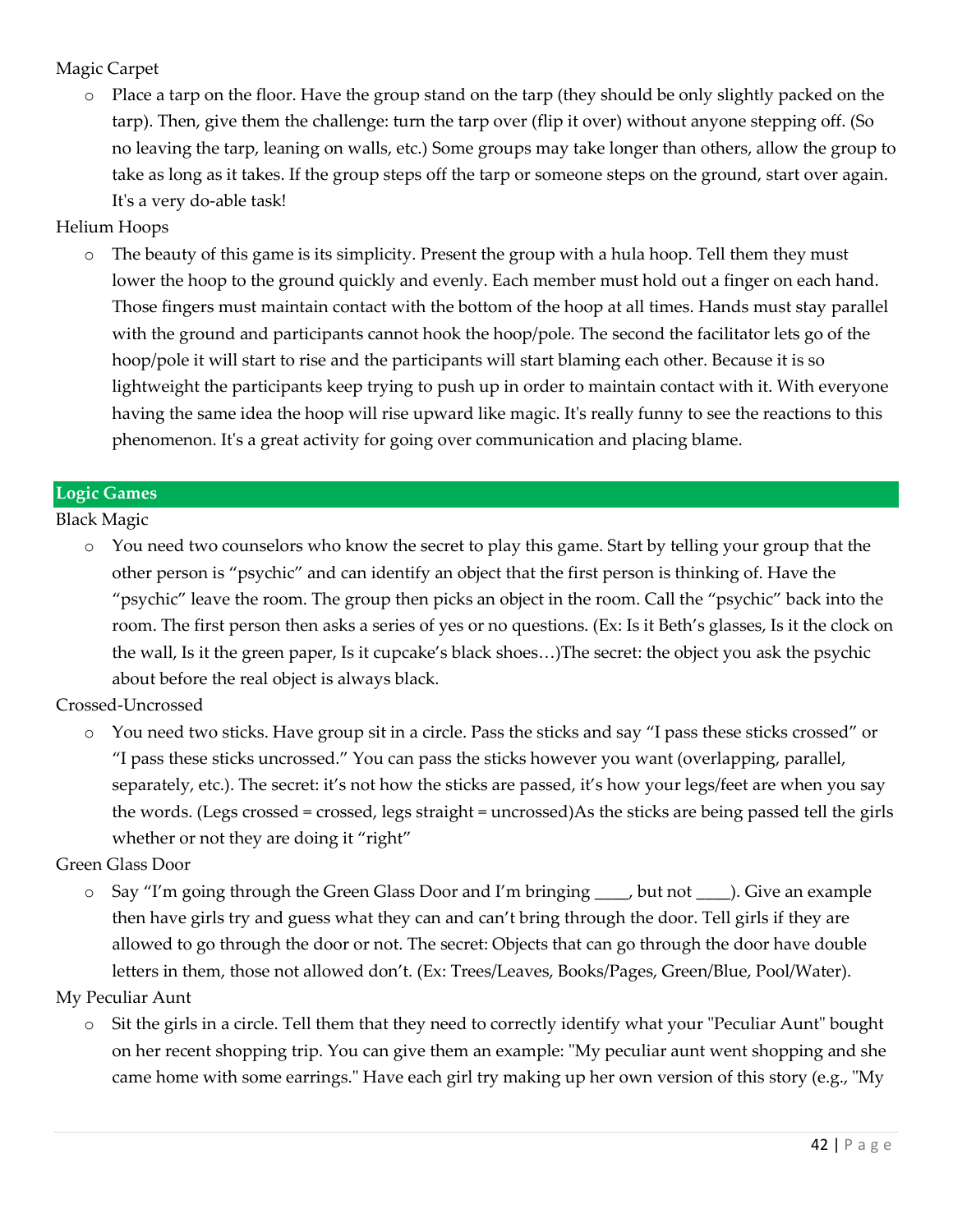peculiar aunt went shopping and she came home with some socks/shoes/glasses/ whatever"). After each girl has tried to guess what the aunt brought back, you can tell them if they're right or wrong.

o SECRET: For an answer to be right, the person telling the story must be wearing and touching the item being discussed. For example, while fiddling with your earring: "My peculiar aunt went shopping and she came home with some earrings."

## Magic Writing

- o In order for this game to work, you need to have at least one friend to work it with you who already knows the trick. Start the game by telling an elaborate story about how you and a friend grew up in an exotic country and became friends with a witch. Explain how the witch taught you how to do "magic writing". The friend now leaves the room and the girls choose a word for you to write. The friend reenters the room.
- $\circ$  In order to "write" the word, the vowels are represented by bangs on the floor (e.g., A = 1, E = 2, I = 3, O  $=$  4 and U = 5). Consonants are the first letter of the phrase that you say as you "write" on the floor with big exotic movements.
	- o For example, if the word being guessed was "Guide", it would go like this:
	- o "Going to start now"; some meaningless scribbles on the floor;
	- o 4 bangs; more meaningless scribbles;
	- o 3 bangs; more scribbles;
	- o "Don't get confused with this bit"; more scribbles;
	- o 2 bangs.
- o Mixing bangs and letters makes it a very confusing and challenging game!

This Can Has Five Sides

- o The first person picks up the can and says "This can has 5 sides." Pass the can on to other people. They also need to make a statement about the number of sides the can has, and they can be either right or wrong.
- o Right examples: "Two sides", "Now this can has six sides", "It has four sides".
- o Wrong examples: "This can has one side", "This can has eight sides", "This can has four sides".
- o SECRET: The number of "sides" the can has is the number of words in the accompanying sentence.

## Picnic Game

o Sit in a circle. Say "I'm going on a picnic. You can come too, if you bring something good." Start with an example using yourself. (Ex: Chocolate "I'm going on a picnic and I'm bringing cookies"). Then have girls one at a time say what they're going to bring. Tell them if they are allowed to come or to try again. The secret: girls must bring things that start with the same letter as their camp name.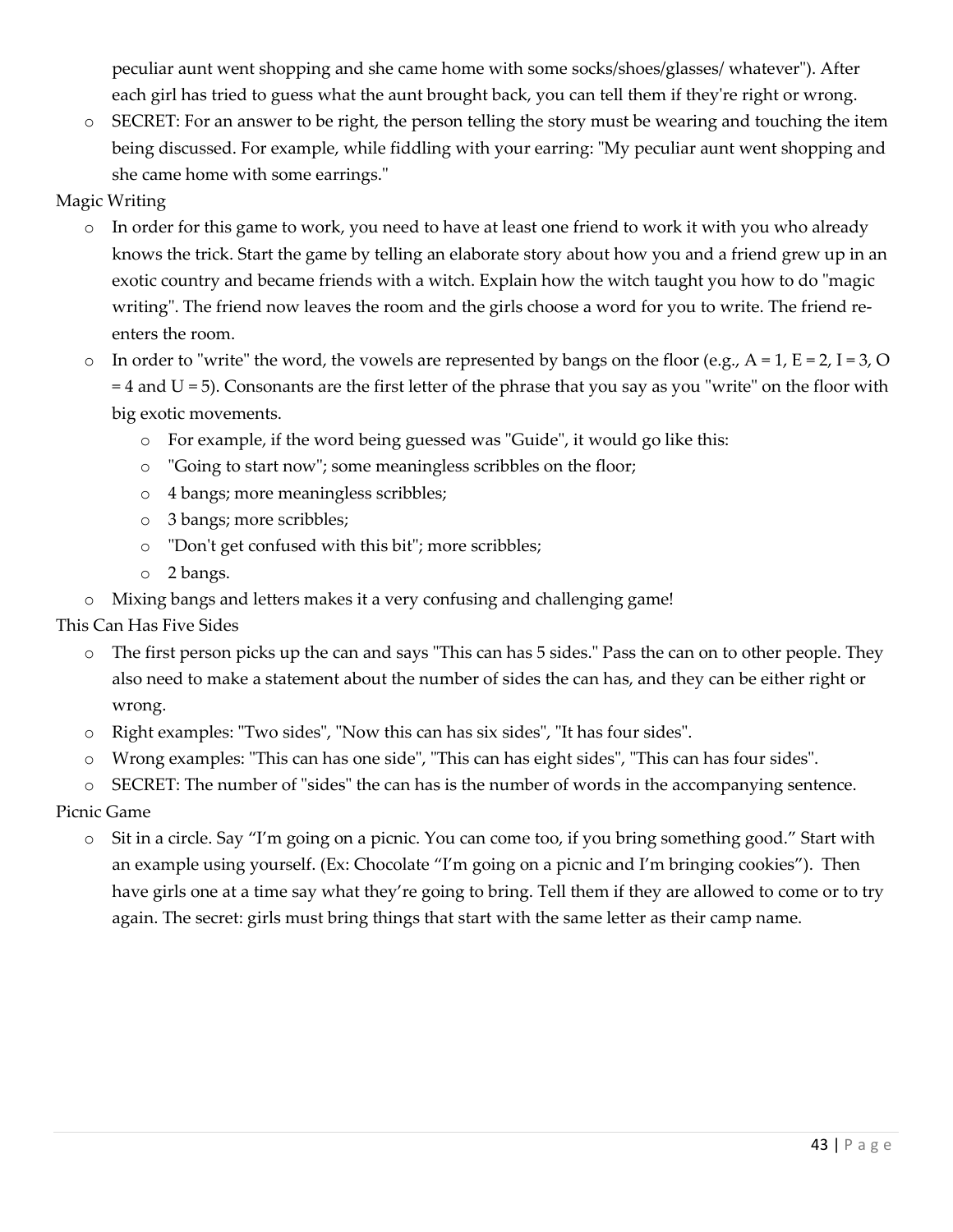## **No Prop Challenges**

- o Get in a line by birthday without using any sounds.
- o In less than 4 minutes, create each letter of the alphabet, in order from A to Z, using your bodies to make the letters.
- o Stack as many fists on top of each other without any player leaving the ground.
- o As a group, link together in a circle making each link in between players different
- o Say your names (each player saying their own) in order as fast as possible.
- o Ask the group to form a circle. Explain that the object is to, without laughing, pass the word "ha" around the circle. Someone must begin. That participant begins by saying, "Ha." The person to their right must repeat the "Ha" and add another "Ha." The third person then repeats the "Ha's" and adds another "Ha." (Ha Ha Ha). This continues around, with each person adding a "Ha." When someone laughs, you must start again. Start with the next person; don't go back to the beginning of the circle. The game ends when all of the participants have repeated their "Ha's" with their additions in the full circle. (Note: this is almost impossible, feel free to stop when everyone is laughing too hard to go on.)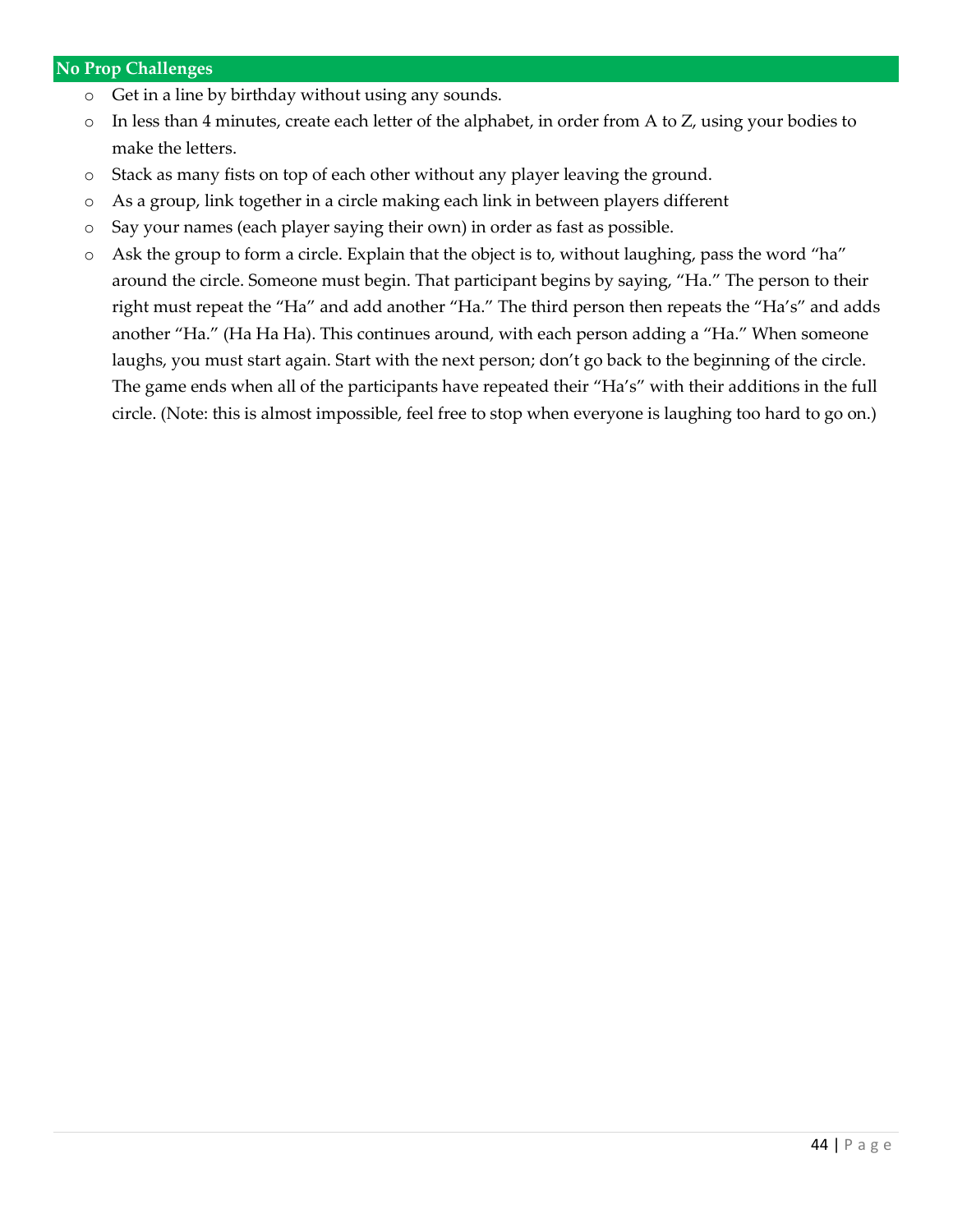## **DEBRIEFING TECHNIQUES**

#### From: Michelle Cummings, M.S. – Training Wheels

Debriefing is a term used in experiential education to describe a question and answer session with participants. Debriefing an experience helps participants connect lessons and activities they learned in your program to the outside world. It is a very important piece of programming and learning as a whole. If participants are not allowed to reflect on their experiences and relate them to the outside world, then a lot of the learning may be lost. So including debriefing is really valuable after powerful experiences in you program. And mixing up your debriefing activities will keep your participants engaged in what they are learning and allow you to create more teachable moments. There is no one set way to debrief or one perfect time to debrief. Using a variety of techniques and using activities that give participants the power to take the lead in the debriefing is the most engaging and effective way of viewing debriefing.

#### Pair and Share

- o With this technique, the facilitator firsts asks participants to find a partner. Once everyone has a partner the facilitator instructs the group to discuss a debriefing question together.
- o When asking questions, try to ask 1-3 questions in the following categories, in order:
	- o 1 What happened?
	- o 2 Why is this important?
	- o 3 How can I use this information?

## Metaphoric Methods

- o Metaphoric methods are amazing techniques that really let the props do the talking for you. They also give more ownership of the debriefing process to the participants themselves.
- o Metaphor cards: Create a pile of various pictures found in magazines or from the internet. Spread the cards out before the group and have them pick a card that best represents an experience or a feeling that they had during the activity or at the end of the day. Go around the group and ask each participant to share why they picked the card they did and why that card represents them or an experience they have had.

## Frontloading

- o In the simplest form, Frontloading refers to giving an example *before the experience* rather than afterwards. By giving the participants an example of the type of answer you are expecting, it makes the debriefing process much easier.
- o Body Part Debrief: The basic concept for this activity is that you have different objects or pictures that are shaped like body parts. Each part can represent a metaphor related to that part. For example:
	- o Eye
		- Could represent something new that you saw in yourself or someone else.
		- What vision do you have for yourself/the group?
	- o Stomach
		- Could represent something that took guts for you to do.
		- What pushed you outside your comfort zone?